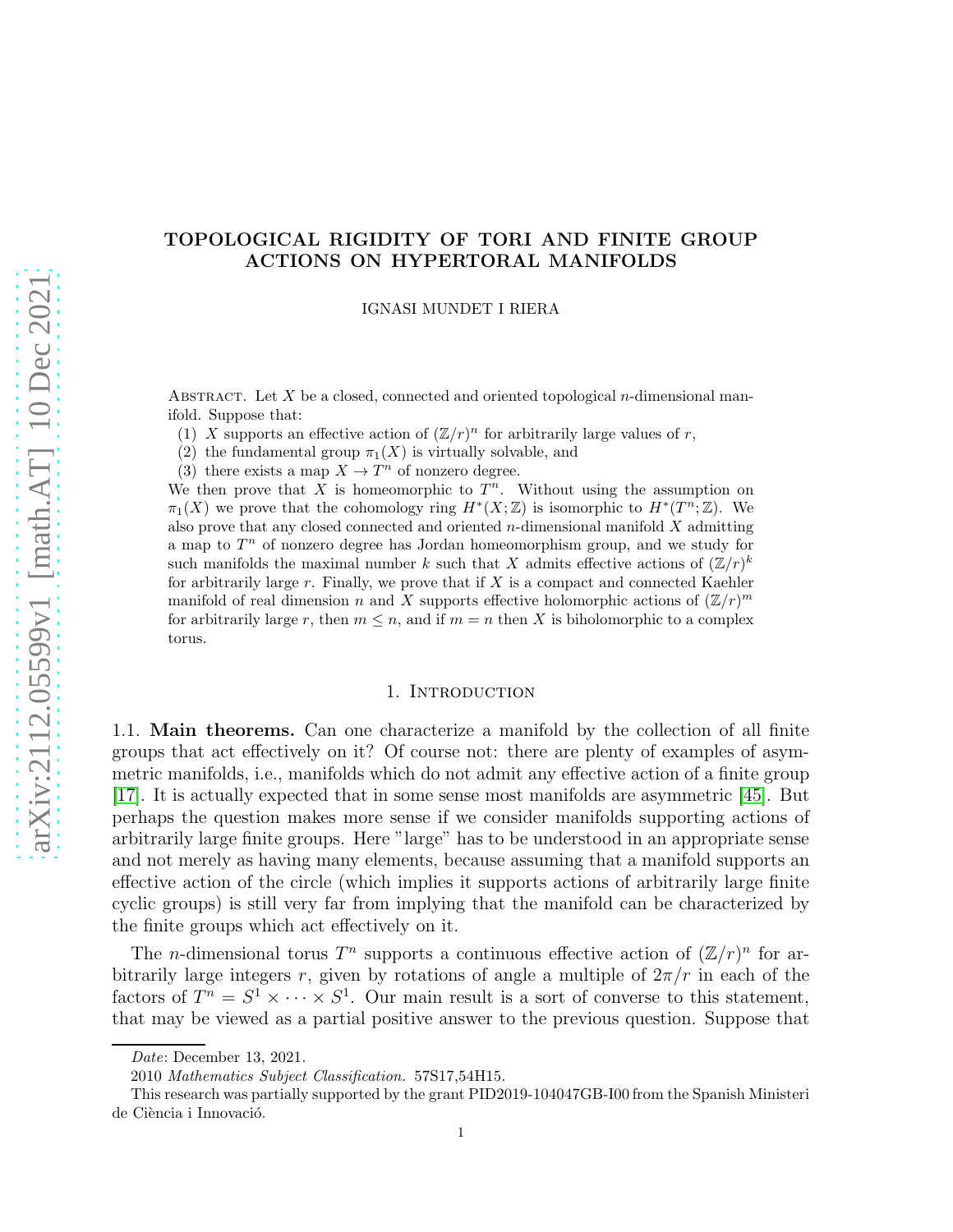a closed, connected and oriented manifold X supports effective actions<sup>[1](#page-1-0)</sup> of  $(\mathbb{Z}/r)^n$  for arbitrarily large integers r, meaning that there exists a sequence of integers  $r_i \rightarrow \infty$ such that X admits an effective action of  $(\mathbb{Z}/r_i)^n$  for every i (we emphasize that we are not assuming any compatibility between the actions of  $(\mathbb{Z}/r_i)^n$  and  $(\mathbb{Z}/r_j)^n$  for  $i \neq j$ . Under this assumption, we prove that either X is homeomorphic to  $T<sup>n</sup>$ , or X is in some sense very different from  $T<sup>n</sup>$ . We express this dichotomy in terms of a strengthening of the topological rigidity of tori for maps from  $X$  to  $T^n$ .

Topological rigidity of tori is the statement that if  $X$  is a closed connected manifold then any homotopy equivalence  $X \to T^n$  is homotopic to a homeomorphism. If  $n \leq 2$ this is a consequence of the classification of compact connected manifolds of dimensions at most 2. It was proved for  $n > 5$  by Hsiang and Wall [\[29\]](#page-38-0), for  $n = 4$  by Freedman [\[24,](#page-38-1)  $\S 11.5$ ] (see also [\[4\]](#page-37-1)), and in dimension  $n = 3$  it is a consequence of Thurston's geometrisation conjecture proved by Perelman (see [\[6,](#page-37-2) [41\]](#page-38-2) for proofs of the geometrisation conjecture, and [\[33,](#page-38-3) §5] for the proof that geometrisation implies topological rigidity of  $T<sup>3</sup>$ ). Topological rigidity of tori is a particular case of Borel's conjecture (see e.g. [\[37,](#page-38-4) §3] for a survey, [\[22,](#page-38-5) [23\]](#page-38-6) for the case of Riemannian manifolds with nonpositive curvature, and also the recent textbook [\[15\]](#page-37-3)).

In our main theorem, assuming a priori that X supports effective actions of  $(\mathbb{Z}/r)^n$  for arbitrarily large integers  $r$ , we replace *homotopy equivalence* by the weaker requirement that the map has nonzero degree and that  $\pi_1(X)$  is virtually solvable. Without the assumption on  $\pi_1(X)$  we prove that X is cohomologically indistinguishable from  $T^n$ .

<span id="page-1-1"></span>**Theorem 1.1.** Let X be a closed, connected and oriented n-dimensional topological manifold supporting an effective action of  $(\mathbb{Z}/r)^n$  for arbitrarily large integers r. Suppose that there exists a map  $\phi: X \to T^n$  of nonzero degree. We have:

- (1) There is an isomorphism of rings  $H^*(X;\mathbb{Z}) \simeq H^*(T^n;\mathbb{Z})$ .
- (2) If  $\pi_1(X)$  is virtually solvable then X is homeomorphic to  $T^n$ .

The following result complements the previous theorem in the smooth category.

<span id="page-1-2"></span>**Theorem 1.2.** Let  $n \neq 4$  be a natural number. Let X be a smooth manifold homeomorphic to  $T^n$ . We have:

- (1) X supports effective smooth actions of  $(\mathbb{Z}/r)^n$  for arbitrarily large values of r.
- (2) There exists a number  $\delta(n)$  (depending on n but not on X) such that if X supports an effective smooth action of  $(\mathbb{Z}/m\delta(n))^n$  for some nonzero integer m then X is diffeomorphic to  $T^n$ .

Statement (2) of the previous theorem is related to many other existing results in the literature showing that homeomorphic but not diffeomorphic manifolds need not support smooth effective actions of the same finite or compact groups (see [\[30\]](#page-38-7) and the references

<span id="page-1-0"></span><sup>&</sup>lt;sup>1</sup>Here and everywhere all actions of groups on a topological manifold are implicitly assumed to be continuous.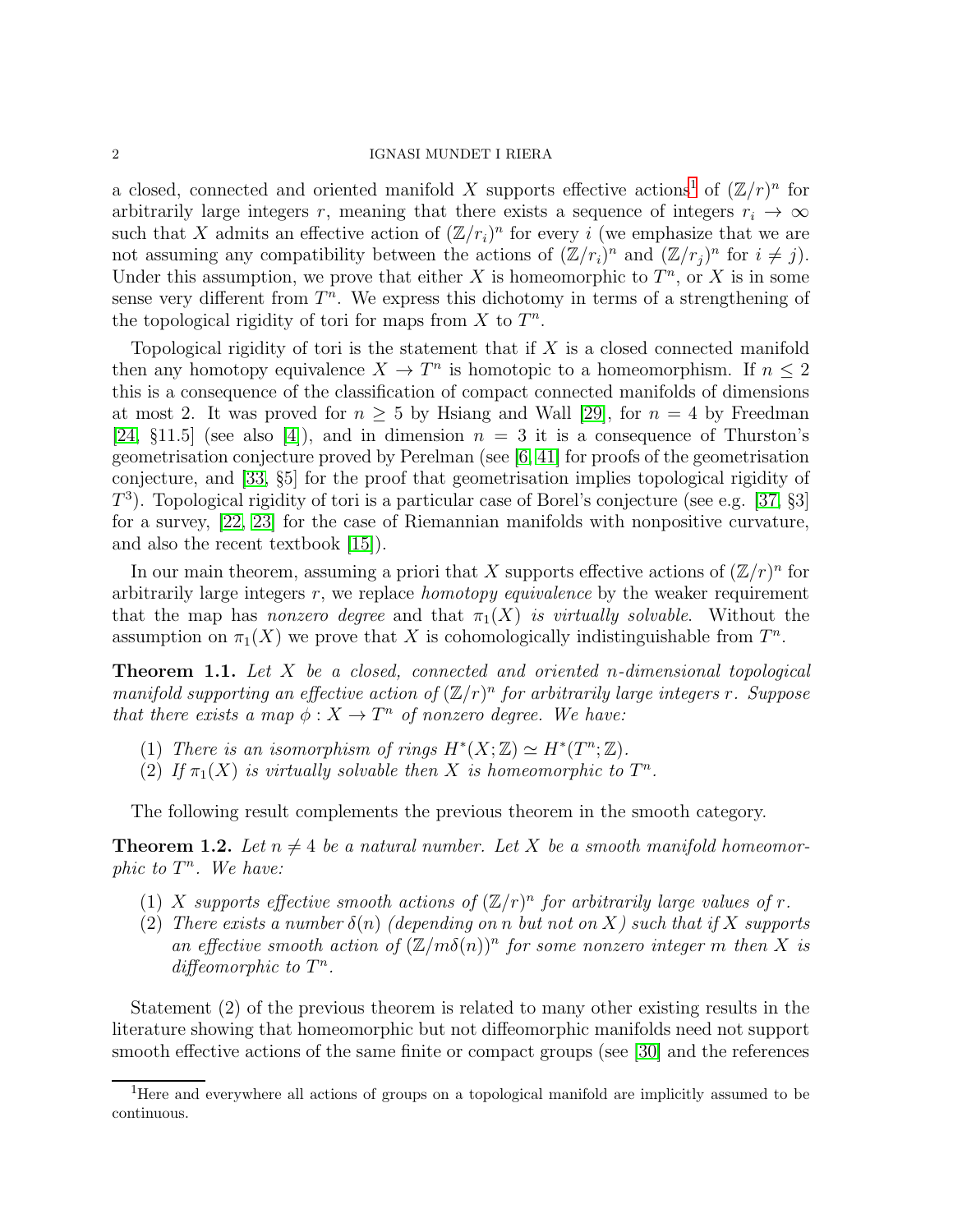therein for systematic results on the case of the spheres; see also [\[13\]](#page-37-4) for a recent paper studying analogous questions).

Combining Theorems [1.1](#page-1-1) and [1.2](#page-1-2) we immediately obtain:

**Corollary 1.3.** Let  $n \neq 4$  be a natural number. Let X be a closed, connected and oriented n-dimensional smooth manifold supporting an effective action of  $(\mathbb{Z}/r)^n$  for every natural number r. If there exists a continuous map  $\phi: X \to T^n$  of nonzero degree and  $\pi_1(X)$  is virtually solvable then  $X$  is diffeomorphic to  $T^n$ .

A closed, connected and oriented  $n$ -dimensional manifold  $X$  admitting a continuous map  $\phi: X \to T^n$  of degree  $\pm 1$  is called *hypertoral* in [\[47,](#page-39-1) [48\]](#page-39-2). If the degree of  $\phi$  is a nonzero integer, then we say that  $X$  is *rationally hypertoral*. Equivalently,  $X$  is rationally hypertoral if it admits classes  $\alpha_1, \ldots, \alpha_n \in H^1(X; \mathbb{Z})$  such that  $\alpha_1 \cup \cdots \cup \alpha_n \neq 0$ , because  $T^n = (S^1)^n$  and  $S^1$  is an Eilenberg-MacLane space  $K(\mathbb{Z}, 1)$ . And similarly X is hypertoral if it admits classes  $\alpha_1, \ldots, \alpha_n \in H^1(X;\mathbb{Z})$  such that  $\alpha_1 \cup \cdots \cup \alpha_n$  is a generator of  $H<sup>n</sup>(X; \mathbb{Z})$ . Using this characterisation it follows from statement (1) in Theorem [1.1](#page-1-1) that if a rationally hypertoral *n*-manifold supports effective actions of  $(\mathbb{Z}/r)^n$  for arbitrarily large values of r then the manifold must be hypertoral.

There are plenty of examples of hypertoral manifolds. For example, if Y is any closed connected and oriented n-manifold, then the connected sum  $Y\sharp T^n$  is a hypertoral manifold, as the map  $Y \sharp T^n \to T^n$  that identifies all points coming from Y has degree 1. There are also many rationally hypertoral manifolds which are not hypertoral.

<span id="page-2-0"></span>**Example 1.4.** Let  $\pi : Y \to T^2$  be a degree 2 covering ramified at 2 points. Then Y is an orientable closed and connected surface of genus 2. Let  $\sigma: Y \to Y$  be the nontrivial automorphism of  $\pi$ , and let X be the mapping torus of  $\sigma$ . In Section [14](#page-33-0) we prove that X is rationally hypertoral but not hypertoral. Consequently, Theorem [1.1](#page-1-1) implies the existence of some  $r_0 \in \mathbb{N}$  such that if X supports an effective action of  $(\mathbb{Z}/r)^3$  for some integer r then necessarily  $|r| \leq r_0$ .

Both Example [1.4](#page-2-0) and the arguments in Section [14](#page-33-0) can easily be generalized to yield infinitely many examples in any dimension bigger than 2 of rationally hypertoral manifolds which are not hypertoral.

1.2. Jordan property, bounds on stabilizers, and almost asymmetric manifolds. The tools used to prove Theorem [1.1](#page-1-1) lead to other results of finite group actions on rationally hypertoral manifolds. Recall that a group  $\mathcal G$  is said to be *Jordan* if there exists a constant C such that every finite subgroup  $G \leq \mathcal{G}$  has an abelian subgroup  $A \leq G$  satisfying  $|G : A| \leq C$ . The following result extends to the topological category the first part of [\[42,](#page-38-8) Theorem 1.4], and it also partially extends [\[54,](#page-39-3) Corollary 1.7].

<span id="page-2-1"></span>**Theorem 1.5.** Let X be a rationally hypertoral manifold. Then the homeomorphis group of X is Jordan.

Arguing as in [\[43,](#page-38-9) Corollary 4], the previous theorem has the following implication, which was originally proved by Burghelea and Schultz in [\[12,](#page-37-5) Theorem A].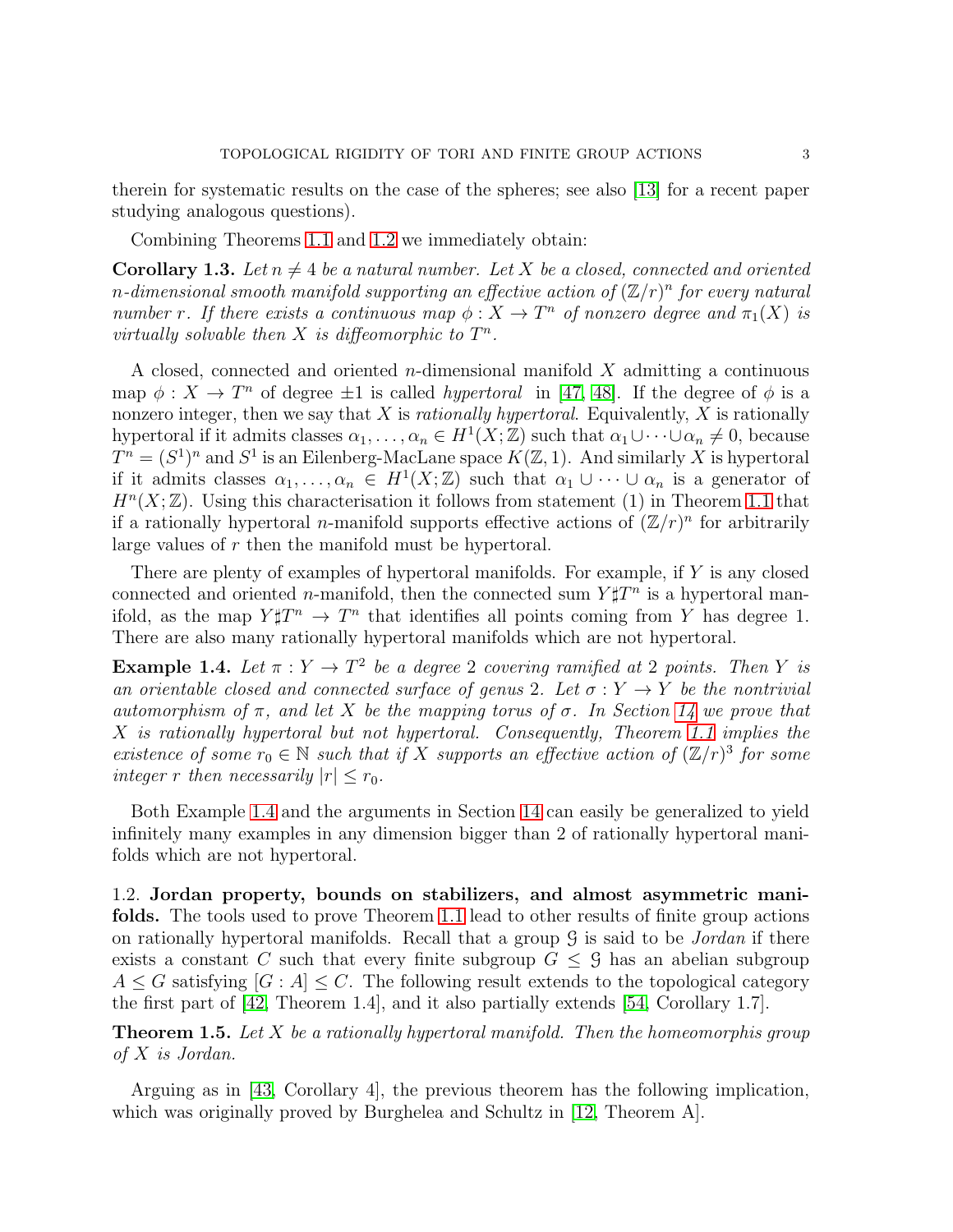**Corollary 1.6.** Let X be a rationally hypertoral manifold. If a compact connected Lie group G acts effectively and continuously on X then G is abelian.

If X is a set supporting an action of a group G we denote  $\text{Stab}(X, G) = \{G_x \mid x \in X\}$ the set of stabilizers of points in X. The following result gives a positive answer to  $[18,$ Question 1.8] for rationally hypertoral manifolds.

<span id="page-3-0"></span>**Theorem 1.7.** Let X be a rationally hypertoral manifold. There exists a constant  $C$  such that every finite group G acting on X has a subgroup  $G_0 \leq G$  satisfying  $[G:G_0] \leq C$ and  $|\text{Stab}(X, G)| \leq C$ .

We say that a closed topological manifold  $X$  is almost asymmetric if there exist a number C such that any finite group G acting effectively on X satisfies  $|G| \leq C$ . The following extends to the continuous category the second part of [\[42,](#page-38-8) Theorem 1.4]:

<span id="page-3-1"></span>**Theorem 1.8.** If a rationally hypertoral manifold X satisfies  $\chi(X) \neq 0$  then X is almost asymmetric. More precisely, there exists a number C depending only on  $\sum_j b_j(X)$ , where  $b_i(X) = \dim_{\mathbb{Q}} H_i(X; \mathbb{Q})$  is the j-th rational Betti number of X, such that any finite group acting effectively on X has at most C elements.

Using the previous theorem one can give a simple construction showing that the question at the beginning of the paper has a negative answer. Let  $X_0 = T^4 \sharp T^4 \sharp T^4$ . Then  $X_0$  is hypertoral and  $\chi(X_0) = -4$ . Fix a nonzero class  $c \in H_1(X_0; \mathbb{Z}) \simeq \mathbb{Z}^{12}$  which is not a nontrivial integral multiple. For any prime p choose an embedded circle  $\gamma \subset X_0$  representing p times the class c, and denote by  $X_p$  the result of performing surgery on  $X_0$  along  $\gamma$  (i.e., removing a tubular neighborhood of  $\gamma$ , which will be diffeomorphic to  $S^1 \times D^3$ , and gluing back  $D^2 \times S^2$  using the identification of boundaries  $\partial(S^1 \times D^3) = S^1 \times S^2 = \partial(D^2 \times S^2)$ . We have  $H_1(X_p; \mathbb{Z}) \simeq \mathbb{Z}/p \oplus \mathbb{Z}^{11}$  and  $\chi(X_p) = -2$ . Furthermore, by Mayer-Vietoris the sum of the rational Betti numbers of  $X_p$  can be bounded by a constant independent of p. So the previous theorem combined with the pigeonhole principle gives an infinite sequence of pairwise non homeomorphic 4-dimensional manifolds each of which supports effective actions of the same collection of (isomorphism classes of) finite groups.

1.3. Discrete degree of symmetry. For any closed topological manifold  $X$  we denote by  $\mu(X)$  the set of all natural numbers m such that X supports effective actions of  $(\mathbb{Z}/r)^m$  for arbitrarily large r. Note that  $\mu(X)$  may be empty. Define the *discrete degree* of symmetry of X to be

$$
disc-sym(X) = \max(\{0\} \cup \mu(X)).
$$

This is always finite and hence well defined thanks to a theorem of Mann and Su, see [\[38,](#page-38-11) Theorem 2.5]. This invariant is related to the previous notion in the following terms:

**Lemma 1.9.** For any closed manifold X we have disc-sym $(X) = 0$  if and only if X is almost asymmetric.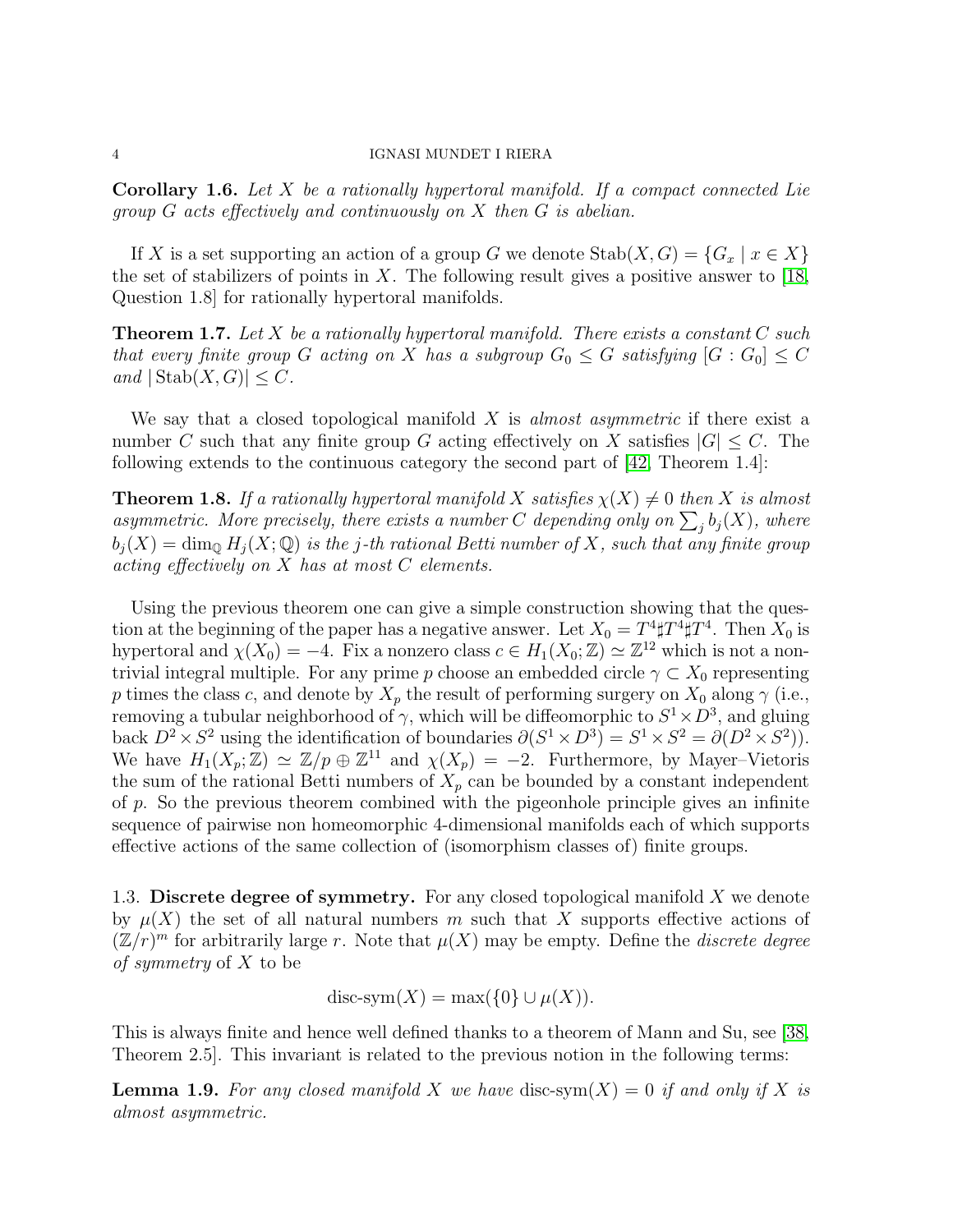*Proof.* Clearly if X is almost asymmetric then disc-sym $(X) = 0$ . Conversely, suppose that disc-sym $(X) = 0$ . Then there is a natural number C such that any finite cyclic group acting effectively on X has at most C elements. Let G be a finite group acting effectively on X. For any prime divisor p of  $|G|$  there is a cyclic subgroup of G with p elements, so all prime divisors p of  $|G|$  satisfy  $p \leq C$ . By [\[38,](#page-38-11) Theorem 2.5] there exists a natural number d such that for any prime p and any natural number m such that  $(\mathbb{Z}/p)^m$  acts effectively on X we have  $m \leq d$ . Fix some prime p dividing |G| and let H be a Sylow p-subgroup of G. Choose a maximal normal abelian subgroup  $A \leq H$ . Then A is isomorphic to the product of at most d finite cyclic groups. Each of these cyclic groups has at most  $C$ elements, so  $|A| \leq C^d$ . By [\[46,](#page-39-4) §5.2.3] the action of H by conjugation on A induces an injection  $H/A \hookrightarrow$  Aut A. Hence,  $|H| \leq |A| \cdot |\text{Aut } A| \leq C^{d}(C^{d})!$ . Repeating the previous argument for all primes dividing |G| we obtain the bound  $|G| \leq [C^d(C^d)!]^C$ .

Recall that the rank of a finite group  $G$  is the minimal size of a generating subset of  $G$ ; we denote it by rk G. One can relate the discrete degree of symmetry to actions of arbitrary finite abelian groups as follows.

**Lemma 1.10.** Let X be a closed manifold and let k be a natural number. The following two conditions are equivalent.

- (1) disc-sym $(X) \leq k$ ;
- (2) there exists some constant  $C$  such that any finite abelian group acting effectively on X has a subgroup  $A' \leq A$  satisfying  $[A : A'] \leq C$  and  $\text{rk } A' \leq k$ .

*Proof.* If disc-sym $(X) \leq k$  then there exists a natural number  $r_0$  such that if  $(\mathbb{Z}/r)^{k+1}$ acts effectively on X then  $r \leq r_0$ . Let A be a finite abelian group acting effectively on X. For any prime p let  $A_p \leq A$  denote the subgroup of elements whose order is a power of p. Then  $A \simeq \prod_p A_p$  and  $\text{rk } A = \max_p \text{rk } A_p$ . For any prime p satisfying  $p > r_0$  we have rk  $A_p \leq k$ , because if rk  $A_p = s$  then the subgroup of  $A_p$  consisting of elements whose order divides p is isomorphic to  $(\mathbb{Z}/p)^s$ . Now suppose that p is a prime satisfying  $p \leq r_0$  and let  $s = \text{rk } A_p$ . We are going to define a subgroup  $A'_p \leq A_p$ . If  $s \leq k$  then we set  $A'_p := A_p$ . Suppose now that  $s > k$ . By [\[38,](#page-38-11) Theorem 2.5] we have  $s \leq C_0$  for some number  $C_0$  depending only on X. Choose an isomorphism  $\phi: A_p \stackrel{\simeq}{\longrightarrow} \mathbb{Z}/p^{e_1} \times \cdots \times \mathbb{Z}/p^{e_s}$ , where  $e_1, \ldots, e_s$  are natural numbers written in nonincreasing order. By the definition of  $r_0$  we have  $p^{e_j} \leq r_0$  for every  $j > k$ . So if we set

$$
A'_{p} = \phi^{-1}(\mathbb{Z}/p^{e_1} \times \cdots \times \mathbb{Z}/p^{e_k} \times \{0\} \times \cdots \times \{0\})
$$

then  $[A_p : A'_p] \leq r_0^{C_0}$  and  $\text{rk } A'_p \leq k$ . Let  $A' = \prod_{p \leq r_0} A'_p \times \prod_{p > r_0} A^p$ . Then  $\text{rk } A' \leq k$ and  $[A : A'] \leq C := (r_0^{C_0})$  ${C_0 \choose 0}$ <sup>r<sub>0</sub></sup>. This proves (1)  $\Rightarrow$  (2). The converse implication follows from Lemma [6.1](#page-16-0) below, the fact the rank does not increase when passing from a finite abelian group to a subgroup, and the formula  $rk(\mathbb{Z}/a)^b = b$ , which is valid for any natural numbers  $a \geq 2$  and b.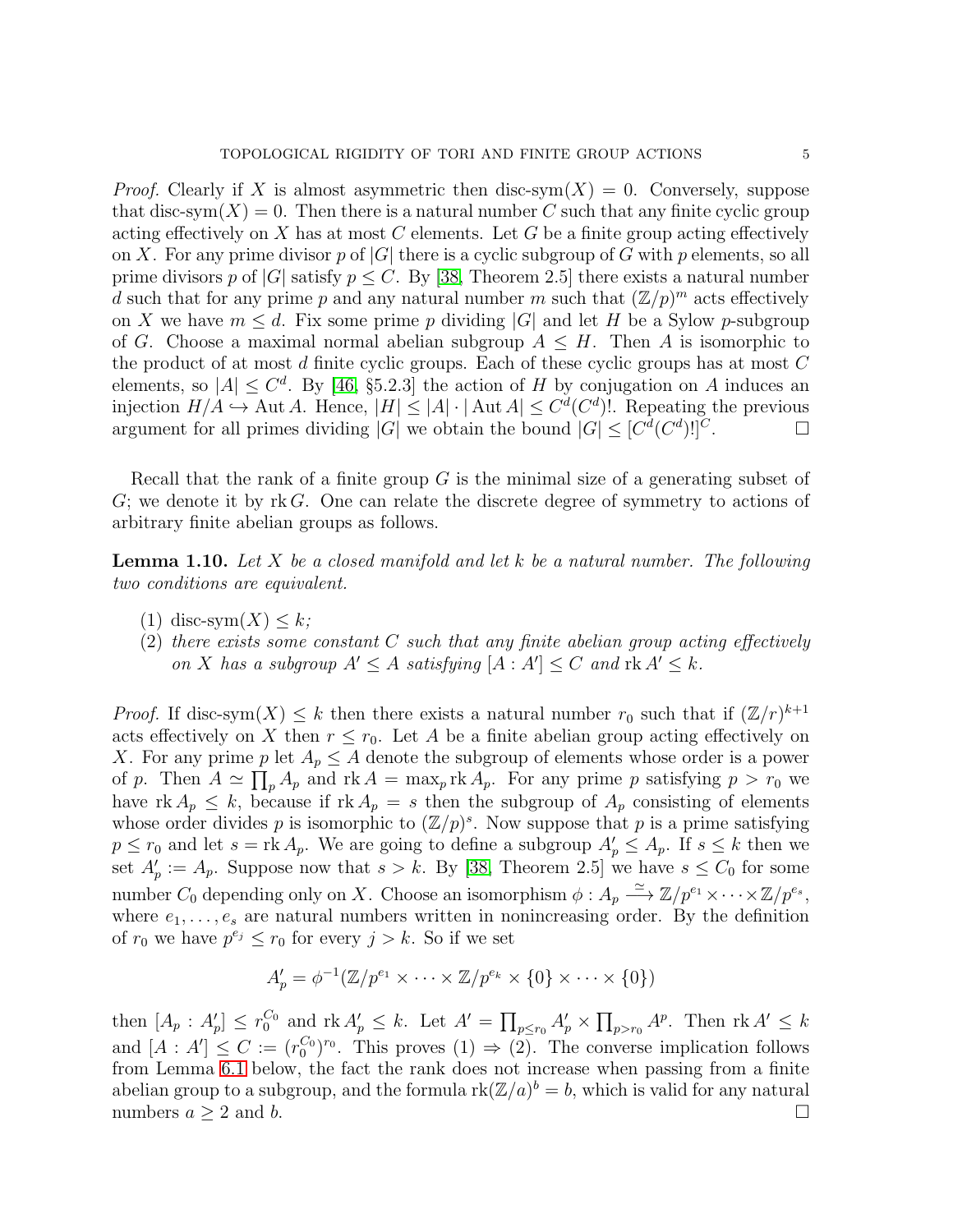1.4. Bounds on the discrete degree of symmetry. In the proof of statement (2) in Theorem [1.1](#page-1-1) we will reduce the general case to the case in which  $\pi_1$  is solvable using the following result.

<span id="page-5-0"></span>**Theorem 1.11.** Let X be a closed connected manifold and let  $X' \rightarrow X$  be a finite *covering.* We have disc-sym $(X') \geq$  disc-sym $(X)$ .

The inequality in Theorem [1.11](#page-5-0) can be strict in some cases, as the following theorem proves. Here and in the rest of the paper we identify  $T^n$  with  $(\mathbb{R}/\mathbb{Z})^n$ , so we use additive notation for the group structure on  $T^n$ .

<span id="page-5-2"></span>**Theorem 1.12.** Fix natural numbers k, n satisfying  $1 \leq k \leq n-1$ . Consider the free involution  $\sigma: T^n \to T^n$  defined by  $\sigma(x_1, \ldots, x_n) = (x_1 + 1/2, \ldots, x_k + 1/2, -x_{k+1}, \ldots, -x_n)$ . Let  $X' = T^n$  and let  $X = T^n/\sigma$ . The natural projection  $\rho : X' \to X$  is a covering map and we have disc-sym  $X' = n$  and disc-sym  $X = k$ .

For example, setting  $n = 2$  and  $k = 1$  the manifold X is the Klein bottle and X', the 2-torus, is the orientation 2-cover of X.

The following theorem gives bounds on disc-sym $(X)$  for rationally hypertoral X.

<span id="page-5-1"></span>**Theorem 1.13.** Let  $X$  be a rationally hypertoral manifold. We have:

- (1) disc-sym $(X) \leq \dim X$ ;
- (2) suppose that X is homeomorphic to  $Y \times (Z\sharp Z')$ , where  $Y, Z, Z'$  are closed connected topological manifolds satisfying  $\dim Z = \dim Z' > 1$ ; if neither Z nor Z' are integral homology spheres, then disc-sym $(X) \leq \dim Y$ .

For example, if Z is a closed connected topological *l*-manifold and  $H_*(Z;\mathbb{Z}) \ncong H^*(S^l;\mathbb{Z})$ then disc-sym $(T^k \times (T^l \sharp Z)) \leq k$ . Since  $T^k \times (T^l \sharp Z)$  supports actions of  $(\mathbb{Z}/r)^k$  for every r (inherited from the actions on  $T^k$ ) we conclude that disc-sym $(T^k \times (T^l \sharp Z)) = k$ . So among rationally hypertoral *n*-manifolds we can find examples realizing any possible value of disc-sym between 0 and  $n$ .

We saw above how Theorem [1.1](#page-1-1) implies that the manifold  $X$  in Example [1.4](#page-2-0) satisfies disc-sym $(X) \leq 2$ . The previous results lead to a stronger inequality. The structure of mapping torus on X defines a fibration  $\rho: X \to S^1$ . Let  $q: S^1 \to S^1$  be a degree 2 covering and let  $X' \to S^1$  be the pullback of  $\rho$  through q. More precisely,  $X' =$  $\{(x,a)\in X\times S^1 \mid \rho(x) = q(a)\}.$  The projetion  $X' \to X$  sending  $(x,a)$  to x is an unramified degree 2-covering, so by Theorem [1.11](#page-5-0) we have disc-sym $(X) \leq$  disc-sym $(X')$ . Now,  $X' \cong S^1 \times Y$ , where Y is a closed connected surface of genus 2. So we may write  $X' \cong T^1 \times (T^2 \sharp T^2)$ , and consequently Theorem [1.13](#page-5-1) implies disc-sym $(X') \leq 1$ . This inequality is sharp. Indeed, if r is an odd integer and  $q_r : S^1 \to S^1$  is a degree r covering then the pullback  $X_r$  of  $X \to S^1$  via  $q_r$  can be identified with the mapping torus of  $\sigma^r = \sigma$ , and hence is homeomorphic to X. But the projection  $X_r \to X$  is a regular degree r covering with group of deck transformations  $\mathbb{Z}/r$ . Consequently,  $X_r$  supports a free action of  $\mathbb{Z}/r$ . Since  $X_r \cong X$  we conclude that X supports a free action of  $\mathbb{Z}/r$  for every odd integer r. It follows that disc-sym $(X) = 1$ .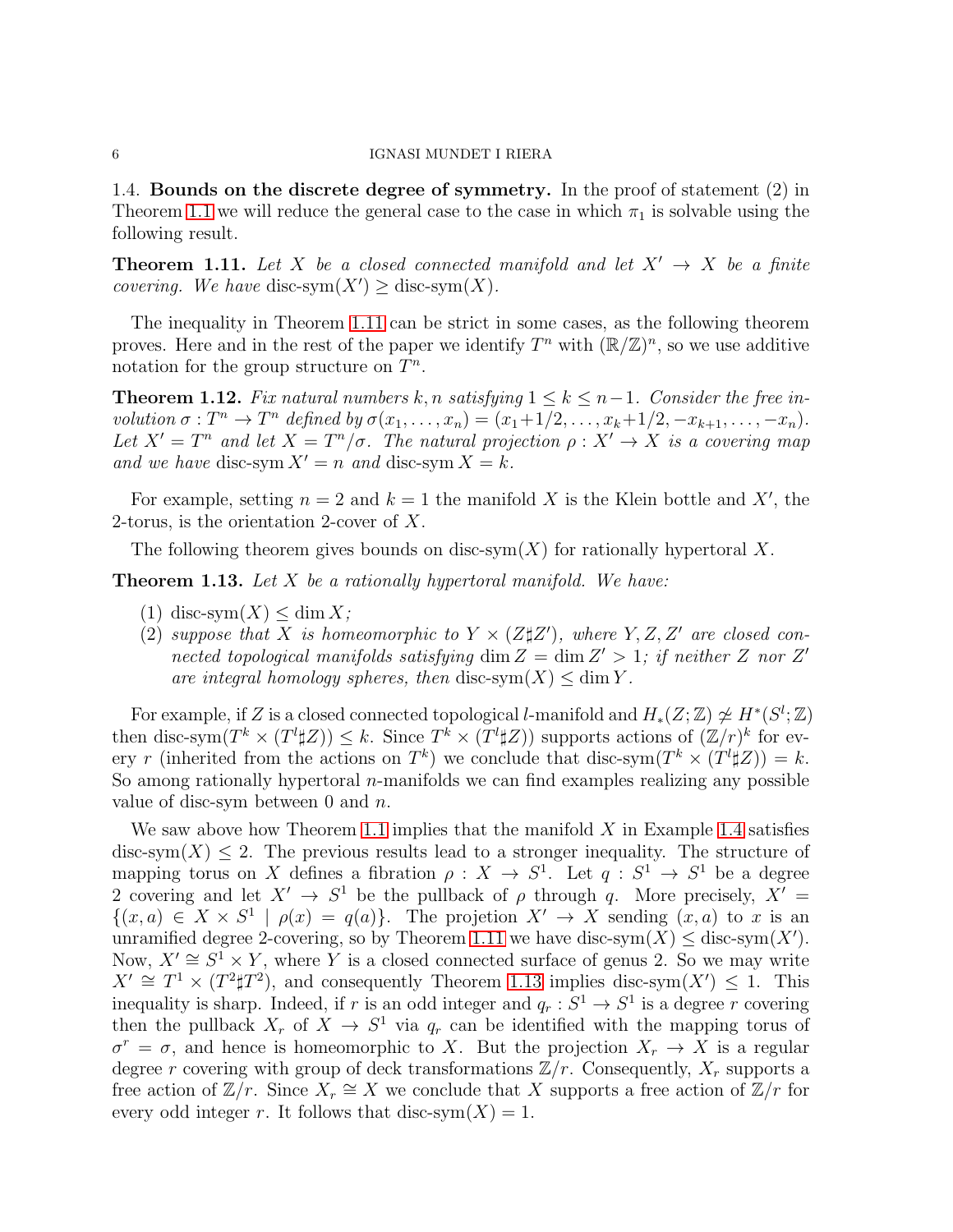Denote by  $\nu(X)$  the set of natural numbers m such that X supports effective actions of  $T^m$ , and define the *abelian degree of symmetry* of X as

$$
ab\text{-sym}(X) = \max(\{0\} \cup \nu(X)).
$$

It is a standard fact that if  $T^m$  acts effectively on X then  $m \leq \dim X$  (see e.g. the end of Subsection [13.2](#page-32-0) for a proof), so ab-sym $(X)$  is well defined and satisfies ab-sym $(X)$  $\dim X$ . In [\[48,](#page-39-2) Theorem 5.1] Schultz proves that if Z is a closed connected *l*-dimensional topological manifold then ab-sym $(T^k \times (T^l \sharp Z)) \leq k$  unless Z is a homotopy sphere. Clearly, disc-sym $(X) \ge ab$ -sym $(X)$  for every X, so Theorem [1.13](#page-5-1) is a strengthening of Schultz's result, except that our hypothesis that neither  $Z$  nor  $Z'$  are integral homology spheres is stronger than the assumption that neither of them is a homotopy sphere.

A construction due to Cappell, Weinberger and Yan provides exampes of manifolds X with disc-sym $(X) > ab$ -sym $(X)$ :

<span id="page-6-0"></span>**Theorem 1.14.** Let X be any of the manifolds  $T(h) \times H$  constructed in [\[14,](#page-37-6) §2]. We have disc-sym $(X) \geq 1$  and ab-sym $(X) = 0$ .

This theorem is not new. The equality ab-sym $(X) = 0$  is the main result in [\[14\]](#page-37-6), while the inequality disc-sym $(X) \geq 1$  stems from the existence of regular self coverings  $X \to X$  of degree d for every odd natural number d. The existence of such self coverings (for degree 3, and hence also every power of 3) is stated without proof in [\[51,](#page-39-5) Remark 1.3], and we prove it (for any odd d) in Section [15.](#page-34-0) There are obvious analogues of the invariants disc-sym and ab-sym for locally linear actions and for smooth actions on smooth manifolds, and in neither of these categories does one have the equality disc-sym = ab-sym in general. For locally linear actions there are counterexamples in dimension 4, by the work of Edmonds [\[21\]](#page-38-12) and Huck [\[31\]](#page-38-13). In the smooth category one may take  $X = T^n \sharp \Sigma$ , where  $\Sigma$  is an exotic *n*-sphere. Then X is homeomorphic to  $T^n$ , so disc-sym $(X) = n$  by Theorem [1.2,](#page-1-2) but ab-sym $(X) = 0$  by the main result in [\[1\]](#page-37-7). In contrast, for holomorphic actions on compact Kaehler manifolds one does have  $disc-sym = ab-sym$  in general, as proved by Theorem [1.15](#page-7-0) below.

Note that in contrast with the previous examples our main theorem proves that, in some very particular situations, if disc-sym $(X)$  is big then ab-sym $(X)$  is also big: namely if X is an n-dimensional rationally hypertoral manifolds with virtually solvable  $\pi_1$  then disc-sym $(X) = n$  implies ab-sym $(X) = n$ .

The proof we give of Theorem [1.1](#page-1-1) uses crucially both hypothesis that  $X$  is rationally hypertoral and that  $\pi_1(X)$  is virtually solvable (see Remark [10.5](#page-26-0) for the latter). But it is tempting to believe that the result should be true in greater generality. If the theorem were true for every closed topological manifold  $X$  (i.e., if one could prove that any closed topological n-manifold X satisfying disc-sym $(X) \geq n$  is homeomorphic to  $T<sup>n</sup>$ ) then a remarkable consequence would be that for any closed topological *n*-manifold X we have disc-sym $(X) \leq n$ , a much stronger inequality than the elementary bound ab-sym $(X) \leq n$ .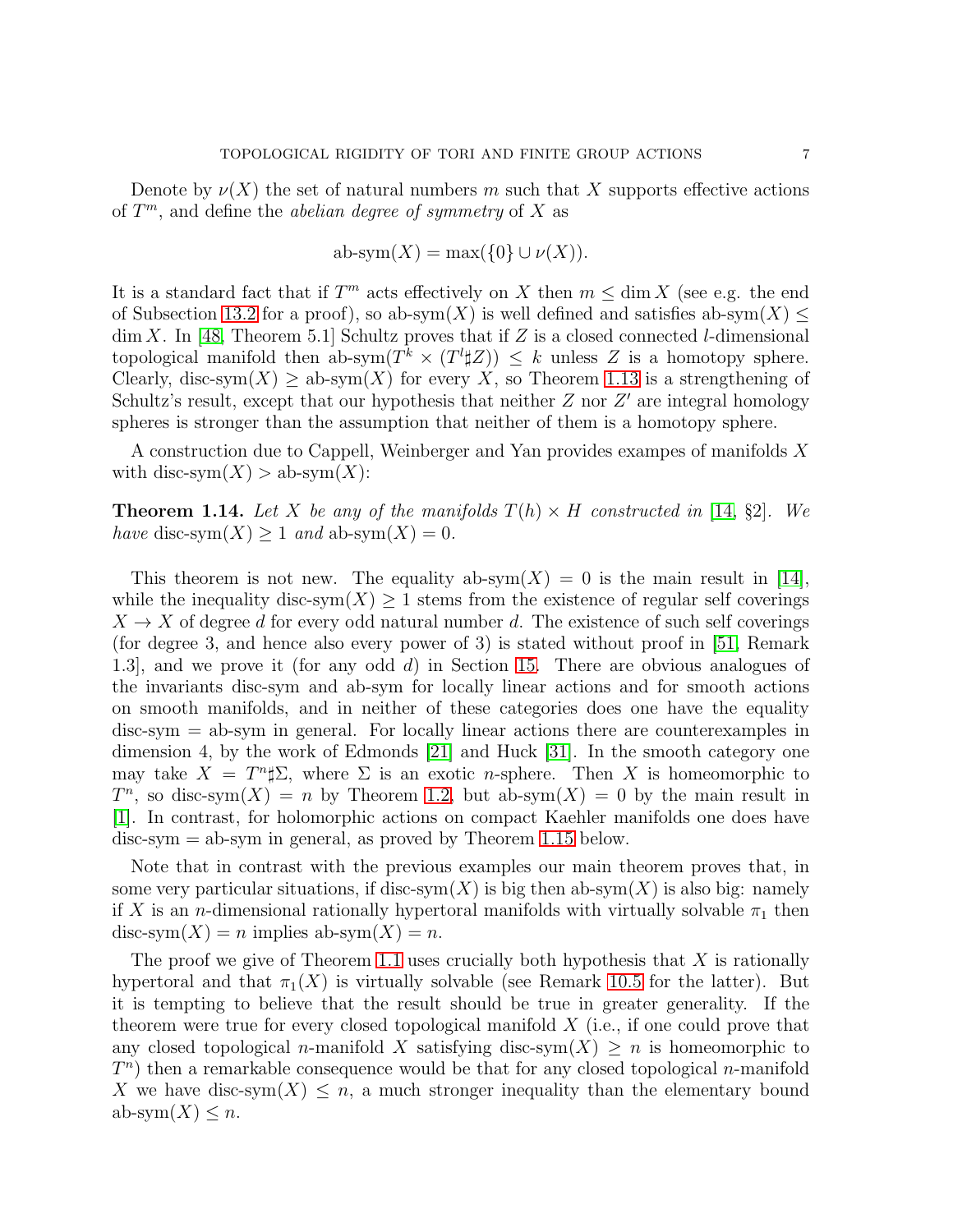1.5. Holomorphic actions on Kaehler manifolds. We don't know whether the previous statement is true, but we can prove the following analogue for Kaehler manifolds:

<span id="page-7-0"></span>**Theorem 1.15.** Let X be a compact connected Kaehler manifold of real dimension n. Suppose that, for some natural number  $m, X$  supports an effective holomorphic action of  $(\mathbb{Z}/r)^m$  for arbitrarily large values of r. Then X supports an effective holomorphic action of  $T^m$ . Furthermore,  $m \leq n$ , and if  $m = n$  then X is biholomorphic to a complex torus.

We will prove Theorem [1.15](#page-7-0) using a result of Fujiki [\[25\]](#page-38-14) on automorphism groups of compact Kaehler manifolds and the following result on Lie groups.

<span id="page-7-1"></span>Theorem 1.16. Let G be a (finite dimensional) Lie group with finitely many connected components. For every natural number n the following properties are equivalent:

- (1) G has a Lie subgroup isomorphic to  $T^n$ ,
- (2) for arbitrary large integers r the group G has a subgroup isomorphic to  $(\mathbb{Z}/r)^n$ .

The previous theorem does not extend to the infinite dimensional setting. Indeed, if we take  $G = \text{Diff}(X)$  for some manifold X then the equivalence of statements (1) and  $(2)$  of the theorem applied to this G is the same thing as the equality of the smooth analogues of disc-sym $(X)$  and ab-sym $(X)$ , which as we explained previously is false in general.

Theorem [1.15](#page-7-0) seems to be new even for smooth projective varieties over the complex numbers. One can also ask the analogous question for birational transformation groups. Namely, if  $X$  is an *n*-dimensional variety defined over the complex numbers (or more generally a field of characteristic zero) and the birational transformation group  $\text{Bir}(X)$ contains subgroups isomorphic to  $(\mathbb{Z}/r)^m$  for arbitrarily large values of r, does it follow that  $m \leq 2n$ ? And if  $m = 2n$ , does it follow that X is birational to an abelian variety?

A partial result on the first question, due to Prokhorov and Shramov, appears in [\[44,](#page-39-6) Theorem 1.10]. An analogue of the second question for rationally connected varieties has been recently proved by Xu [\[53,](#page-39-7) Theorem 1.3]: namely, if X is a rationally connected ndimensional variety and  $\text{Bir}(X)$  contains subgroups isomorphic to  $(\mathbb{Z}/p)^n$  for sufficiently big primes  $p$  then  $X$  is rational.

Theorem [1.16](#page-7-1) implies, when combined with the theorem of Myers–Steenrod, the fol-lowing Riemannian analogue of Theorem [1.15:](#page-7-0) if  $(M, g)$  is a compact *n*-dimensional Riemannian manifold whose isometry group contains subgroups isomorphic to  $(\mathbb{Z}/r)^m$ for arbitrarily large values of r then  $m \leq n$ , and if  $m = n$  then  $(M, g)$  is isometric to a flat torus. One may wonder whether an analogous result holds for Lorentz manifolds (note that the isometry group of a Lorentz manifold, unlike the case of Riemannian manifolds, may have infinitely many connected components — see e.g.  $(19, \, \text{\S1})$ .

1.6. Structure of the proofs and contents of the paper. To prove of Theorem [1.1](#page-1-1) we use two main tools. The first one is geometric. In the presence of an effective action of a finite group  $G$  on a closed manifold  $X$ , it allows to substitute any map of nonzero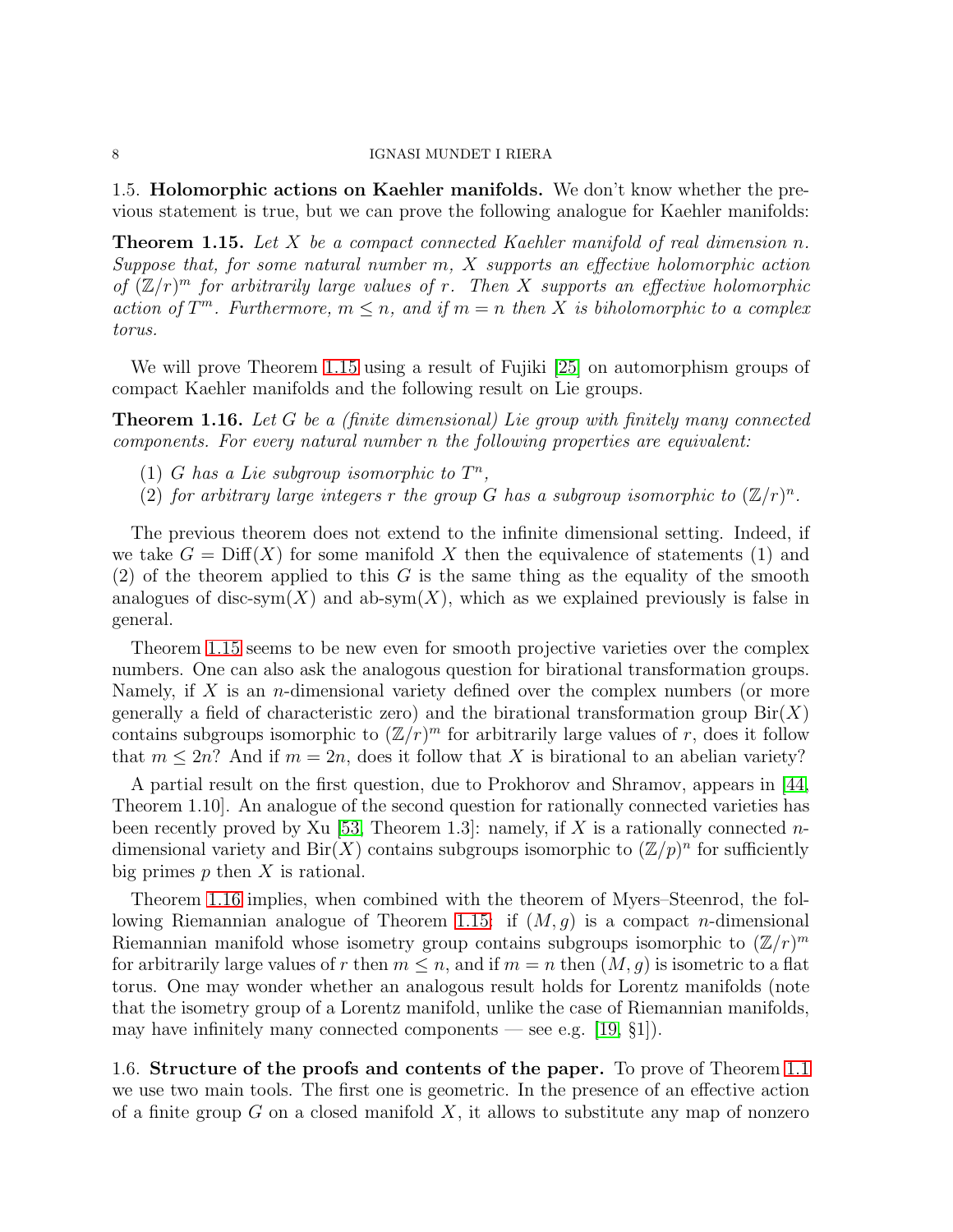degree  $\phi: X \to T^n$  by a homotopic map that is G-equivariant with respect to an "almost effective" action of  $G$  on  $T<sup>n</sup>$ . By "almost effective" we mean that the amount of elements of G acting trivially on  $T^n$  is bounded above by a constant depending only on X and the degree of  $\phi$ . This fact is proved in Section [2.](#page-8-0) Immediate applications are Theorems [1.5](#page-2-1) and [1.7](#page-3-0) (proved in Section [3\)](#page-12-0) and Theorem [1.8](#page-3-1) (proved in Section [4\)](#page-13-0).

The second tool we use is algebraic. Let  $M$  be a finitely generated  $A$ -module, where  $A = \mathbb{Z}[t_1^{\pm 1}, \ldots, t_n^{\pm 1}]$ . Suppose that for every  $1 \leq i \leq n$  there exists a nonzero integer  $d_i$ , a sequence of integers  $(r_{i,j})_j$  satisfying  $r_{i,j} \to \infty$  as  $j \to \infty$ , and automorphisms  $w_{i,j} \in \text{Aut}_A M$  such that  $w_{i,j}^{r_{i,j}}$  coincides with multiplication by  $t_i^{d_i}$ . Then M is finitely generated as a Z-module. This is proved in Section [5](#page-13-1) (see Corollary [5.3\)](#page-16-1). Section [6](#page-16-2) contains some elementary lemmas on finite abelian groups, in Section [7](#page-19-0) we prove Theorem [1.11,](#page-5-0) and in Section [8](#page-20-0) we prove Theorem [1.12.](#page-5-2)

Theorem [1.1](#page-1-1) is proved in Section [10.](#page-23-0) The idea is the following: suppose that a closed *n*-manifold X supports effective actions of  $(\mathbb{Z}/r)^n$  for arbitrary large values of r and that  $\phi: X \to T^n$  is a map of nonzero degree. Let  $X_{\phi} \to X$  be the pullback of the principal  $\mathbb{Z}^n$ bundle  $\mathbb{R}^n \to \mathbb{Z}^n$  via  $\phi$ . Then  $X_{\phi}$  supports an action of  $\mathbb{Z}^n$ , so its homology  $H_*(X_{\phi}; \mathbb{Z})$  is a module over  $\mathbb{Z}[\mathbb{Z}^n] \simeq A$ . We prove in Section [9](#page-21-0) that  $H_*(X_\phi;\mathbb{Z})$  is finitely generated as an A-module. Then we use the geometric tool proved in Section [2](#page-8-0) to deduce that  $H_*(X_\phi;\mathbb{Z})$ satisfies the hypothesis allowing to apply the algebraic tool, so that  $H_*(X_{\phi}; \mathbb{Z})$  is a finitely generated Z-module. A simple argument using Serre's spectral sequence applied to the Borel construction of the  $\mathbb{Z}^n$ -space  $X_{\phi}$  implies that  $H_*(X_{\phi}; \mathbb{Z})$  is zero in positive degrees. This leads almost immediately to statement (1) in Theorem [1.1.](#page-1-1) As for statement (2), if  $\pi_1(X)$  is solvable then we conclude using Whitehead's theorem that the arcconnected components of  $X_{\phi}$  are contractible, so X is homotopy equivalent to a torus. At this point we invoke the topological rigidity of tori to deduce that  $X \cong T^n$ . Finally, the case of virtually solvable  $\pi_1(X)$  is reduced to the solvable case using Theorem [1.11.](#page-5-0)

In Section [11](#page-27-0) we prove Theorem [1.2.](#page-1-2) Theorem [1.13](#page-5-1) is proved in Section [12,](#page-28-0) using the geometric tool introduced in Section [2,](#page-8-0) the finite generatedness proved in Section [9,](#page-21-0) and statement (T1) above. In Section [13](#page-31-0) we prove Theorems [1.16](#page-7-1) and [1.15.](#page-7-0) Finally, in Section [14](#page-33-0) we prove that the manifold in Example [1.4](#page-2-0) is rationally hypertoral but not hypertoral, and in Section [15](#page-34-0) we prove Theorem [1.14.](#page-6-0)

1.7. **Notation.** For every finite set S we denote by  $|S|$  the cardinality of S.

<span id="page-8-0"></span>1.8. Acknowledgements. I wish to thank Jordi Daura for pointing out to me reference [\[51\]](#page-39-5), which led to Theorem [1.14.](#page-6-0) Thanks also to Costya Shramov for comments on a preliminar version of this paper and information on birational transformation groups.

## 2. Equivariant maps to the torus: proof of Theorem [2.1](#page-9-0)

In all this section  $X$  denotes a closed, connected and oriented  $n$ -dimensional manifold. We identify  $T^n$  with the quotient  $\mathbb{R}^n/\mathbb{Z}^n$ , and we use additive notation for the group structure on  $T^n$ . Suppose that G is a group,  $\eta: G \to T^n$  is a group homomorphism,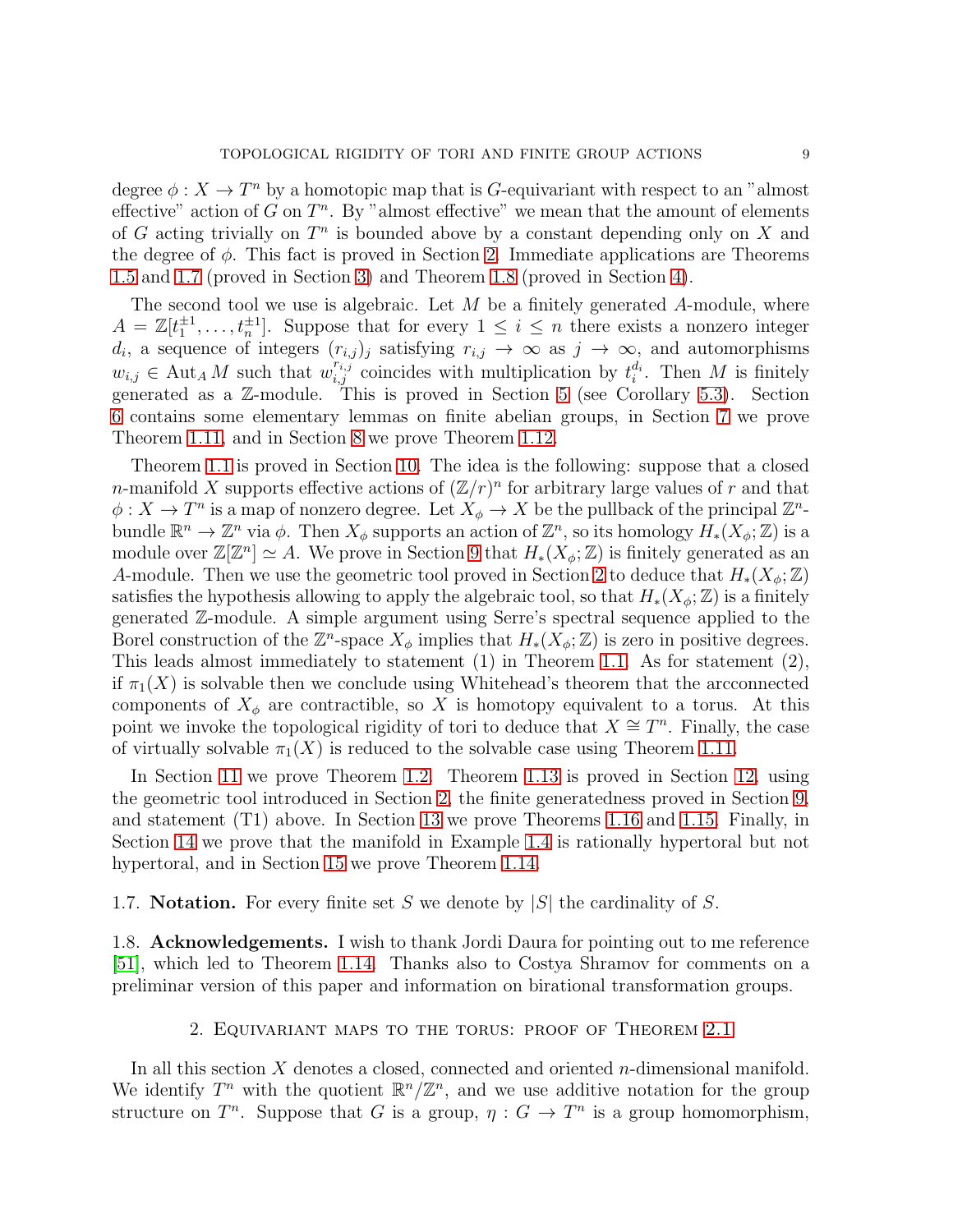and G acts on a space X. A map  $\phi: X \to T^n$  will be called  $\eta$ -equivariant if it satisfies  $\phi(q \cdot x) = \eta(q) + \phi(x)$  for every  $x \in X$  and  $q \in G$ .

<span id="page-9-0"></span>Theorem 2.1. Let X be a closed, connected and oriented n-dimensional topological manifold. Let  $\phi: X \to T^n$  be a continuous map of nonzero degree. Let G be a finite group. Suppose that  $X$  is endowed with an effective action of  $G$  inducing the trivial action on  $H^1(X;\mathbb{Z})$ . Then there is a morphism of groups  $\eta: G \to T^n$  with these properties:

- (1) the map  $\phi$  is homotopic to an *η*-equivariant map  $\psi : X \to T^n$ ,
- (2)  $|\text{Ker }\eta| \leq |\text{deg }\phi|.$

Before proving the theorem we prove three auxiliary lemmas. The first lemma is a topological analogue of the construction at the beginning of  $[42, §2.1]$ . We identify  $S<sup>1</sup>$ with  $\mathbb{R}/\mathbb{Z}$  and accordingly we use additive notation for the group structure on  $S^1$ .

<span id="page-9-1"></span>**Lemma 2.2.** Let  $\alpha: X \to S^1$  be a continuous map. Let  $\theta$  be a generator of  $H^1(S^1; \mathbb{Z})$ . Suppose that a finite group G acts continuously on X preserving  $\alpha^*\theta$ . Let r be the cardinal of G and let  $\mu_r \subset S^1$  denote the group of r-th roots of unity. There exists a morphism of groups  $\xi: G \to \mu_r$  and a continuous map  $\beta: X \to S^1$  homotopic to  $\alpha$  such that  $\beta(q \cdot x) = \xi(q) + \beta(x)$  for every  $x \in X$  and  $q \in G$ .

*Proof.* Define  $\zeta : X \to S^1$  by  $\zeta(x) = \sum_{g \in G} \alpha(g \cdot x)$  for every  $x \in X$ . Then  $\zeta$  is continuous and constant on G-orbits. Let  $\rho_g: X \to X$  be the homeomorphism induced by the action of  $g \in G$ . By assumption  $\rho_g^* \alpha^* \theta = \alpha^* \theta$  for every  $g \in G$ . We have  $\zeta^*\theta = \sum_{g \in G} \rho_g^* \alpha^* \theta = r \alpha^* \theta.$ 

Let  $\Gamma = \{(x, t) \in X \times S^1 \mid \zeta(x) = rt\}$ . Let  $\pi : \Gamma \to X$  be the restriction of the projection map  $X \times S^1 \to X$ . The action of  $\mu_r$  on  $\Gamma$  given by  $(x, t) \cdot \theta = (x, t\theta)$  endows  $\pi : \Gamma \to X$  with a structure of principal  $\mu_r$ -bundle. We claim that it is a trivial principal bundle. This is equivalent to the triviality of the monodromy of  $\pi$ , which we denote by  $\nu : \pi_1(X, x_0) \to \mu_r$ , where  $x_0 \in X$  is an arbitrary base point. If there existed some  $\lambda \in \pi_1(X, x_0)$  such that  $\nu(\lambda) \neq 0$  then the pairing of  $\zeta^* \theta$  with  $[\lambda] \in H_1(X; \mathbb{Z})$  would not be divisible by r, which contradicts the fact that  $\zeta^*\theta = r\alpha^*\theta$ . Hence  $\nu$  is trivial and consequently the bundle  $\pi : \Gamma \to X$  is trivial, so we may choose a section  $\sigma : X \to \Gamma$ .

Define  $\beta: X \to S^1$  by the condition that  $\sigma(x) = (x, \beta(x))$ . Then  $\beta$  is continuous and we have  $r\beta(x) = \zeta(x)$  for every  $x \in X$ . For any  $g \in G$  define  $\chi_g: X \to S^1$  by  $\chi_g(x) = \beta(g \cdot x) - \beta(x)$ . We have  $r \chi_g(x) = r \beta(g \cdot x) - r \beta(x) = \zeta(g \cdot x) - \zeta(x) = 0$  because  $\zeta$  is G-invariant. Hence  $\chi_g$  takes values in  $\mu_r$ , and consequently, being continuous, it is a constant map. We may thus define a map  $\xi: G \to \mu_r$  by the condition that  $\xi(g) = \chi_q(x)$ for every  $x \in X$ . Let  $g, g' \in G$  and let  $x \in X$ . We have

$$
\chi_{gg'}(x) = \beta(gg' \cdot x) - \beta(x) = \beta(gg' \cdot x) - \beta(g' \cdot x) + \beta(g' \cdot x) - \beta(x) = \chi_g(g' \cdot x) + \chi_{g'}(x),
$$

which proves that  $\xi(gg') = \xi(g) + \xi(g')$ , so  $\xi$  is a morphism of groups. Now the formula  $\beta(q \cdot x) = \xi(q) + \beta(x)$  follows immediately from the definition of ξ. To conclude the proof, note that  $r\beta^*\theta = \zeta^*\theta = r\alpha^*\theta$ , so  $r(\beta^*\theta - \alpha^*\theta) = 0$ . Since  $H^1(X;\mathbb{Z})$  has no torsion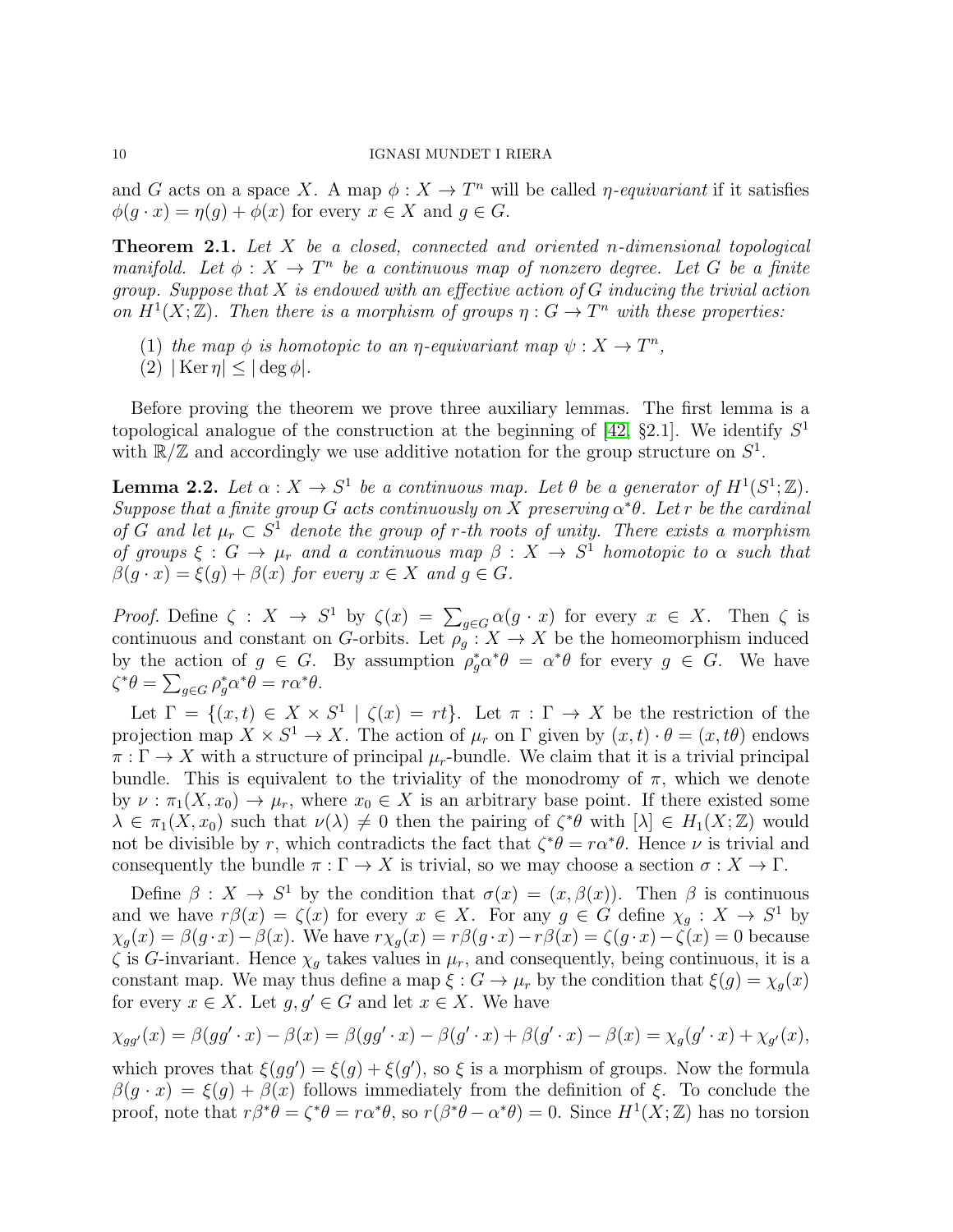we conclude that  $\beta^* \theta = \alpha^* \theta$ . Hence  $\beta$  and  $\alpha$  are homotopic, because  $S^1$  is a model for  $K(\mathbb{Z},1).$ 

<span id="page-10-0"></span>Lemma 2.3. Let G be a finite group acting effectively, continuously and preserving the orientation on X. Let  $X^* \subseteq X$  be the set of points with trivial stabilizer. Then  $X^*$  is connected.

*Proof.* For any  $g \in G$  denote  $X^g = \{x \in X \mid g \cdot x = x\}$ . Let  $g_1, \ldots, g_s$  be the (nontrivial) elements of  $G$  of prime order. Since any nontrivial element of  $G$  has some power belonging to the set  $\{g_1, \ldots, g_s\}$ , we have  $X^* = X \setminus \bigcup_i X^{g_i}$ . Define  $X_1 = X$  and  $X_i = X \setminus (X^{g_1} \cup$  $\dots \cup X^{g_{i-1}}$  for  $2 \leq i \leq s+1$ . Then  $X_i$  is an open subset of X for each i. We prove that  $X_i$  is connected for every  $1 \leq i \leq s+1$ , using ascending induction on i. Since  $X^* = X_{s+1}$ , this will imply the lemma. Clearly  $X_1$  is connected. Now suppose that  $1 \leq i \leq s$  and that  $X_i$  is connected. Let  $p_i$  be the order of  $g_i$ . Since G acts on X preserving the orientation, by [\[9,](#page-37-8) Chap V, Theorem 2.3] and [\[9,](#page-37-8) Chap V, Theorem 2.5],  $X^{g_i}$  is a  $\mathbb{Z}/p_i$ -cohomology manifold of dimension  $d_i$ , where  $n-d_i$  is even. Arguing as in the proof of [\[9,](#page-37-8) Chap V, Theorem 2.6] we conclude that  $d_i < n$ , and consequently  $d_i \leq n-2$ . Applying [\[9,](#page-37-8) Chap I, Corollary 4.7] we conclude that  $X_{i+1} = X_i \setminus (X_i \cap X^{g_i})$ is connected, so the lemma is proved.

The following result generalizes [\[20,](#page-38-16) Lemma 2.5].

<span id="page-10-1"></span>Lemma 2.4. Suppose that a finite group G acts effectively, continuously, and preserving the orientation on X. Let  $\pi : X \to X/G$  denote the quotient map. Let r denote the cardinal of G. The image of the map  $\pi^*: H^n(X/G; \mathbb{Z}) \to H^n(X; \mathbb{Z})$  is contained in  $rH^{n}(X;\mathbb{Z}).$ 

*Proof.* Denote as in the previous lemma by  $X^*$  the open subset of X consisting of points with trivial stabilizer. Since  $X/G$  is endowed with the quotient topology,  $\pi(X^*) = X^*/G$ is an open subset of  $X/G$ . Let  $F = X \ X^*$ . Consider the following commutative diagram, where  $H_c^*(\cdot;\mathbb{Z})$  denotes cohomology with compact support, the rows are portions of the long exact sequences for the inclusions  $X^* \hookrightarrow X \leftrightarrow F$  and  $X^*/G \hookrightarrow X/G \leftrightarrow F/G$  (see e.g. [\[9,](#page-37-8) Chap I, (2) in §1.1]), and the vertical arrows are pullback morphisms induced by proper maps:

$$
H_c^n(X^*; \mathbb{Z}) \xrightarrow{j} H_c^n(X; \mathbb{Z}) \xrightarrow{r} H_c^n(F; \mathbb{Z}) \longrightarrow 0
$$
  

$$
\pi^* \downarrow \qquad \pi^* \downarrow \qquad \pi^* \downarrow \qquad \qquad \uparrow
$$
  

$$
H_c^n(X^*/G; \mathbb{Z}) \xrightarrow{j_G} H_c^n(X/G; \mathbb{Z}) \xrightarrow{r_G} H_c^n(F/G; \mathbb{Z}) \longrightarrow 0,
$$

The morphism j is an isomorphism because, by Lemma [2.3,](#page-10-0)  $X^*$  is connected (see [\[9,](#page-37-8) Chap I, Theorem 4.3]). By the exactness this implies that  $H_c^n(F; \mathbb{Z}) = 0$ . The long exact sequence for  $X^* \hookrightarrow X \hookleftarrow F$  and the fact that  $\dim X = n$  imply that  $H_c^k(F; \mathbb{Z})$  for every  $k \geq n$  (here we are using [\[9,](#page-37-8) Chap I, (3) in §1.2]). From [9, Chap III, Theorem 5.2] it follows that  $H_c^k(F/G; \mathbb{Z})$  for every  $k \geq n$ . Hence  $j_G$  is surjective. Consequently it suffices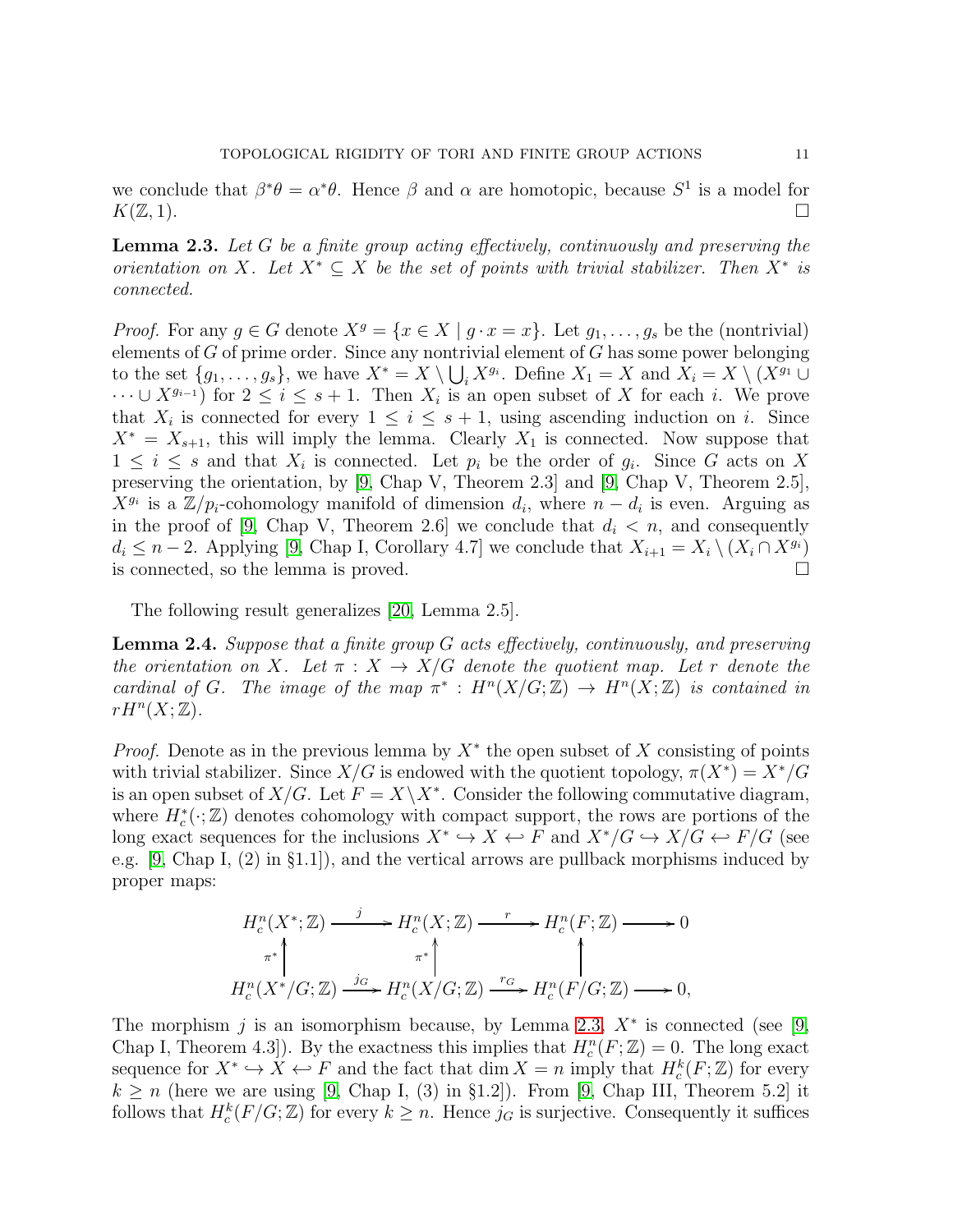to prove that the image of the morphism  $\pi^*: H_c^n(X^*/G;\mathbb{Z}) \to H_c^n(X^*;\mathbb{Z})$  is contained in  $rH_c^n(X^*; \mathbb{Z}).$ 

Denote  $G^* = G \setminus \{1\}$ . We are going to prove that there exists a connected open subset  $U \subset X^*$  such that  $gU \cap U = \emptyset$  for every  $g \in G^*$ . Fix some point  $x \in X^*$ . Since  $X^*$ is Hausdorff, for every  $g \in G^*$  there exists disjoint open subsets  $A_g, B_g \subset X^*$  such that  $x \in A_g$  and  $gx \in B_g$ . Let  $C = \bigcap_{g \in G^*} A_g$ . Then  $gx \notin \overline{C}$  for every  $g \in G^*$ , because  $C \cap B_g = \emptyset$ . This implies that x belongs to the open set  $D := C \setminus \bigcup_{g \in G^*} g\overline{C}$ . Let  $U \subset D$ be a connected open subset containing x. Then for every  $g \in G^*$  we have  $gU \subset gC$ because  $U \subset C$ , and consequently  $gU \cap D = \emptyset$ , which implies that  $gU \cap U = \emptyset$ .

Let  $V = \pi(U)$ , so that  $\pi^{-1}(V) = GU = \bigcup_{g \in G} gU$ . Consider the following commutative diagram:

$$
H_c^n(GU; \mathbb{Z}) \xrightarrow{j_{GU}} H_c^n(X^*; \mathbb{Z})
$$
  
\n
$$
\pi_V^* \downarrow \pi^* \downarrow \pi^* \downarrow
$$
  
\n
$$
H_c^n(V; \mathbb{Z}) \xrightarrow{j_V} H_c^n(X^*/G; \mathbb{Z}),
$$

where  $j_{GU}$  and  $j_V$  are the covariant morphisms induced by open embeddings and the vertical arrows are pullback morphisms induced by proper morphisms. By [\[9,](#page-37-8) Chap I, Theorem 4.3  $j_V$  is an isomorphism, so it suffices to prove that the image of  $j_{GU} \circ \pi_V^*$  is contained in  $rH_c^n(X^*; \mathbb{Z})$ . Since  $gU \cap U = \emptyset$  for every  $g \in G^*$ , the open subset  $GU$  contains  $r = |G|$  connected components, which are  $\{gU \mid g \in G\}$ . Denote by  $i_g : gU \to GU$  the inclusion. The pullback morphisms  $i_g^*: H_c^n(GU; \mathbb{Z}) \to H_c^n(gU; \mathbb{Z})$  combine to give an isomorphism  $H_c^n(GU; \mathbb{Z}) \longrightarrow \bigoplus_{g \in G} H_c^n(gU; \mathbb{Z})$ . Let  $j_{gU} : H_c^n(gU; \mathbb{Z}) \to H_c^n(X^*; \mathbb{Z})$  be the morphism induced by the open embedding  $gU \hookrightarrow X^*$ . We have  $j_{GU} = \sum_{g \in G} j_{gU} \circ i_g^*$ , so if we prove that  $j_{gU} \circ i_g^* \circ \pi_V^* = j_{hU} \circ i_h^* \circ \pi_V^*$  for every  $g, h \in G$  then we will be done. Take two elements  $g, h \in G$  and let  $\rho : X^* \to X^*$  be the map given by  $\rho(x) = gh^{-1} \cdot x$ . Then  $\rho$  is a homeomorphism and it restricts to a homeomorphism  $\rho : hU \to gU$ . The induced morphism  $\rho^* : H_c^n(X^*; \mathbb{Z}) \to H_c^n(X^*; \mathbb{Z})$  is the identity because G acts on X (and hence on  $X^*$ ) preserving the orientation. Now, the desired equality follows from the commutativity of the following diagram:



The triangle commutes because  $\pi_V \circ i_h = \pi_V \circ i_g \circ \rho$  and the square commutes because  $\rho$  is a homeomorphism and the inclusion  $hU \hookrightarrow X^*$  is equal to the composition of the inclusion  $qU \hookrightarrow X^*$  and  $\rho$ .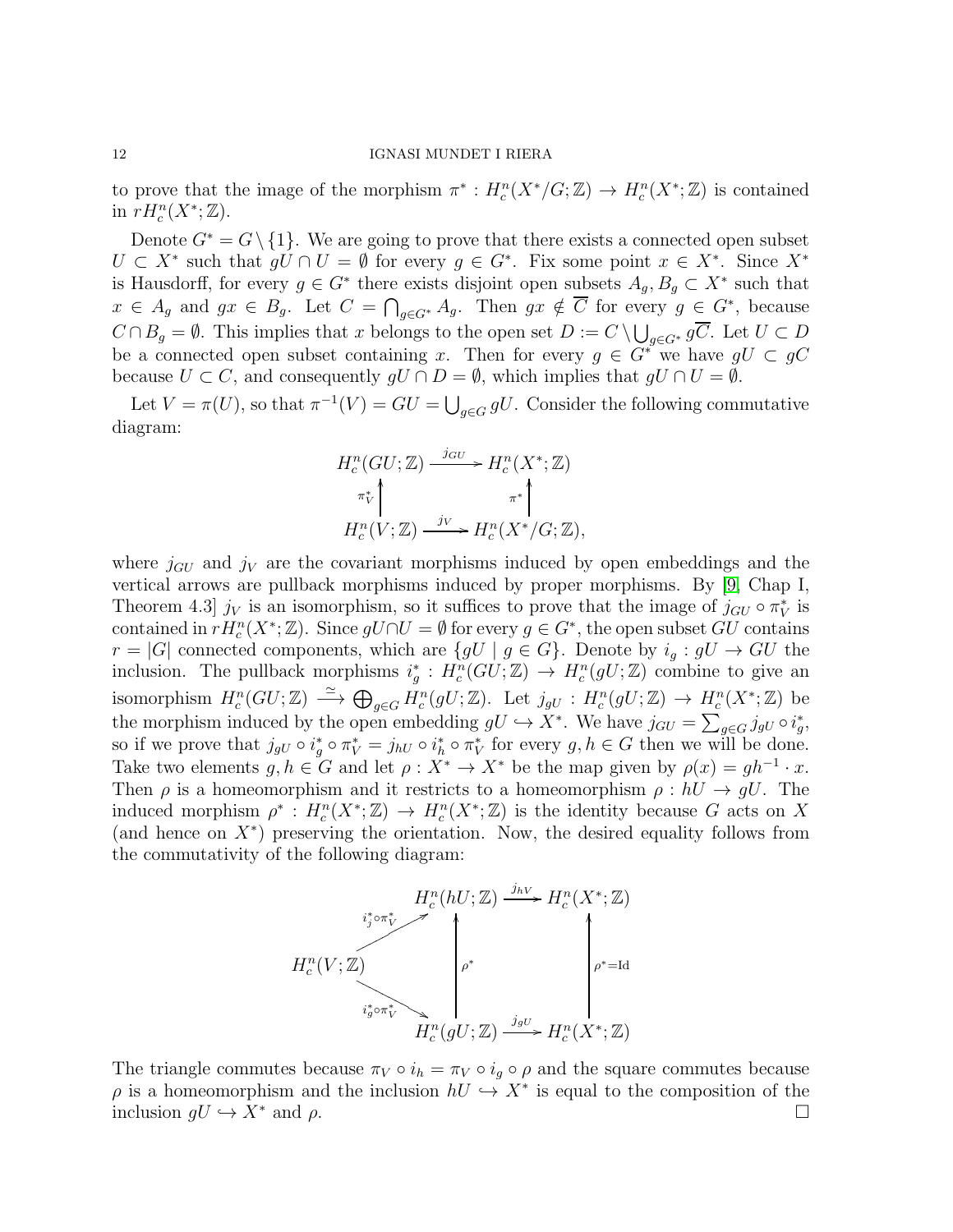We are now ready to prove Theorem [2.1.](#page-9-0) Let  $\phi_i : X \to S^1$  be the composition of  $\phi$  with the projection to the *i*-th factor  $T^n = (S^1)^n \to S^1$ . Since G acts trivially on  $H^1(X;\mathbb{Z})$ , in particular it fixes  $\phi_i^*\theta$ , where  $\theta \in H^1(S^1;\mathbb{Z})$  is any generator. Applying Lemma [2.2](#page-9-1) to  $\phi_i$  we obtain the existence of a morphism of groups  $\eta_i: G \to S^1$  and a map  $\psi_i: X \to S^1$  homotopic to  $\phi_i$  such that  $\psi_i(g \cdot x) = \eta_i(g) + \psi_i(x)$  for every  $x \in X$ and  $g \in G$ . Define  $\psi = (\psi_1, \dots, \psi_n) : X \to T^n$  and  $\eta = (\eta_1, \dots, \eta_n) : G \to T^n$ . Then  $\psi$ is homotopic to  $\phi$  and it is  $\eta$ -equivariant.

Let  $G_0 = \text{Ker } \eta$ . The map  $\psi$  factors as a composition

$$
X \xrightarrow{\pi} X/G_0 \xrightarrow{\psi_0} T^n,
$$

where  $\pi$  is the natural quotient map. Hence  $\psi^* = \pi^* \circ \psi_0$ , so the image of  $\psi^*$ :  $H^n(T^n;\mathbb{Z}) \to H^n(X;\mathbb{Z})$  is contained in the image of  $\pi^*: H^n(X/G_0;\mathbb{Z}) \to H^n(X;\mathbb{Z})$ . By the definition of degree, the image of  $\psi^*$ :  $H^n(T^n;\mathbb{Z}) \to H^n(X;\mathbb{Z})$  is equal to  $(\deg \psi)H^n(X;\mathbb{Z})$ , and by Lemma [2.4](#page-10-1) the image of  $\pi^*$  is contained in  $|G_0| \cdot H^n(X;\mathbb{Z})$ . It then follows that  $|G_0| \leq |\deg \psi|$ . But  $|\deg \psi| = |\deg \phi|$  because  $\psi$  and  $\phi$  are homotopic. So the proof of the theorem is now complete.

**Remark 2.5.** The results in this section have been independently proved by Csikós, Pyber and Szabó, lifting  $\phi$  to a map  $\zeta$  from the universal cover of X to that of  $T^n$ , and defining  $\psi$  as the average the translates of  $\zeta$  by lifts of the action of elements of G to the universal covers of  $X$  and  $T^n$ .

# <span id="page-12-0"></span>3. Jordan property and bounds on stabilizers for rationally hypertoral **MANIFOLDS**

The following is a classical result of Minkowski, originally published in [\[40\]](#page-38-17). It follows from the elementary observation that the morphism  $\rho_3 : GL(k, \mathbb{Z}) \to GL(k, \mathbb{Z}/3)$  defined by taking residues mod 3 componentwise is injective when restricted to finite groups (equivalently: if  $X \in GL(k, \mathbb{Z})$  has finite order and  $\rho_3(X) = 1$  then  $X = 1$ ). See [\[49\]](#page-39-8) for a plethora of generalisations of this fact.

<span id="page-12-2"></span>**Lemma 3.1.** For any n there exists a constant  $C_n$  with the property that any finite subgroup of  $GL(n, \mathbb{Z})$  has at most  $C_n$  elements.

If X is a closed topological manifold then  $H^1(X;\mathbb{Z})$  is a finitely generated torsion free abelian group, hence isomorphic to  $\mathbb{Z}^b$  for some  $b \in \mathbb{Z}_{\geq 0}$ . So the previous lemma implies the following.

<span id="page-12-1"></span>**Lemma 3.2.** Let X be a closed topological manifold. There exists a constant  $C_X$  such that for any finite group  $G$  acting continuously on  $X$  the kernel  $G'$  of the induced morphism  $G \to \text{Aut } H^1(X;\mathbb{Z})$  satisfies  $[G:G'] \leq C_X$ .

Let X be a closed, connected and oriented n-dimensional manifold and let  $\phi: X \to T^n$ be a continuous map of nonzero degree satisfying

 $|\deg \phi| = \min\{|\deg \psi| \mid \psi : X \to T^n, \deg \psi \neq 0\}.$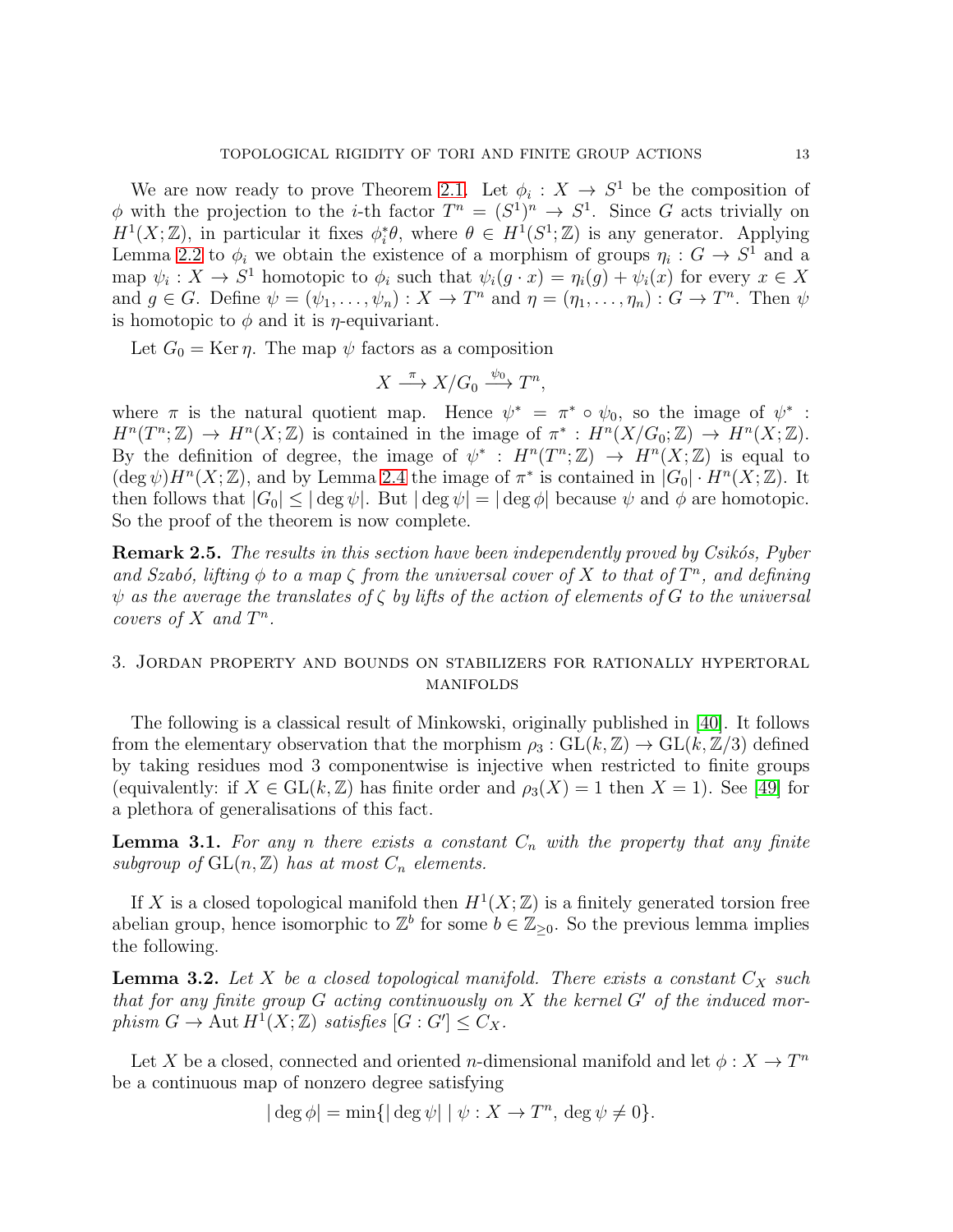Suppose that a finite group G acts continuously on X. Let  $G'$  be the kernel of the induced morphism  $G \to \text{Aut } H^1(X;\mathbb{Z})$ . By Lemma [3.2](#page-12-1) we have  $[G:G'] \leq C_X$  for some constant  $C_X$  depending only on X. By Theorem [2.1](#page-9-0) there is a morphism of groups  $\eta: G' \to T^n$ satisfying  $|\text{Ker }\eta| \leq |\text{deg }\phi|$  and an  $\eta$ -equivariant map  $\psi: X \to T^n$  homotopic to  $\phi$ . The existence of the *η*-equivariant map  $\psi$  implies that for every  $x \in X$  we have  $G_x \leq \text{Ker } \eta$ (if  $g \in G_x$  then  $\eta(g) = \psi(g \cdot x) - \psi(x) = \psi(x) - \psi(x) = 0$ ), so the previous bound implies that  $|\text{Stab}(X, G)| \leq 2^{|\deg \phi|}$ . This proves Theorem [1.7.](#page-3-0)

To prove Theorem [1.5](#page-2-1) note that since  $\eta(G')$  is a subgroup of  $T^n$ , it is abelian and can be generated by *n* or fewer elements. If  $|\deg \phi| = 1$  then  $G' \simeq \eta(G')$ , so G' is abelian. This implies that  $\text{Homeo}(X)$  is Jordan in this case. For other values of  $|\deg \phi|$ , we apply [\[42,](#page-38-8) Lemma 2.2] to the exact sequence

$$
1 \to \text{Ker } \eta \to G' \to \eta(G') \to 1
$$

and since  $| \text{Ker } \eta | \leq | \text{deg } \phi |$  we deduce the existence of an abelian subgroup  $G'' \leq G'$ such that  $[G': G'']$  is bounded above by a constant depending only on n and deg  $\phi$ . Since n and deg  $\phi$  only depend on X, it follows that  $[G: G'']$  is bounded above by a constant depending only on X, so the proof that  $Homeo(X)$  is Jordan is now complete.

If  $\deg \phi = 1$  Theorem [1.5](#page-2-1) can also be proved using [\[26,](#page-38-18) Theorem 2.5].

# <span id="page-13-0"></span>4. RATIONALLY HYPERTORAL MANIFOLDS WITH  $\chi \neq 0$  are almost asymmetric

Here we prove Theorem [1.8.](#page-3-1) Let X be a rationally hypertoral manifold satisfying  $\chi(X) \neq 0$ . By hypothesis there exists a morphsm  $\phi: X \to T^n$  satisfying  $d = |\deg \phi| \neq$ 0. Let  $b = \sum_{j} b_j(X)$  and let Tor  $H^*(X;\mathbb{Z})$  denote the torsion of  $H^*(X;\mathbb{Z})$ . Then  $H^*(X;\mathbb{Z})/\text{Tor } H^*(X;\mathbb{Z}) \simeq \mathbb{Z}^b$ . By Lemma [3.1](#page-12-2) there exists a natural number C such that no finite subgroup of  $GL(b, \mathbb{Z})$  has more than C elements. Let G be a finite group acting effectively on  $X$ . Let  $G_0$  be the kernel of the induced map

$$
G \to \text{Aut}(H^*(X;\mathbb{Z})/\text{Tor } H^*(X;\mathbb{Z})) \simeq \text{GL}(b,\mathbb{Z}).
$$

Then  $[G: G_0] \leq C$ . Since  $G_0$  acts trivially on  $H^*(X; \mathbb{Z})/$  Tor  $H^*(X; \mathbb{Z})$ , it also acts trivially on  $H^*(X; \mathbb{Q})$ . Since  $H^1(X; \mathbb{Z})$  is torsion free, the action of  $G_0$  on  $H^1(X; \mathbb{Z})$  is also trivial. By Theorem [2.1](#page-9-0) there exists a morphism of groups  $\eta: G_0 \to T^n$  satisfying  $|\text{Ker }\eta| \le d$  and an  $\eta$ -equivariant map  $\psi: X \to T^n$ . Let  $g \in G_0$ . Since the action of g on  $H^*(X; \mathbb{Q})$  is trivial and  $\chi(X) \neq 0$ , there exists some  $x \in X$  such that  $g \cdot x = x$  (see e.g. [\[50,](#page-39-9) Chap III, Exercise  $(6.17)$  3]; this applies to X because topological manifolds are Euclidean Neighborhood Retracts, see e.g. [\[27,](#page-38-19) Corollary A.9]). It follows that every  $g \in G_0$  belongs to Ker  $\eta$ , so  $G_0 = \text{Ker } \eta$  and consequently  $|G_0| \leq d$ , so  $|G| \leq C \cdot d$ .

# 5. FINITELY GENERATED  $\mathbb{Z}[t_1^{\pm 1}, \ldots, t_1^{\pm 1}]$ -MODULES

<span id="page-13-2"></span><span id="page-13-1"></span>**Theorem 5.1.** Let A be a Noetherian ring and let M be a finitely generated  $A[z]$ -module. Suppose that there exists a sequence of integers  $r_j \rightarrow \infty$  and A[z]-module morphisms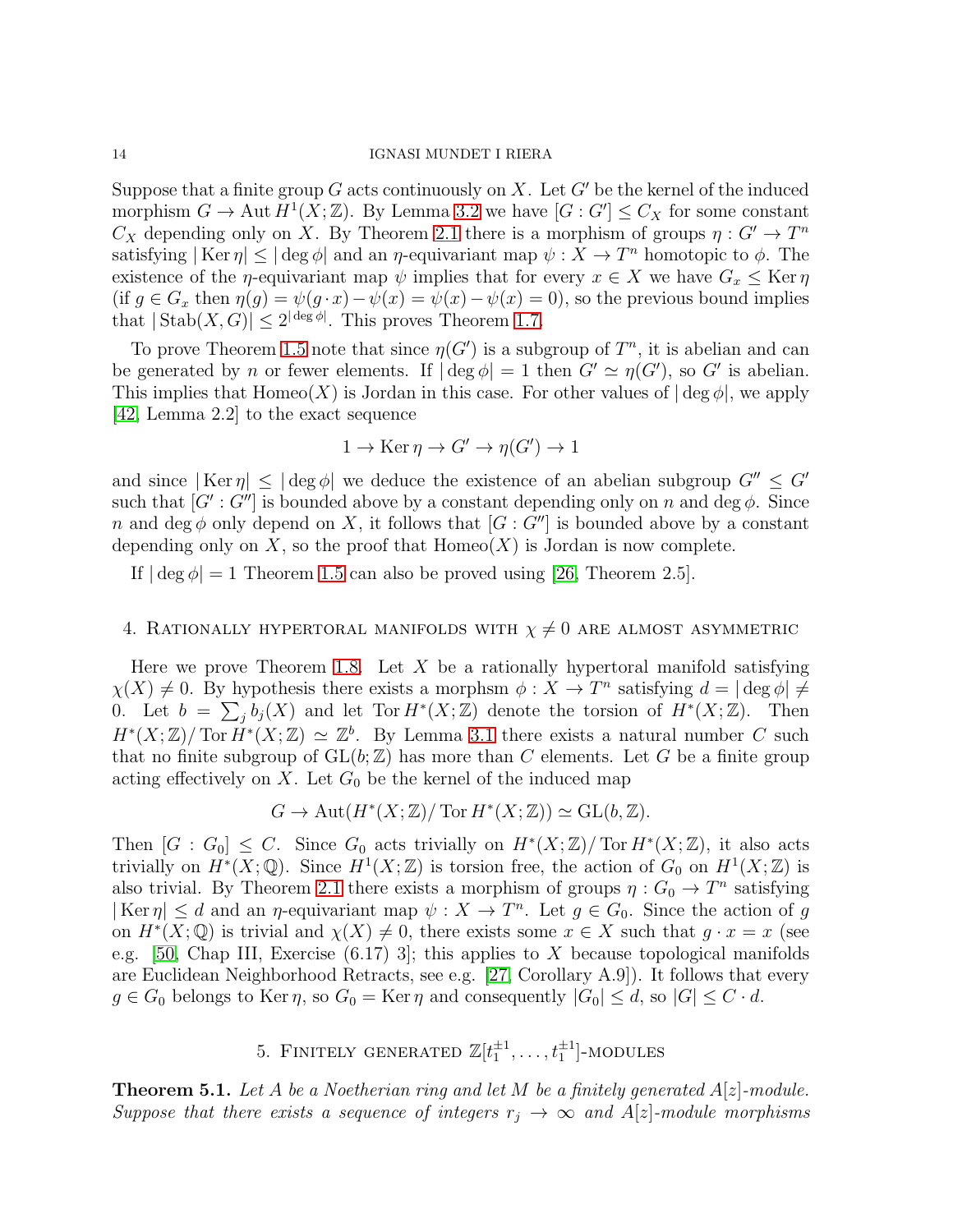$w_j$  :  $M \rightarrow M$  such that  $w_j^{r_j}$  $j_j^{r_j}$  coincides with multiplication by z. Then M is finitely generated as an A-module.

*Proof.* Let  $S \subset M$  be a finite A[z]-generating set. Let  $M_0 \subseteq M$  be the A-submodule generated by S. Define an increasing sequence of A-submodules of M

$$
M_0 \subseteq M_1 \subseteq \cdots \subseteq M_d \subseteq \ldots
$$

by the condition that  $M_d = M_{d-1} + zM_{d-1}$  for every positive integer d. Define also  $M_d = 0$  for negative integers d. For each d the quotient  $M_d/M_{d-1}$  is a finitely generated A-module, because  $M_d$  is a finitely generated A-module.

For any  $d \geq 1$ , multiplication by z gives a surjective morphism

$$
\mu_d: M_{d-1}/M_{d-2} \to M_d/M_{d-1}.
$$

Consider the composition

$$
\nu_d = \mu_d \circ \cdots \circ \mu_1 : M_0 \to M_d/M_{d-1},
$$

and define  $K_d = \text{Ker } \nu_d$ . Each  $K_d$  is an A-submodule of  $M_0$ , and there are inclusions

$$
K_0 \subseteq K_1 \subseteq K_2 \subseteq \ldots
$$

Since A is Noetherian and  $M_0$  is a finitely generated A-module, there exists some  $d_0$  such that  $K_d = K_{d-1}$  for  $d \geq d_0$ . If for some d the morphism  $\mu_d$  fails to be an isomorphism, then Ker  $\nu_d$  is strictly bigger than Ker  $\nu_{d-1}$ , because  $\nu_d = \mu_d \circ \nu_{d-1}$  and  $\nu_{d-1}$  is surjective. It follows that  $\mu_d$  is an isomorphism for any  $d \geq d_0$ .

Let  $N = M_{d_0} / M_{d_0-1}$ . If  $N = 0$  then  $M = M_{d_0-1}$ , so M is finitely generated as an A-module and we are done.

Suppose from now on that  $N \neq 0$ . Since A is Noetherian and N is finitely generated, there exists a filtration by A-submodules

$$
(1) \qquad \qquad 0 = N_0 \subset N_1 \subset \cdots \subset N_r = N
$$

in such a way that  $N_j/N_{j-1} \simeq A/\mathfrak{p}_j$  for primes  $\mathfrak{p}_1,\ldots,\mathfrak{p}_r \in \text{Spec } A$  (see [\[2,](#page-37-9) Chap 7, Exercise 18 or [\[39,](#page-38-20) Theorem 6.4]). Let  $\mathfrak p$  be a minimal element of  $\{\mathfrak p_1,\ldots,\mathfrak p_r\}$ . Denote as usual by  $A_{\mathfrak{p}}$  the localisation of A at  $\mathfrak{p}$  and by  $k_{\mathfrak{p}}$  its residual field. For any A-module R we denote  $R_p = R \otimes_A A_p$ . Since  $A_p$  is a flat A-module, for any inclusion of A-modules  $R' \subseteq R$  we have  $R_{\mathfrak{p}}/R'_{\mathfrak{p}} \simeq (R/R')_{\mathfrak{p}}$ . Since  $\mathfrak{p}$  is a minimal element of  $\{\mathfrak{p}_1, \ldots, \mathfrak{p}_r\}$ , for every i we have

<span id="page-14-0"></span>
$$
(A/\mathfrak{p}_i)_{\mathfrak{p}} \simeq \left\{ \begin{array}{ll} k_{\mathfrak{p}} & \text{if } \mathfrak{p}_i = \mathfrak{p}, \\ 0 & \text{if } \mathfrak{p}_i \neq \mathfrak{p}. \end{array} \right.
$$

Hence,  $(A/\mathfrak{p}_i)_{\mathfrak{p}}$  is a simple  $A_{\mathfrak{p}}$ -module for every *i*. So if we tensor by  $A_{\mathfrak{p}}$  the elements of the filtration [\(1\)](#page-14-0) and we ignore the resulting inclusions that are actually equalities, we get a composition series for  $N_{\mathfrak{p}}$  of length

$$
\lambda := |\{i \mid \mathfrak{p}_i = \mathfrak{p}\}| \ge 1
$$

(see e.g. the paragraph before Proposition 6.7 in [\[2\]](#page-37-9)).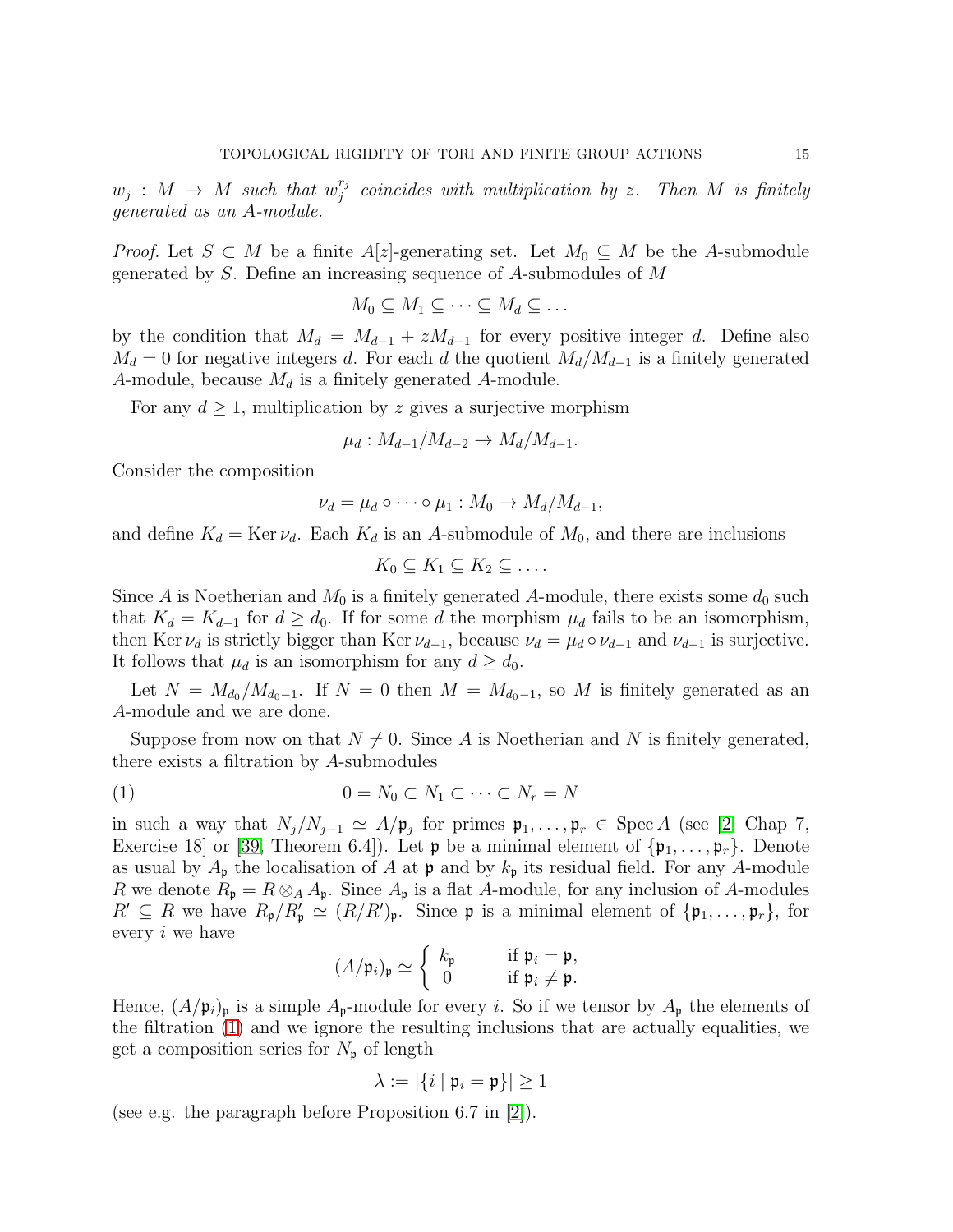To conclude the proof of the theorem we are going to prove that there is no  $A[z]$ -module morphism  $w : M \to M$  satisfying  $w^r = z$  for any  $r > \lambda$ . Arguing by contradiction, let us assume that there exists an  $A[z]$ -module morphism  $w : M \to M$  satisfying  $w^r = z$  for some  $r > \lambda$ .

Let  $M'_0 = M_0$  and define recursively  $M'_\delta$  for positive integers  $\delta$  as  $M'_\delta = M_{\delta-1} + wM_{\delta-1}$ . Define also  $M'_\delta = 0$  for negative integers  $\delta$ . The action of w defines a surjective Amodule morphism  $\mu'_\delta: M'_{\delta-1}/M'_{\delta-2} \to M'_\delta/M'_{\delta-1}$ . Arguing as we did for  $M_d$ , we prove the existence of some  $\delta_0$  such that  $\mu'_\delta$  is an isomorphism for any  $\delta \geq \delta_0$ . Let  $N' = M'_{\delta_0}/M'_{\delta_0-1}$ .

Denote by  $A[z]_{\le d}$  (resp.  $A[w]_{\le \delta}$ ) the A-module of polynomials in z (resp. w) of degree at most d (resp.  $\delta$ ). We have

(2) 
$$
M_d = A[z]_{\le d} M_0, \qquad M'_\delta = A[w]_{\le \delta} M_0.
$$

Since  $w^r = z$ , we have  $A[z]_{\leq d} \subseteq A[w]_{\leq rd}$  for every d. This implies that

$$
M_d \subseteq M_{rd}'
$$

for every nonnegative d. Suppose that  $S = \{m_1, \ldots, m_s\}$ . Since  $m_1, \ldots, m_s$  generate M as an A[z]-module, there exist polynomials  $P_{ijk} \in A[z]$  for  $i = 1, ..., k - 1$  and  $j, k = 1, \ldots, s$  such that

$$
w^i m_j = P_{ij1} m_1 + \cdots + P_{ijr} m_s.
$$

Let  $e = \max_{i,j,k} \deg P_{ijk}$ . We have  $w^i m_j \in M_e$  for every  $i = 1, \ldots, k-1$  and  $j = 1, \ldots, s$ , and this implies that for any d we have  $A[w]_{\leq \delta}M_0 \subseteq A[z]_{\leq [\delta/r]+e}M_0$ , or equivalently

$$
M'_{\delta} \subseteq M_{[\delta/r]+e}.
$$

Following [\[2,](#page-37-9) Chap 6] (see the proof of [2, Proposition 6.7]) for any  $A_{p}$ -module R we denote by  $l(R)$  the length of R. This is defined to be  $\infty$  if R has no composition series of finite length and it is equal to n if R has a composition series of lenght n. This is well defined by [\[2,](#page-37-9) Proposition 6.7]. Furthermore, for any inclusion of  $A_p$ -modules  $R \subseteq R'$  we have  $l(R') = l(R) + l(R'/R)$  (see [\[2,](#page-37-9) Proposition 6.9]). For example, we have  $l(N_p) = \lambda$ , and if  $d \geq d_0$  then  $l((M_{d+k})_{\mathfrak{p}}/(M_d)_{\mathfrak{p}}) = k\lambda$  for every k.

To simplify our notation we will denote  $M_{i,\mathfrak{p}} = (M_i)_{\mathfrak{p}}$  and  $M'_{i,\mathfrak{p}} = (M'_i)_{\mathfrak{p}}$  for every i. Fix some value of d satisfies both  $d \geq d_0$  and  $[d/r] \geq \delta_0$ . Let k be a big number, to be specified later. The inclusions  $M_{d+k,\mathfrak{p}} \subseteq M'_{r(d+k),\mathfrak{p}} \subseteq M_{d+k+e,\mathfrak{p}}$  imply

<span id="page-15-0"></span>(3) 
$$
0 \le l(M_{d+k+e,\mathfrak{p}}/M'_{r(d+k),\mathfrak{p}}) = l(M_{d+k+e,\mathfrak{p}}/M_{d+k,\mathfrak{p}}) - l(M'_{r(d+k),\mathfrak{p}}/M_{d+k,\mathfrak{p}})
$$
  

$$
\le l(M_{d+k+e,\mathfrak{p}}/M_{d+k,\mathfrak{p}}) = e\lambda.
$$

Using the additivity of l and the filtration

$$
M_{d,\mathfrak{p}} = M'_{rd,\mathfrak{p}} \subseteq M'_{rd+1,\mathfrak{p}} \subseteq \cdots \subseteq M'_{r(d+k),\mathfrak{p}} \subseteq M_{d+k+e,\mathfrak{p}}
$$

we have

$$
(k+e)\lambda = l(M_{d+k+e,\mathfrak{p}}/M_{d,\mathfrak{p}}) = l(M'_{r(d+k),\mathfrak{p}}/M'_{rd,\mathfrak{p}}) + l(M_{d+k+e,\mathfrak{p}}/M'_{r(d+k),\mathfrak{p}})
$$
  
= 
$$
rk l(N'_{\mathfrak{p}}) + l(M_{d+k+e,\mathfrak{p}}/M'_{r(d+k),\mathfrak{p}})
$$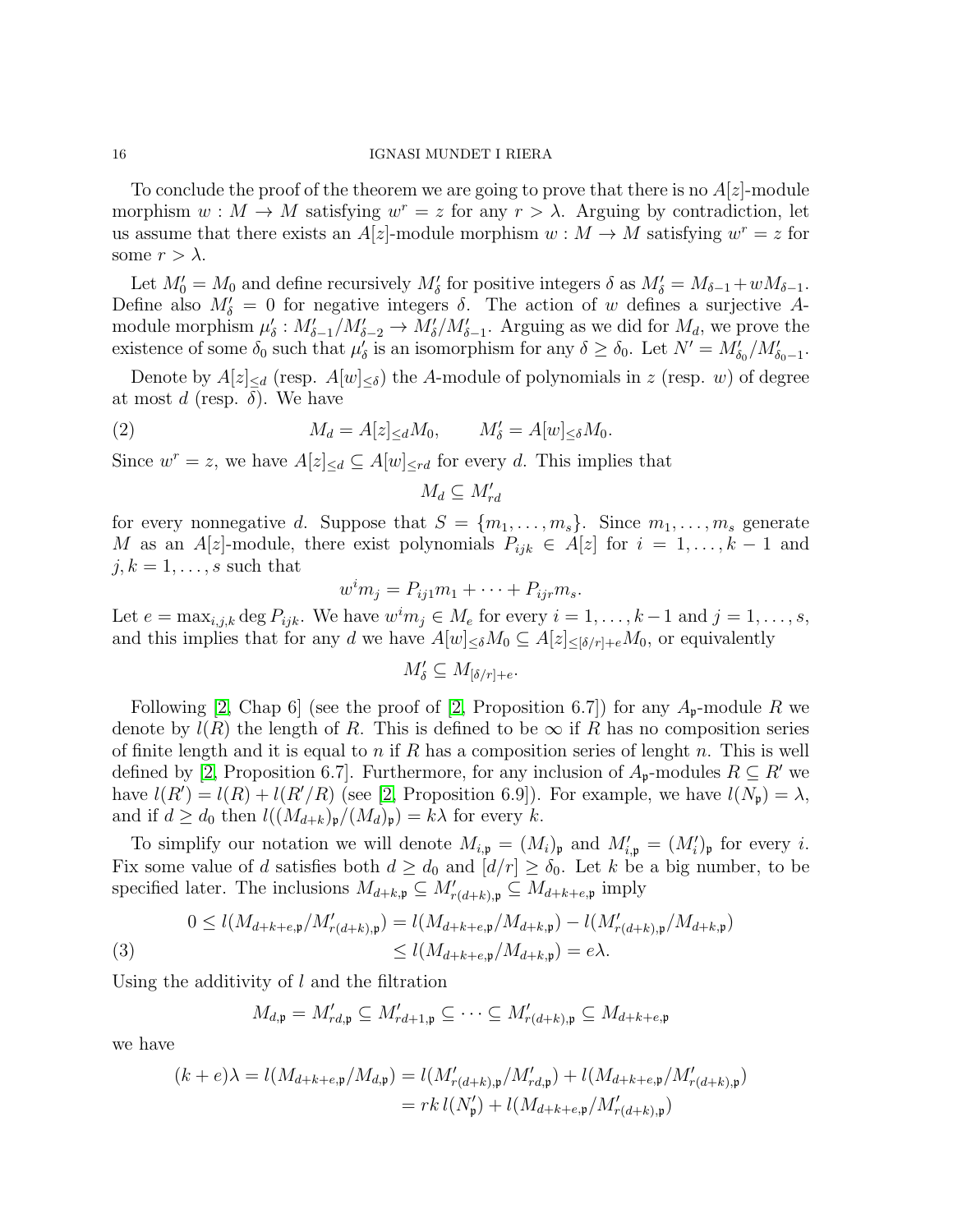and using [\(3\)](#page-15-0) we have

$$
\frac{\lambda}{r} = \frac{(k+e)\lambda - e\lambda}{rk} \le l(N'_\mathfrak{p}) \le \frac{(k+e)\lambda}{rk}.
$$

The lower bound for  $l(N'_{p})$  belongs to the interval  $(0, 1)$ , and if k is big enough so that  $(k+e)/k < r/\lambda$  then the upper bound for  $l(N_p')$  also belongs to  $(0, 1)$ . This contradicts the fact that  $l(N'_{p})$  is an integer, so the proof that r cannot be bigger than  $\lambda$  is now finished.  $\Box$ 

<span id="page-16-3"></span>**Corollary 5.2.** Let M be a finitely generated module over  $A := \mathbb{Z}[t_1^{\pm 1}, \ldots, t_n^{\pm 1}]$ . Suppose that for every  $1 \leq i \leq n$  there exists a sequence of integers  $(r_{i,j})_j$  satisfying  $r_{i,j} \to \infty$ as  $j \to \infty$ , and A-module automorphism  $w_{i,j}: M \to M$  such that  $w_{i,j}^{r_{i,j}}$  coincides with multiplication by  $t_i$ . Then M is finitely generated as a  $\mathbb{Z}$ -module.

*Proof.* Let  $B = \mathbb{Z}[z_1,\ldots,z_{2n}]$  and let  $\phi : B \to A$  be the morphism of rings defined by  $\phi(z_{2i-1}) = t_i$  and  $\phi(z_{2i}) = t_i^{-1}$  $i$ <sup>-1</sup>. We can look at M as a finitely generated B-module via  $\phi$ , and the automorphisms  $w_{i,j}$  in the statement are B-module automorphisms satisfying

$$
w_{i,j}^{r_{i,j}} =
$$
 multiplication by  $z_{2i-1}$ ,  $(w_{i,j}^{-1})^{r_{i,j}} =$  multiplication by  $z_{2i}$ .

Let  $B_0 = \mathbb{Z}$  and  $B_j = \mathbb{Z}[z_1, \ldots, z_j]$  for  $1 \le j \le 2n$ . Then  $B_{2n} = B$ , and we can prove that M is finitely generated as a  $B_j$ -module for any  $0 \le j \le 2n$  using descending induction on  $j$ , applying Theorem [5.1](#page-13-2) in the induction step. It follows that  $M$  is finitely generated as a  $B_0$ -module.

<span id="page-16-1"></span>**Corollary 5.3.** Let M be a finitely generated module over  $A := \mathbb{Z}[t_1^{\pm 1}, \ldots, t_n^{\pm 1}]$ . Suppose that for every  $1 \leq i \leq n$  there exists a nonzero integer  $d_i$ , a sequence of integers  $(r_{i,j})_j$ satisfying  $r_{i,j} \to \infty$  as  $j \to \infty$ , and A-module automorphisms  $w_{i,j} : M \to M$  such that  $w_{i,j}^{r_{i,j}}$  coincides with multiplication by  $t_i^{d_i}$ . Then M is finitely generated as a Z-module.

*Proof.* Suppose that M is generated as an A module by  $s_1, \ldots, s_r \in M$ . Let  $A' =$  $\mathbb{Z}[t_1^{\pm d_1}$  $\pm d_1, \ldots, t_1^{\pm d_n}$ . Then M is generated as an A'-module by the set

$$
\{t_1^{a_1}t_2^{a_2}\dots t_n^{a_n}s_i \mid 1 \le i \le r, \ 0 \le a_i \le |d_i|-1 \text{ for each } i\},\
$$

<span id="page-16-2"></span>so  $M$  is finitely generated as an  $A'$ -module. Applying Corollary [5.2](#page-16-3) to  $M$  viewed as an A'-module, we conclude that M is a finitely generated  $\mathbb{Z}$ -module.

### 6. Some lemmas on finite abelian groups

For any natural numbers a, b we denote for convenience  $\Gamma_{a,b} = (\mathbb{Z}/a)^b$ . The first three lemmas below refer to properties of the groups  $\Gamma_{a,b}$ .

<span id="page-16-0"></span>**Lemma 6.1.** Let a, b, C be natural numbers and suppose that  $\Gamma'$  is a subgroup of  $\Gamma_{a,b}$ satisfying  $[\Gamma_{a,b} : \Gamma'] \leq C$ . There exists a subgroup  $\Gamma'' \leq \Gamma'$  which is isomorphic to  $\Gamma_{a',b}$ for some natural number a' satisfying  $C!a' \geq a$ .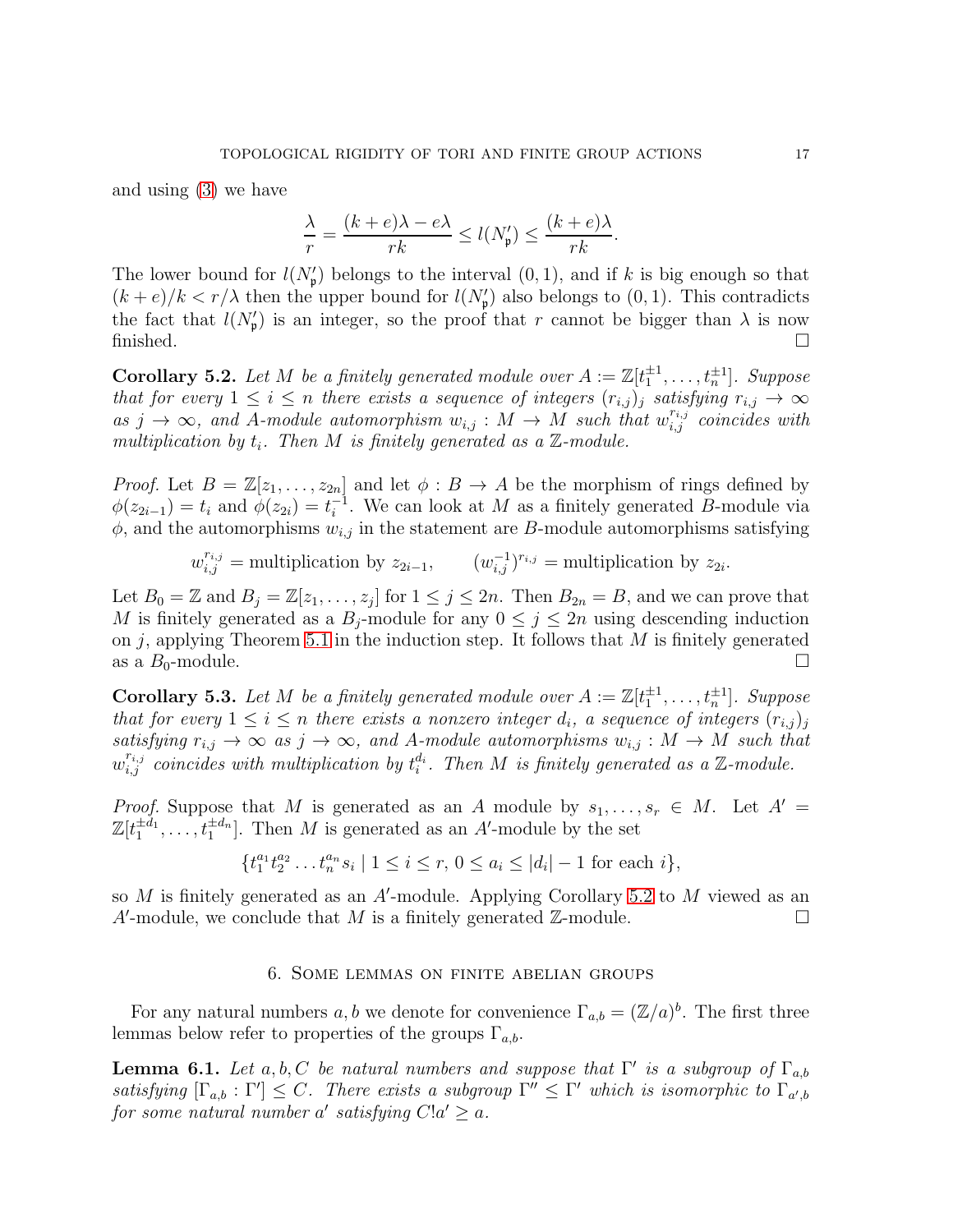*Proof.* Let d be the greatest common divisor of a and C! and let  $a' = a/d$ . Note that  $d \leq C!$ , so  $C!a' \geq a$ . For every  $1 \leq j \leq a$  let  $F_j = \{(\gamma_1, \ldots, \gamma_b) \in \Gamma_{a,b} \mid \gamma_i = 0 \text{ for } i \neq j\}.$ Then  $F_j \simeq \mathbb{Z}/a$ . The set of subgroups of  $F_j$  can be put in bijection with the set of divisors of a by assigning to each subgroup its index in  $F_j$ , and given two subgroups  $F', F''$  of  $F_j$  we have  $F' \leq F''$  if and only if  $[F_j : F'']$  divides  $[F_j : F']$ . Let  $F''_j$  be subgroup of  $F_j$ satisfying  $[F_j : F_j''] = d$ . Then  $F_j''$  is a cyclic group of a' elements. Let  $F_j' = F_j \cap \Gamma'$ . We have  $[F_j : F'_j] \leq [\Gamma_{a,b} : \Gamma'] \leq C$ , so  $[F_j : F'_j]$  divides both C! and a. Consequently  $[F_j : F'_j]$ divides d and hence  $F''_j \leq F'_j$ . Then  $\Gamma'' := F''_1 \times \cdots \times F''_b$  is a subgroup of  $\Gamma'$  isomorphic to  $\Gamma_{a'}$ ,*b*. □

<span id="page-17-0"></span>**Lemma 6.2.** Let  $\Gamma$  be a finite abelian group, and suppose that there exists a surjection  $f : \Gamma \to \Gamma_{a,b}$  for some natural numbers a, b. Then there exists a subgroup of  $\Gamma$  which is *isomorphic to*  $\Gamma_{a,b}$ .

*Proof.* For any prime p and any finite abelian group A we denote by  $A_p$  the Sylow psubgroup of A, which coincides with the set of elements in A whose order is a power of p. Any morphism of finite abelian groups  $g : A \to B$  satisfies  $g(A_p) \leq B_p$ , and g is surjective if and only if  $g(A_p) = B_p$  for every prime p. The group A contains a subgroup isomorphic to B if and only there is a subgroup  $A(p) \leq A$  isomorphic to  $B_p$  for every prime p, because in this case  $\prod_p A(p) \simeq B$ . So it suffices to prove the lemma assuming that both a and  $|\Gamma|$  are powers of the same prime p. Let p be a prime, let  $\Gamma$  be a finite abelian *p*-group, and let  $f : \Gamma \to \Gamma_{p^e,b}$  be a surjection. There is an isomorphism  $\phi: \Gamma \stackrel{\simeq}{\longrightarrow} \mathbb{Z}/p^{e_1} \times \cdots \times \mathbb{Z}/p^{e_k}$  for some natural numbers  $e_1 \geq e_2 \geq \cdots \geq e_k$ . We have  $f(p^{e-1}A) = p^{e-1}f(A) \simeq (\mathbb{Z}/p)^b$ , so  $e_b \ge e$ . Then

$$
\phi^{-1}(p^{e_1-e}\mathbb{Z}/p^{e_1}\times\cdots\times p^{e_b-e}\mathbb{Z}/p^{e_b}\times\{0\}\cdots\times\{0\})
$$

is a subgroup of  $\Gamma$  which is isomorphic to  $\Gamma_{p^e,b}$ .  $e, b$ .

<span id="page-17-1"></span>**Lemma 6.3.** For any natural numbers b and  $C_1$  there exists a natural number  $C_2$  with the following property. Suppose that  $\Gamma$  is a finite group and that N is a normal subgroup of  $\Gamma$  satisfying  $|N| \leq C_1$ . Suppose that  $\Gamma/N \simeq \Gamma_{a,b}$  for some natural number a. Then there is a subgroup  $\Gamma' \leq \Gamma$  which is isomorphic to  $\Gamma_{a',b}$  for some natural number a' satisfying  $C_2 a' \geq a$ .

*Proof.* By assumption there is a surjective morphism  $\pi : \Gamma \to Q := \Gamma_{a,b}$  whose kernel is N. Let  $c : \Gamma \to \text{Aut } N$  be the morphism given by the conjugation action of  $\Gamma$  on N. Let  $\Gamma_0 = \text{Ker } c$ . Then  $[\Gamma_{a,b} : \pi(\Gamma_0)] \leq [\Gamma : \Gamma_0] \leq |\text{Aut } N| \leq C_1!$ . By Lemma [6.1](#page-16-0) there is a subgroup  $Q_0 \leq \pi(\Gamma_0)$  which is isomorphic to  $\Gamma_{a_0,b}$  for some natural number  $a_0$  satisfying  $(C_1!)!a_0 \geq a$ . The kernel of the restriction  $\pi_0$  of  $\pi$  to  $\Gamma_0$  coincides with the center Z of *N*. Let  $\Gamma_1 := \pi_0^{-1}(Q_0)$ . We have an exact sequence

$$
0 \to Z \to \Gamma_1 \xrightarrow{\pi_0} Q_0 \simeq \Gamma_{a_0, b} \to 0.
$$

Since this is a central extension, one can define a bilinear morphism  $\beta: Q_0 \times Q_0 \to Z$ by setting, for any two elements  $u, v \in Q_0$ ,  $\beta(u, v) = [\tilde{u}, \tilde{v}]$ , where  $\tilde{u}, \tilde{v} \in \Gamma_1$  are arbitrary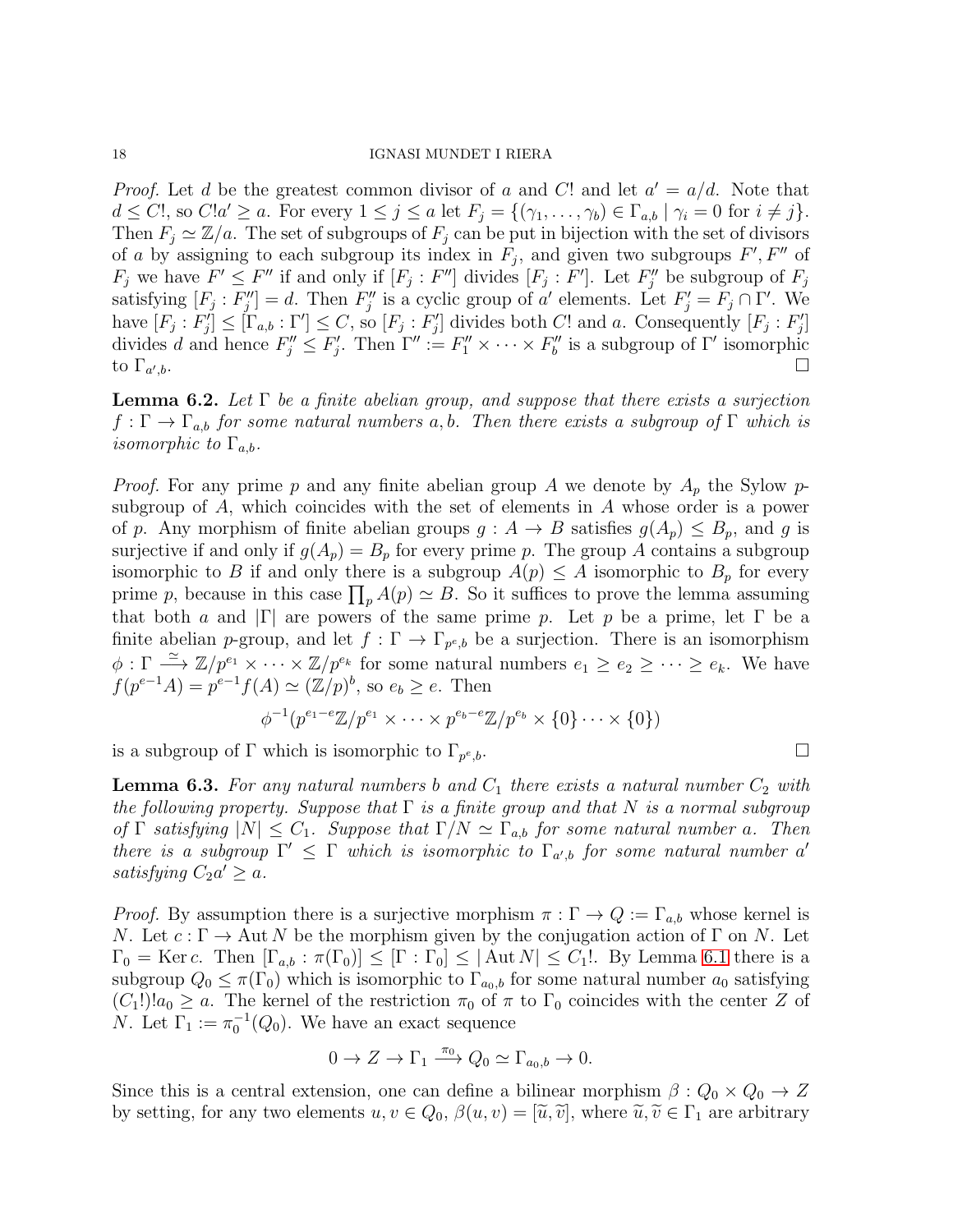lifts of  $u, v$ . Define a morphism of groups

$$
\phi_{\beta}: Q_0 \to \text{Hom}(Q_0, Z)
$$

setting  $(\phi_{\beta}(u))(v) = \beta(u, v)$  for every  $u, v \in Q_0$ . Now,  $Q_0$  can be generated by b elements because  $Q_0 \simeq \Gamma_{a_0,b}$ , so we may bound

$$
|\operatorname{Hom}(Q_0, Z)| \le |Z|^b \le |N|^b \le C_1^b.
$$

Consequently,  $Q_1 := \text{Ker } \phi_\beta$  satisfies  $[Q_0 : Q_1] \leq C_1^b$ . By construction,  $\pi_0^{-1}(Q_1)$  is an abelian subgroup of  $\Gamma_1$ . Using again Lemma [6.1](#page-16-0) we deduce the existence of a subgroup  $Q_2 \leq Q_1$  which is isomophic to  $\Gamma_{a',b}$  for some natural number a' satisfying  $(C_1^b)!a' \geq a_0$ . Then  $\pi_0^{-1}(Q_2)$  is a finite abelian group surjecting onto  $\Gamma_{a',b}$ , and hence by Lemma [6.2](#page-17-0) there is a subgroup  $\Gamma' \leq \pi_0^{-1}(Q_2) \leq \Gamma$  which is isomorphic to  $\Gamma_{a',b}$ . Setting  $C_2 =$  $(C_1^b)! (C_1!)!$  we have

$$
C_2a' = (C_1^b)!(C_1!)!a' \ge (C_1!)!a_0 \ge a.
$$

This finishes the proof of the lemma.

The next two lemmas refer to finite subgroups of tori. Recall that we use additive notation for the group structure on tori.

<span id="page-18-0"></span>**Lemma 6.4.** Let a, d be natural numbers and suppose that  $\Gamma$  is a finite subgroup of  $T^d$ with the property that  $a\gamma = 0$  for every  $\gamma \in \Gamma$ . Then  $|\Gamma| \leq a^d$ . In particular, if  $T^d$ contains a subgroup isomorphic to  $\Gamma_{a,b}$  for some  $a \geq 2$  then  $b \leq d$ .

*Proof.* Let  $\pi : \mathbb{R}^d \to T^d = \mathbb{R}^d/\mathbb{Z}^d$  denote the projection. Then  $\pi^{-1}(\Gamma)$  is a discrete subgroup of  $\mathbb{R}^d$ , so it can be generated by d or fewer elements, say  $g_1, \ldots, g_{d'}$  with  $d' \leq d$ , see e.g. [\[11,](#page-37-10) Chap I, Lemma (3.8)]. Let  $\gamma_i = \pi(g_i)$ . Then  $\gamma_1, \ldots, \gamma_{d'}$  is a generating set of Γ, so the morphism  $\Gamma_{a,d'}$  → Γ sending  $(\overline{\alpha_1}, \ldots, \overline{\alpha_{d'}})$  ∈  $\Gamma_{a,d'}$  to  $\sum \alpha_i \gamma_i$  is surjective (here  $\alpha_i \in \mathbb{Z}$  and  $\overline{\alpha_i}$  is the class of  $\alpha_i$  in  $\mathbb{Z}/a$ ). It follows that  $|\Gamma| \leq |\Gamma_{a,d'}| = a^{d'} \leq a^d$ . D

<span id="page-18-1"></span>**Lemma 6.5.** Let a, d be natural numbers and suppose that  $\Gamma$  is a finite subgroup of  $T^d$ satisfying  $a\gamma = 0$  for every  $\gamma \in \Gamma$ . Let  $1 \leq j \leq d$  be any integer and let

$$
S = \{(\theta_1, \dots, \theta_d) \in T^d \mid \theta_i = 0 \text{ for } i \neq j\}.
$$

Then  $|\Gamma \cap S| \geq |\Gamma|/a^{d-1}$ .

*Proof.* We can identify  $\Gamma/(\Gamma \cap S)$  with a finite subgroup of  $T^d/S \simeq T^{d-1}$ , all of whose elements have order dividing a. Hence, by Lemma [6.4,](#page-18-0) we have  $|\Gamma/(\Gamma \cap S)| \leq a^{d-1}$ . The exact sequence  $0 \to \Gamma \cap S \to \Gamma \to \Gamma/(\Gamma \cap S) \to 0$  then implies

$$
|\Gamma \cap S| = \frac{|\Gamma|}{|\Gamma/(\Gamma \cap S)|} \ge |\Gamma|/a^{d-1},
$$

as we wished to prove.  $\square$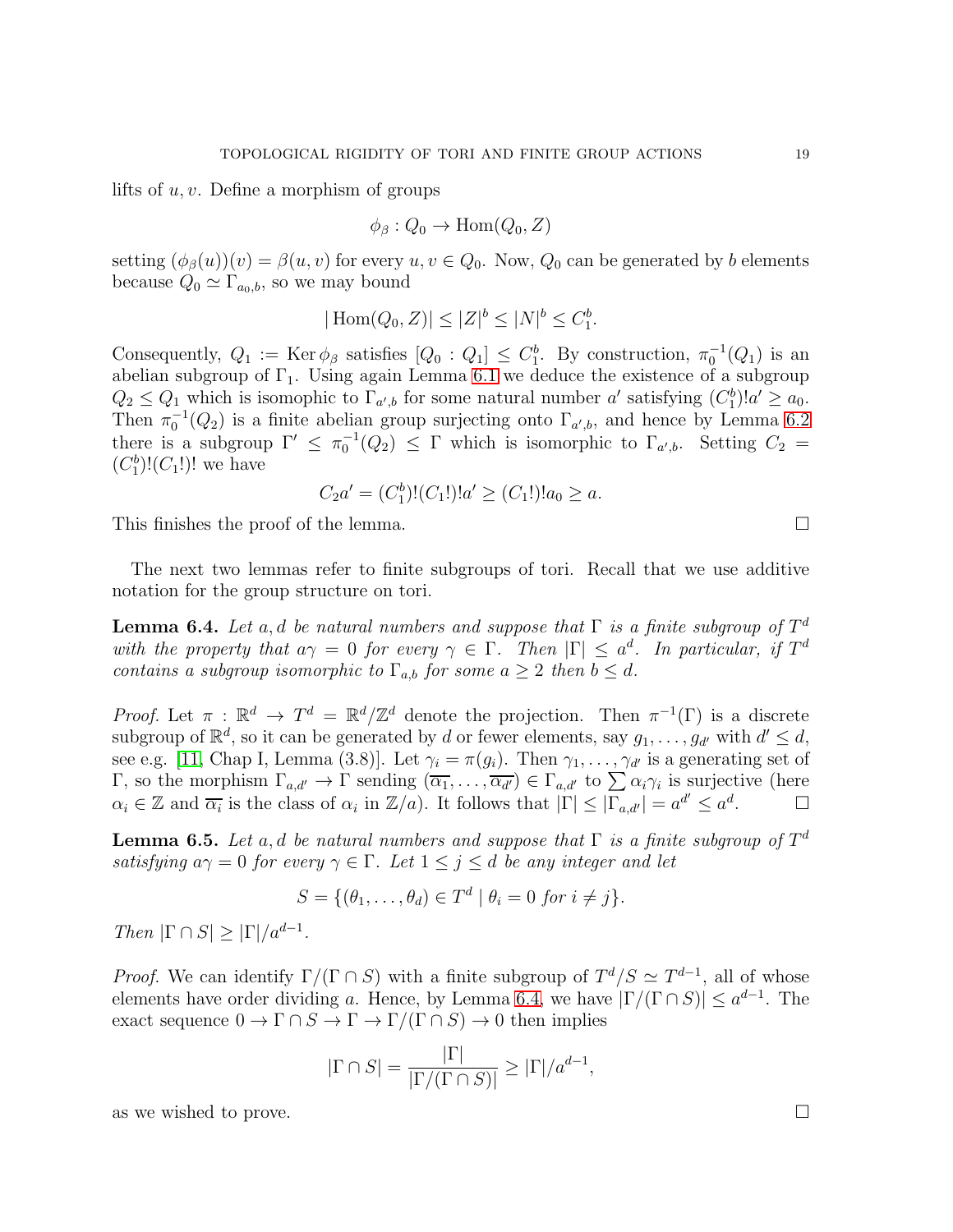### 7. Proof of Theorem [1.11](#page-5-0)

<span id="page-19-0"></span>Let  $X$  be a closed connected manifold and let  $n$  be a natural number. We say that two degree *n* coverings  $\rho_i: X_i \to X$   $(i = 1, 2)$  are isomorphic if there is a homeomorphism  $f: X_1 \to X_2$  such that  $\rho_1 = \rho_2 \circ f$ . Let  $Cov_n(X)$  denote the set of isomorphism classes of degree n coverings. We denote the isomorphism class of a degree n covering  $\rho: X' \to X$ as  $[\rho : X' \to X]$ . Fix a base point  $x_0 \in X$  and write  $\pi_1 = \pi_1(X, x_0)$ . Let  $S_n$  denote the symmetric group of permutations of  $\{1, \ldots, n\}$ . The group  $\pi_1$  is finitely generated because X is closed, so the set of group homomorphisms  $\text{Hom}(\pi_1, S_n)$  is finite. The group  $S_n$  acts on Hom $(\pi_1, S_n)$  by postcomposition, via the conjugation action of  $S_n$  on itself. Denote by  $\text{Hom}(\pi_1, S_n)/S_n$  the orbit set of this action. Since  $\text{Hom}(\pi_1, S_n)$  is finite, so is  $\text{Hom}(\pi_1, S_n)/S_n$ .

Let  $\rho: X' \to X$  be a degree *n* covering. Taking a bijection between  $\rho^{-1}(x_0)$  and  $\{1,\ldots,n\}$ , the monodromy of  $\rho$  can be identified with an element in  $\text{Hom}(\pi_1, S_n)$ , whose class in Hom $(\pi_1, S_n)/S_n$  is independent of the chosen bijection. The resulting element in Hom $(\pi_1, S_n)/S_n$  only depends on the isomorphism class of  $\rho : X' \to X$ , so this construction gives a map  $\mu: \text{Cov}_n(X) \to \text{Hom}(\pi_1, S_n)/S_n$ . It is an elementary fact that  $\mu$  is a bijection. Hence, the set  $\text{Cov}_n(X)$  is finite.

Let G be a group acting continuously on X. For any  $g \in G$  denote by  $h_g: X \to X$  the homeomorphism given by the action of g on X. The group G acts on  $Cov_n(X)$  as follows: if  $[\rho : X' \to X] \in \text{Cov}_n(X)$ , then  $g \cdot [\rho : X' \to X] = [h_g^* \rho : h_g^* X' \to X]$ . Since  $\text{Cov}_n(X)$  is finite, there exists a constant  $C_n(X)$ , which only depends on X, and a subgroup  $G_0 \leq G$ whose action on  $Cov_n(X)$  is trivial and which satisfies  $[G:G_0] \leq C_n(X)$ . Let  $\rho: X' \to X$ be a finite covering of degree  $n$ . Define

$$
G'_{0} = \{(g, f) \mid g \in G_{0}, f : X' \to X' \text{ homeomorfism lifting } h_{g}\}.
$$

Then  $G'_{0}$  is a group (with product defined componentwise) and it acts on  $X'$  via the projection  $(g, f) \mapsto f$ . If the action of G on X is effective, then so is the action of  $G_0$  on X'. The fact that the isomorphism class  $[\rho : X' \to X]$  is preserved by  $G_0$  implies that the projection  $\pi: G_0' \to G_0$  sending  $(g, f)$  to g is surjective. Furthermore, the kernel of  $\pi$  can be identified with a subgroup of the permutation group of  $\rho^{-1}(x_0)$ , and hence has at most n! elements.

Theorem [1.11](#page-5-0) follows immediately from the next statement.

**Lemma 7.1.** Given a finite covering  $\rho: X' \to X$  and a natural number b there is a constant C such that, for every natural number a, if  $\Gamma_{a,b}$  acts effectively on X then there is a natural number a' satisfying  $Ca' \ge a$  and an effective action of  $\Gamma_{a',b}$  on X'.

*Proof.* Let n be the degree of  $\rho$ , and assume that  $\Gamma := \Gamma_{a,b}$  acts effectively on X. By the previous considerations, there is a subgroup  $\Gamma_0 \leq \Gamma$  satisfying  $[\Gamma : \Gamma_0] \leq C_n(X)$  and an exact sequence

$$
1 \to F \to \Gamma_0' \xrightarrow{\pi} \Gamma_0 \to 1
$$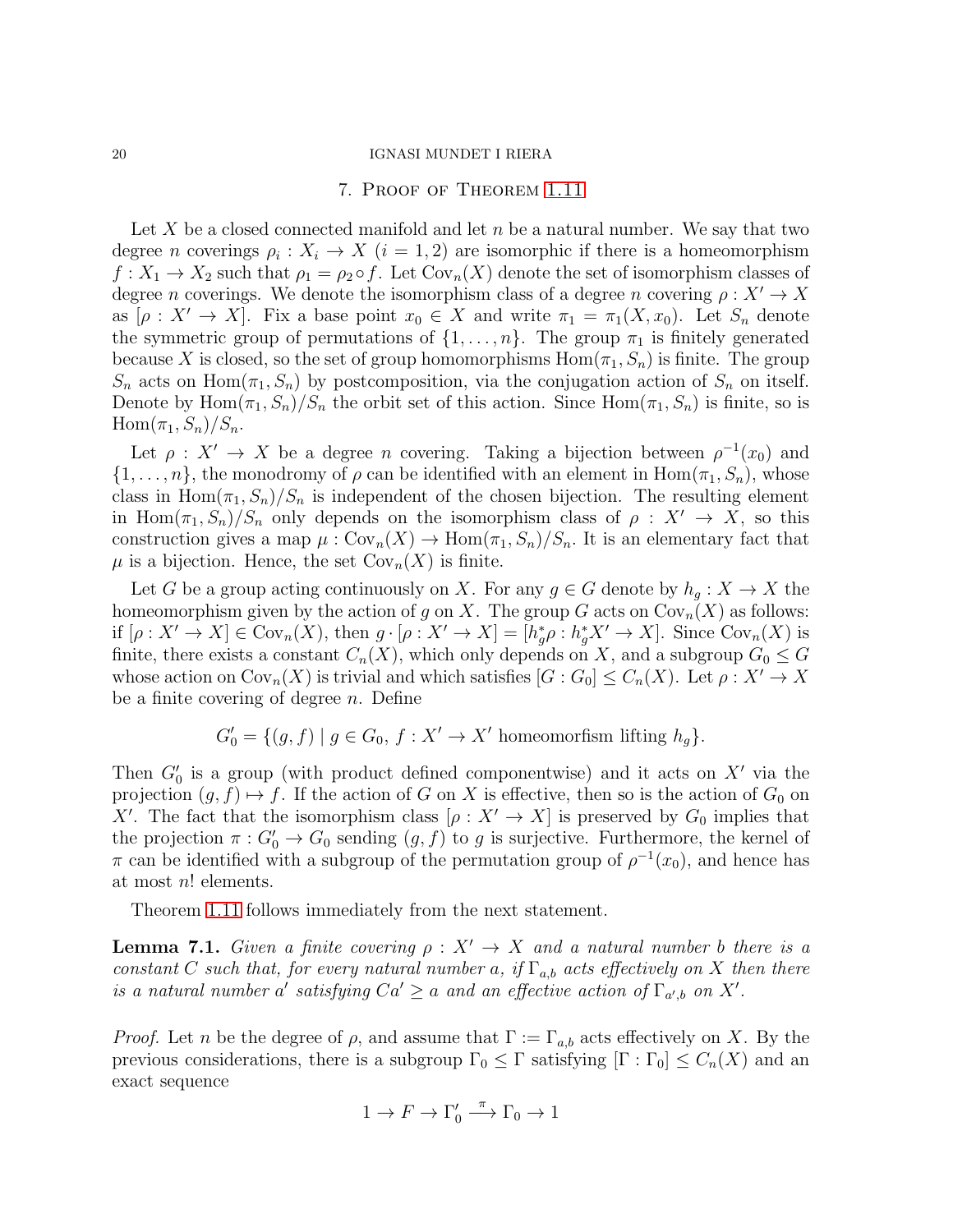where  $|F| \le n!$  and  $\Gamma'_0$  acts effectively on X'. By Lemma [6.1](#page-16-0) there is a subgoup  $\Gamma_1 \le \Gamma_0$ isomorphic to  $\Gamma_{a_1,b}$  for some integer  $a_1$  satisfying  $C_n(X)!a_1 \ge a$ . Let  $\Gamma'_1 = \pi^{-1}(\Gamma_1)$ . By Lemma [6.3](#page-17-1) there is a subgroup  $\Gamma'' \leq \Gamma'_1$  isomorphic to  $\Gamma_{a',b}$  for some natural number  $a'$ satisfying  $C'a' \ge a_1$ , where C' only depends on n (through the bound  $|F| \le n!$ ) and b. Setting  $C = C_n(X)!C'$  we have  $Ca' \ge a$ . Since  $\Gamma'_0$  acts effectively on X', so does  $\Gamma''$ , so the proof is complete.  $\Box$ 

### 8. Proof of Theorem [1.12](#page-5-2)

<span id="page-20-0"></span>First we introduce some notation. Let  $\mathrm{Aff}_{\mathbb{Z}^n} \mathbb{R}^n$  denote the group of affine transformations of  $\mathbb{R}^n$  that send the lattice  $\mathbb{Z}^n$  to some translate of itself. There an exact sequence

$$
0 \to \mathbb{R}^n \to \mathrm{Aff}_{\mathbb{Z}^n} \, \mathbb{R}^n \to \mathrm{GL}(n, \mathbb{Z}) \to 1.
$$

The transformations in  $\mathrm{Aff}_{\mathbb{Z}^n} \mathbb{R}^n$  descend to give affine diffeomorphisms of  $T^n$ . We denote the resulting group of transformations of  $T^n$  as Aff  $T^n$ . This coincides, as the notation suggests, with the group of affine transformations of  $T<sup>n</sup>$ . There is an exact sequence

$$
0 \to T^n \xrightarrow{\tau} \text{Aff } T^n \xrightarrow{\mu} \text{GL}(n, \mathbb{Z}) \to 1,
$$

where  $\tau$  sends  $a \in T^n$  to the translation  $b \mapsto a+b$ . Using the identification  $T^n = \mathbb{R}^n / \mathbb{Z}^n$ we may naturally identify  $H_1(T^n; \mathbb{Z}) \simeq \mathbb{Z}^n$ . The morphism  $\sigma : GL(n, \mathbb{Z}) \to AffT^n$ induced by the action of  $GL(n,\mathbb{Z})$  on  $\mathbb{R}^n$  satisfies  $\mu \circ \sigma = Id_{GL(n,\mathbb{Z})}$ . If  $A \in GL(n,\mathbb{Z})$ , the action of  $\sigma(A)$  on  $H_1(T^n;\mathbb{Z})$  coincides, via the isomorphism  $H_1(T^n;\mathbb{Z}) \simeq \mathbb{Z}^n$ , with A. The following lemma results from combining [\[36,](#page-38-21) Corollary to Lemma 1] and [\[36,](#page-38-21) Theorem 3].

<span id="page-20-1"></span>**Lemma 8.1.** Suppose that a finite group  $\Gamma$  acts effectively on  $T^n$ . Using the isomorphism  $H_1(T^n;\mathbb{Z}) \simeq \mathbb{Z}^n$  the action of  $\Gamma$  on  $H_1(T^n;\mathbb{Z})$  gives a morphism  $\rho : \Gamma \to \mathrm{GL}(n,\mathbb{Z})$ . Then there is an embedding of groups  $\eta : \Gamma \hookrightarrow \text{Aff } T^n$  such that  $\mu \circ \eta = \rho$ .

Fix natural numbers  $k, n$  satisfying  $1 \leq k \leq n-1$ . Recall that  $\sigma \in \operatorname{Aff} T^n$  is the involution defined by  $\sigma(x_1,\ldots,x_n)=(x_1+1/2,\ldots,x_k+1/2,-x_{k+1},\ldots,-x_n)$ , and that  $X' = T^n$ ,  $X = T^n / \sigma$  and  $\rho : X' \to X$  denotes the projection.

Since  $\Gamma_{r,n}$  acts effectively on X' for every r, we have disc-sym  $X' \geq n$ . The action of  $\Gamma_{r,k}$  on  $T^n$  given by

$$
(\overline{a_1},\ldots,\overline{a_k})\cdot(x_1,\ldots,x_n)=(x_1+a_1/r,\ldots,x_k+a_k/r,a_{k+1},\ldots,a_n)
$$

commutes with  $\sigma$ , and hence defines an action of  $\Gamma_{r,k}$  on X. This action is effective if r is odd, and hence we conclude that disc-sym  $X \geq k$ .

The inequality disc-sym  $X' \leq n$  follows from (1) in Theorem [1.13](#page-5-1) (see Section [12\)](#page-28-0). Let us prove that disc-sym  $X \leq k$ . We will need the following result.

<span id="page-20-2"></span>**Lemma 8.2.** Let  $T_{\sigma}^{n} = \{x \in T^{n} \mid \tau(x)\sigma = \sigma\tau(x)\}\$ . There is a short exact sequence of the form  $0 \to T^k \stackrel{\iota}{\longrightarrow} T^n_{\sigma} \to \Gamma_{2,n-k} \to 0.$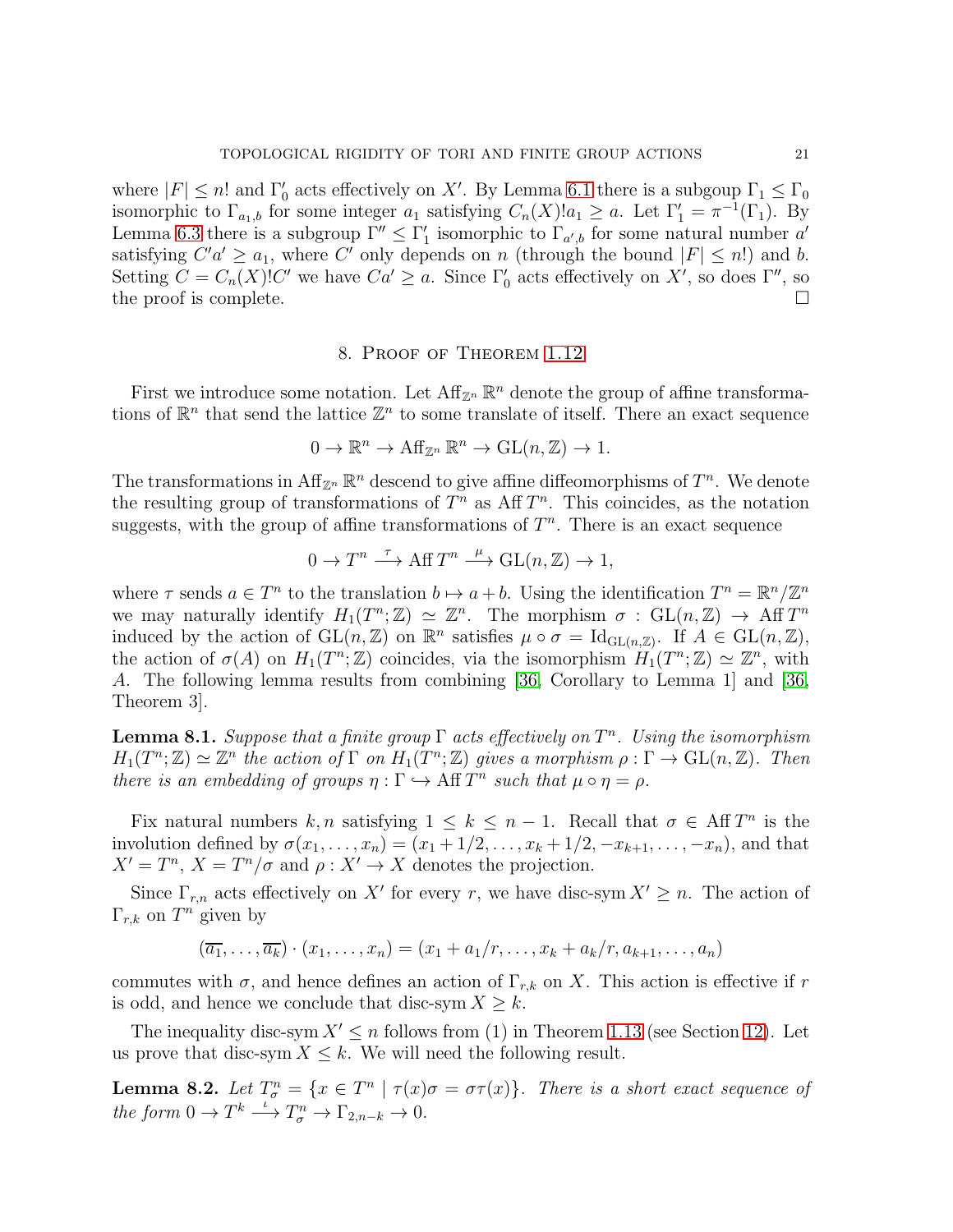*Proof.* Let  $\iota : T^k \to T^n_\sigma$  be  $\iota((x_1,\ldots,x_k)) = (x_1,\ldots,x_k,0,\ldots,0)$ . Since  $(x_1,\ldots,x_n) \in T^n$ belongs to  $T_{\sigma}^n$  if and only if  $2x_i = 0$  for every  $i \geq k+1$ , we have  $T_{\sigma}^n/\iota(T^k) \simeq \Gamma_{2,n-k}$ .  $\Box$ 

Suppose that  $\Gamma_{r,m}$  acts effectively on X. The arguments in the proof of Theorem [1.11](#page-5-0) imply the existence of a constant C' depending only on k and n, a subgroup  $\Gamma_0 \leq \Gamma_{r,m}$ satisfying  $[\Gamma_{r,m} : \Gamma_0] \leq C'$ , and a central extension of groups

$$
1 \to Z \to \Gamma_0' \to \Gamma_0 \to 1
$$

such that  $\Gamma'_0$  acts effectively on X, and  $Z = \{\text{Id}, \sigma\}$ . This implies that the order of every element of  $\Gamma'_0$  is smaller than or equal to 2r. By Lemma [8.1](#page-20-1) there is an injective morphism  $\eta: \Gamma'_0 \to \mathrm{Aff}\,T^n$  satisfying  $\rho = \mu \circ \eta$ , where  $\rho: \Gamma'_0 \to \mathrm{GL}(n, \mathbb{Z})$  is the morphism induced by the action of  $\Gamma'_0$  on  $H_1(T^n; \mathbb{Z}) \simeq \mathbb{Z}^n$ . The subgroup  $\Gamma''_0 := \text{Ker } \rho$  satisfies  $[\Gamma'_0 : \Gamma''_0] \leq C$ , where C is given by Lemma [3.1](#page-12-2) applied to  $GL(n, \mathbb{Z})$  (so C only depends on n). Then  $\Gamma_0'' \leq \tau(T_\sigma^n)$ , so by Lemma [8.2](#page-20-2) there is a subgroup  $\Gamma_0''' \leq \Gamma_0''$  satisfying  $[\Gamma_0'' : \Gamma_0'''] \leq 2^{n-k}$ and an embedding  $\Gamma_0'' \hookrightarrow T^k$ . By Lemma [6.4](#page-18-0) we have  $|\Gamma_0''| \leq (2r)^k$  because  $\Gamma_0'' \leq \Gamma_0'$ , so

$$
r^m = |\Gamma_{r,m}| \le C' |\Gamma_0| = \frac{C'}{2} |\Gamma'_0| \le \frac{C'}{2} C 2^{n-k} (2r)^k = C' C 2^{n-1} r^k.
$$

<span id="page-21-0"></span>Consequently, if  $r > C'C2^{n-1}$  then  $m \leq k$ .

### 9. Finite generation of the cohomology of abelian covers

Denote by  $\pi: \mathbb{R}^k \to T^k = \mathbb{R}^k/\mathbb{Z}^k$  the quotient map. Given a topological space X and a continuous map  $\phi: X \to T^k$  we denote by

$$
X_{\phi} = \{(x, u) \in X \times \mathbb{R}^k \mid \phi(x) = \pi(u)\}
$$

the pullback to X of the covering  $\mathbb{R}^k \to T^k$ . The projection

$$
\rho_{\phi}: X_{\phi} \to X, \qquad \rho_{\phi}(x, u) = x
$$

is an unramified covering map. We can also look at  $\rho_{\phi}: X_{\phi} \to X$  as a principal  $\mathbb{Z}^{k}$ -bundle, where the action of  $\mathbb{Z}^k$  on  $X_\phi$  can be described as follows: if  $\nu \in \mathbb{Z}^k$  and  $(x, u) \in X_\phi$ then  $\nu \cdot (x, s) = (x, u + \nu)$ . Standard results on fiber bundles imply the following.

<span id="page-21-1"></span>**Lemma 9.1.** Suppose that X is paracompact. If two continuous maps  $\phi, \psi : X \to T^k$ are homotopic then there is a  $\mathbb{Z}^k$ -equivariant homeomorphism  $\zeta: X_{\phi} \to X_{\psi}$  such that  $\rho_{\phi} = \rho_{\psi} \circ \zeta.$ 

The action of  $\mathbb{Z}^k$  on  $X_\phi$  induces an action of  $\mathbb{Z}^k$  on  $H_*(X_\phi;\mathbb{Z})$  by group automorphisms. Let  $e_1, \ldots, e_k$  denote the canonical basis of  $\mathbb{Z}^k$ , and let  $t_i : \mathbb{Z}^k \to \mathbb{Z}$  denote the characteristic function of  $\{e_i\} \subset \mathbb{Z}^k$ . Then  $t_i$  belongs to the group ring  $\mathbb{Z}[\mathbb{Z}^k]$ , which we identify with the additive group of finitely supported functions  $\mathbb{Z}^k \to \mathbb{Z}$  with ring structure given by convolution. Furthermore,  $\mathbb{Z}[\mathbb{Z}^k]$  is isomorhic to  $\mathbb{Z}[t_1^{\pm 1}, \ldots, t_k^{\pm 1}]$ . The action of  $\mathbb{Z}^k$  on  $H_*(X_{\phi}; \mathbb{Z})$  defines a unique structure of module over the group ring  $\mathbb{Z}[\mathbb{Z}^k] \simeq \mathbb{Z}[t_1^{\pm 1}, \ldots, t_k^{\pm 1}]$  on  $H_*(X_{\phi}; \mathbb{Z})$ .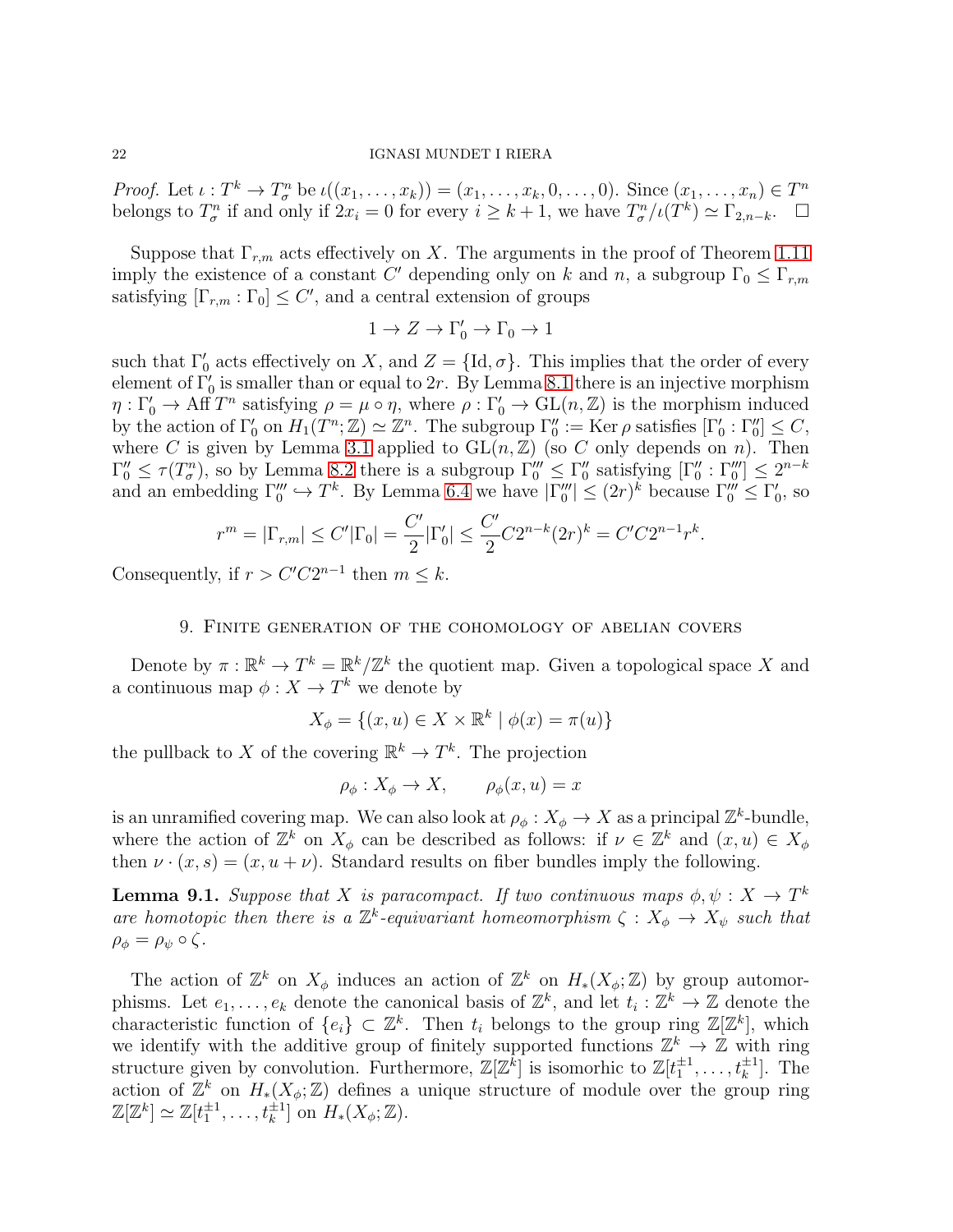<span id="page-22-0"></span>**Lemma 9.2.** Let X be a closed topological manifold, and let  $\phi: X \to T^k$  be a continuous map. Then  $H_*(X_{\phi}; \mathbb{Z})$  is finite generated as a  $\mathbb{Z}[t_1^{\pm 1}, \ldots, t_k^{\pm 1}]$ -module.

Proof. Since compact topological manifolds are Euclidean Neighborhood Retracts (see e.g.  $[27, Corollary A.9]$  we can identify homeomorphically X with a closed subset of some Euclidean space  $\mathbb{R}^N$  in such a way that there exists an open subset  $\mathcal{O} \subset \mathbb{R}^N$ containing X and a retraction  $r : 0 \to X$ . For any  $x \in X$  let  $B_x \subset 0$  be an open ball centered at x. By compactness we may choose a finite set of points  $x_1, \ldots, x_s \in X$  such that  $X \subset Y := B_{x_1} \cup \cdots \cup B_{x_s}$ . Let  $B_i = B_{x_i}$  and let  $\psi = \phi \circ r : Y \to T^k$ .

Let  $A := \mathbb{Z}[t_1^{\pm 1}, \ldots, t_k^{\pm 1}]$ . For every i the space  $B_i$  is contractible, so by Lemma [9.1](#page-21-1) the principal  $\mathbb{Z}^k$ -bundle  $(B_i)_{\psi} \to B_i$  is trivial. Hence, for every subspace  $S \subseteq B_i$  we have an isomorphism of A-modules  $H_*(S_{\psi}; \mathbb{Z}) \simeq H_*(S; \mathbb{Z}) \otimes_{\mathbb{Z}} A$ . So if  $S \subseteq B_i$  has the property that  $H_*(S;\mathbb{Z})$  is a finitely generated abelian group, then  $H_*(S_{\psi};\mathbb{Z})$  is a finitely generated A-module. It also follows that  $H_*(B_i)_{\psi}; \mathbb{Z})$  is a free A-module of rank 1.

For any  $1 \leq j \leq s$  we denote  $B_{\leq j} = B_1 \cup \cdots \cup B_j$ . We claim that  $H_*((B_{\leq j})_{\psi}; \mathbb{Z})$  is a finitely generated A-module for every  $1 \leq j \leq s$ . The case  $j = 1$  has been already been proved. For general j we use ascending induction on j. Suppose that  $j > 1$  and that the claim is true for  $j - 1$ . The Mayer–Vietoris (MV) exact sequence:

$$
\cdots \to H_k((B_{\leq j-1})_\psi \cap (B_j)_\psi; \mathbb{Z}) \to H_k((B_{\leq j-1})_\psi; \mathbb{Z}) \oplus H_k((B_j)_\psi; \mathbb{Z}) \to
$$
  

$$
\to H_k((B_{\leq j})_\psi; \mathbb{Z}) \to H_{k-1}((B_{\leq j-1})_\psi \cap (B_j)_\psi; \mathbb{Z}) \to \dots
$$

is actually an exact sequence of A-modules. This follows from the naturality of the MV exact sequence and the fact that the A-module structure on each term comes from an action of  $\mathbb{Z}^k$  on each of the spaces commuting with the inclusions

$$
(B_{\leq j-1})_{\psi} \leftrightarrow (B_{\leq j-1})_{\psi} \cap (B_j)_{\psi} \hookrightarrow (B_j)_{\psi}
$$

and

$$
(B_{\leq j-1})_{\psi} \hookrightarrow (B_{\leq j})_{\psi} \hookleftarrow (B_j)_{\psi}.
$$

By the induction hypothesis  $H_k((B_{\leq j-1})_\psi;\mathbb{Z})\oplus H_k(B_j)_\psi;\mathbb{Z})$  is a finitely generated Amodule. We have  $(B_{\leq j-1})_\psi \cap (B_j)_\psi = (B_{\leq j-1} \cap B_j)_\psi$ ,  $B_{\leq j-1} \cap B_j$  is obviously a subset of  $B_j$ , and  $H_*(B_{\leq j-1} \cap B_j; \mathbb{Z})$  is finitely generated (because  $B_{\leq j-1} \cap B_j$  is the union of finitely many convex subsets of  $\mathbb{R}^N$ ). Hence,  $H_k((B_{\leq j-1})_\psi \cap (B_j)_\psi;\mathbb{Z})$  is a finitely generated A-module.

Since A is Noetherian, the previous considerations and the exactness of the sequence imply that  $H_k((B_{\leq i})_{\psi}; \mathbb{Z})$  is a finitely generated A-module for every k. Finally,  $(B_{\leq i})_{\psi}$ is an N-dimensional topological manifold, so its homology vanishes in dimensions bigger than N. It follows that the entire homology  $H_*((B_{\leq i})_{\psi}; \mathbb{Z})$  is a finitely generated Amodule, so the proof of the claim is complete.

To conclude the proof note that the inclusion  $\iota : X \hookrightarrow Y$  and the retraction  $r : Y \to X$ induce  $\mathbb{Z}^k$ -equivariant maps  $\iota' : X_{\phi} \hookrightarrow Y_{\psi}$  and  $r' : Y_{\psi} \to X_{\phi}$  satisfying  $r' \circ \iota' = \mathrm{Id}_{X_{\phi}}$ . It follows that  $H_*(X_{\phi}; \mathbb{Z})$  is an A-submodule of  $H_*(Y_{\psi}; \mathbb{Z})$ . Since A is Noetherian and  $H_*(Y_{\psi}; \mathbb{Z})$  is finitely generated, it follows that  $H_*(X_{\phi}; \mathbb{Z})$  is also finitely generated.  $\Box$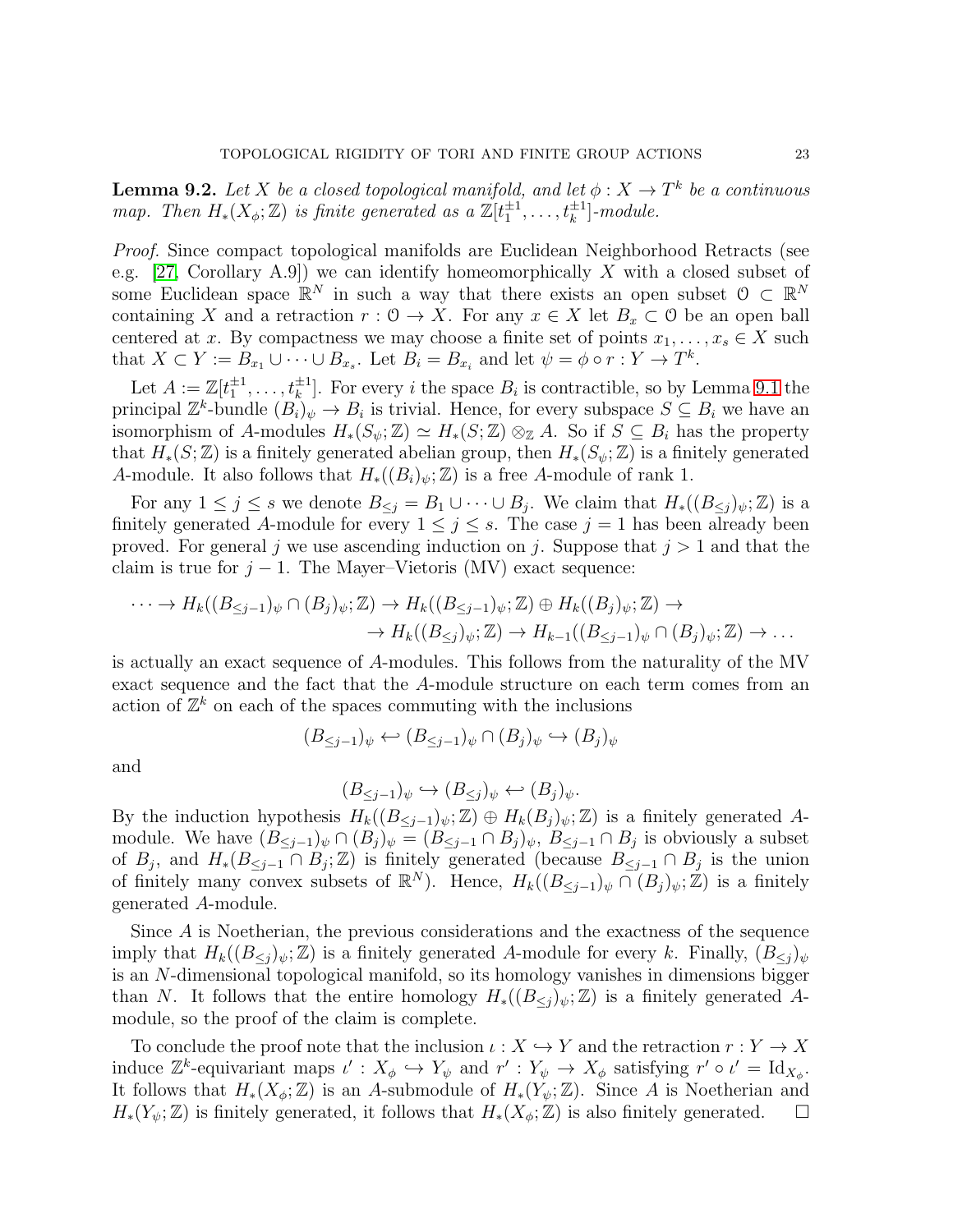### 10. Proof of Theorem [1.1](#page-1-1)

<span id="page-23-0"></span>Let X be a rationally hypertoral n-dimensional manifold satisfying disc-sym $(X) \geq n$ , so that X supports effective actions of  $\Gamma_{r,n} = (\mathbb{Z}/r)^n$  for arbitrarily large integers r. Fix a continuous map  $\phi: X \to T^n$  of nonzero degree. Let d denote the absolute value of the degree of  $\phi$ . Define the principal  $\mathbb{Z}^n$ -bundle  $X_{\phi} \to X$  as in the previous section. The action of  $\mathbb{Z}^n$  on  $X_{\phi}$  induces an action of  $\mathbb{Z}^n$  on  $H_*(X_{\phi}; \mathbb{Z})$  by isomorphisms of  $\mathbb{Z}$ -modules. Hence  $H_*(X_{\phi}; \mathbb{Z})$  is a module over the ring  $\mathbb{Z}[\mathbb{Z}^n] = \mathbb{Z}[t_1^{\pm 1}, \ldots, t_n^{\pm 1}].$ 

The following lemma describes how certain homeomorphisms of  $X$  lift to homeomorphisms of  $X_{\psi}$  for suitable maps  $\psi: X \to T^{n}$ . Recall that for any  $a \in T^{n}$  we denote by  $\tau(a): T^n \to T^n$  the translation  $\tau(a)(t) = t + a$ .

<span id="page-23-1"></span>**Lemma 10.1.** Let  $f : X \rightarrow X$  be a homeomorphism of order r, and suppose that  $\tau(a) \circ \psi = \psi \circ f$  for some  $a \in T^n$ , which necessarily satisfies  $ra = 0$ . Let  $v \in \mathbb{R}^n$  satisfy  $\pi(v) = a$ . Then there exist a lift  $g: X_{\psi} \to X_{\psi}$  satisfying  $g^{r}(x, u) = (x, u + rv)$  for every  $(x, u) \in X_{\psi}.$ 

*Proof.* Recall that  $X_{\psi} = \{(x, u) \in X \times \mathbb{R}^k \mid \psi(x) = \pi(u)\}\$ . Define  $g: X_{\psi} \to X_{\psi}$ by  $g(x, u) = (f(x), u + v)$ . The equality  $\tau(a) \circ \psi = \psi \circ f$  guarantees that this is indeed a well defined homeomorphism of  $X_{\psi}$ . The definition immediately implies that  $g^r(x, u) = (x, u + rv)$  for every  $(x, u) \in X_{\psi}$ .

<span id="page-23-2"></span>**Lemma 10.2.** For every  $1 \leq j \leq n$  there exists a nonzero integer  $d_j$  and a sequence of natural numbers  $o_{i,j}$  satisfying  $o_{i,j} \to \infty$  as  $i \to \infty$ , together with isomorphisms of groups  $w_{i,j}: H_*(X_{\phi}; \mathbb{Z}) \to H_*(X_{\phi}; \mathbb{Z})$ , such that  $w_{i,j}^{o_{i,j}}$  coincides with multiplication by  $t_j^{d_j}$  $_{j}^{a_{j}}.$ 

*Proof.* By Lemma [3.2](#page-12-1) there exists a number C such that for every action of a finite group G on X the kernel G' of the natural map  $G \to \text{Aut } H^1(X;\mathbb{Z})$  satisfies  $[G:G'] \leq C$ . Let  $0 < r_1 < r_2 < \ldots$  be the infinite sequence of integers such that X supports an effective action of  $G_i := \Gamma_{r_i,n}$  for every i. For every i let  $G'_i = \text{Ker}(G_i \to \text{Aut } H^1(X;\mathbb{Z}))$ . Then  $[G_i: G'_i] \leq C$ . By Lemma [6.1](#page-16-0) there is a subgroup  $G''_i \leq G_i$  such that  $G''_i \simeq \Gamma_{s_i,n}$  for a natural number  $s_i$  satisfying  $C!s_i \geq r_i$ . In particular,  $s_i \to \infty$  as  $i \to \infty$ .

Applying Theorem [2.1](#page-9-0) to the action of  $G''_i$  on X we obtain a morphism of groups

$$
\eta_i: G_i'' \to T^n
$$

and an  $\eta_i$ -equivariant map  $\psi_i: X \to T^n$  which is homotopic to  $\phi$ . Also,  $|\text{Ker } \eta_i| \leq d$ , so  $|\eta(G''_i)| \geq s_i^n/d.$  For every  $1 \leq j \leq n$  let  $S_j = \{(\theta_1, \ldots, \theta_n) \in T^n \mid \theta_k = 0 \text{ for } k \neq j\}.$ 

By Lemma [6.5](#page-18-1) we have

$$
\overline{o}_{i,j} := |\eta(G_i'') \cap S_j| \ge \frac{s_i^n}{d \cdot s_i^{n-1}} = \frac{s_i}{d}.
$$

The element  $e_{i,j} = \pi(e_j/\overline{o}_{i,j}) \in T^n$  is a generator of  $\eta(G''_i) \cap S_j$ . Let  $f_{i,j} : X \to X$  be the homeomorphism given by the action of an element of  $G''_i$  which is sent to  $e_{i,j}$  by the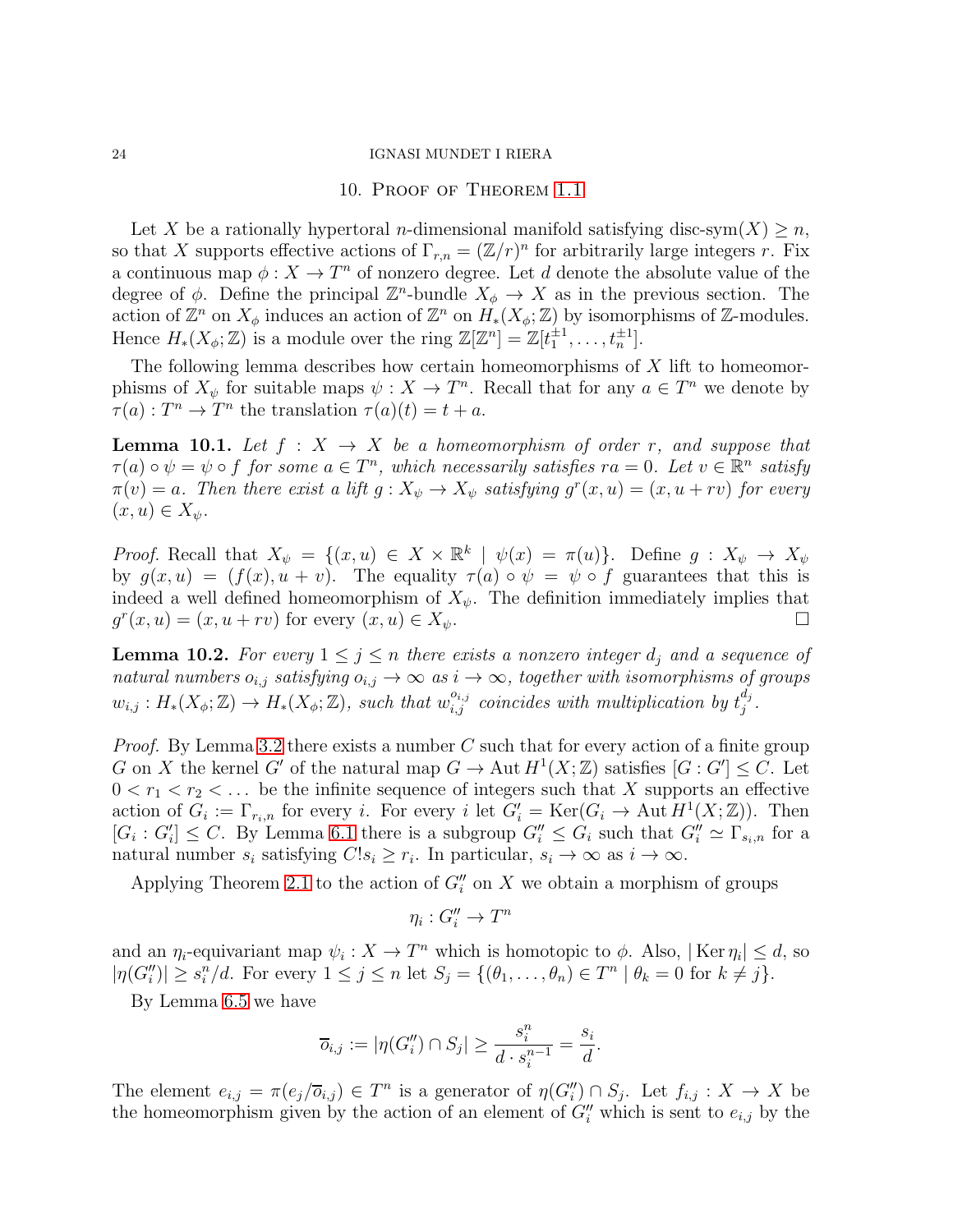morphism  $\eta$ . Then we have  $\psi_i \circ f_{i,j} = \tau(e_j/\overline{o}_{i,j}) \circ \psi_i$ . Furthermore, the order of  $f_{i,j}$  is a number of the form

$$
o_{i,j} = d_{i,j} \overline{o}_{i,j},
$$

where  $d_{i,j}$  is a natural number satisfying  $1 \leq d_{i,j} \leq d$ , because  $|\text{Ker } \eta_i| \leq d$ . Passing to a subsequence and relabelling accordingly we may assume that all natural numbers  $d_{1,j}, d_{2,j}, \ldots$  are equal to the same number  $d_j$ . By Lemma [10.1](#page-23-1) there is a homeomorphism  $g_{i,j}: X_{\psi_i} \to X_{\psi_i}$  such that  $g_{i,j}^{o_{i,j}}: X_{\psi} \to X_{\psi}$  coincides with the action of  $d_j e_j$  on  $X_{\psi}$  given by the structure of principal  $\mathbb{Z}^n$ -bundle on  $X_{\psi}$ .

Since  $\psi_i$  is homotopic to  $\phi$ , by Lemma [9.1](#page-21-1) there is a  $\mathbb{Z}^n$ -equivariant homeomorphism  $\zeta_i: X_{\phi} \to X_{\psi_i}$ . Let  $w_{i,j}: H_*(X_{\phi}; \mathbb{Z}) \to H_*(X_{\phi}; \mathbb{Z})$  be the isomorphism induced by the homeomorphism

$$
\zeta_i^{-1} \circ g_{i,j} \circ \zeta_i : X_{\phi} \to X_{\phi}.
$$

Then  $w_{i,j}^{o_{i,j}}$  coincides with multiplication by  $t_j^{d_j}$  $j^{u_j}$ . Since  $\overline{o}_{i,j} \geq s_i/d$  and  $s_i \to \infty$  as  $i \to \infty$ , we conclude that  $o_{i,j} \to \infty$  as  $i \to \infty$ .

Combining the previous lemma with Corollary [5.3](#page-16-1) it follows that  $H_*(X_{\phi}; \mathbb{Z})$  is a finitely generated Z-module. (Note that we may apply Corollary [5.3](#page-16-1) to the  $\mathbb{Z}[t_1^{\pm 1}, \ldots, t_n^{\pm 1}]$ module  $H_*(X_{\phi}; \mathbb{Z})$  thanks to Lemma [9.2.](#page-22-0))

**Lemma 10.3.** We have  $H_k(X_{\phi}; \mathbb{Z}) = 0$  for every  $k > 0$ .

*Proof.* Suppose that  $H_k(X_{\phi}; \mathbb{Z}) \neq 0$  for some  $k > 0$ . By the universal coefficient theorem, there exists some prime p such that  $H_k(X_\phi; \mathbb{Z}/p) \neq 0$  for some  $k > 0$ . The action of  $\mathbb{Z}^n$ on  $X_{\phi}$  induces a morphism  $\alpha_p : \mathbb{Z}^n \to \text{Aut}(H_*(X_{\phi}; \mathbb{Z}/p)).$  Since  $H_*(X_{\phi}; \mathbb{Z})$  is a finitely generated Z-module,  $H_*(X_{\phi}; \mathbb{Z}/p)$  is a finite group (again by the universal coefficient theorem). Consequently, the group  $\Lambda = \text{Ker } \alpha_p$  has finite index in  $\mathbb{Z}^n$ .

Consider the action of  $\Lambda$  on  $X_{\phi} \times \mathbb{R}^{n}$  given by  $\lambda \cdot ((x, u), v) = (\lambda \cdot (x, u), v - \lambda) =$  $((x, u + \lambda), v - \lambda)$ , and let  $X_{\phi} \times_{\Lambda} \mathbb{R}^{n}$  denote the quotient of  $X_{\phi} \times \mathbb{R}^{n}$  under this action. There are natural maps

$$
X_{\phi} \times_{\Lambda} \mathbb{R}^n \xrightarrow{\Theta} X_{\phi}/\Lambda,
$$
  

$$
\Pi \downarrow
$$
  

$$
\mathbb{R}^n/\Lambda
$$

where  $\Pi$  is induced by the projection  $X_{\phi} \times \mathbb{R}^n \to \mathbb{R}^n$  and  $\Theta$  is induced by the projection  $X_{\phi} \times \mathbb{R}^n \to X_{\phi}$ . The map  $\Pi$  is a fibration with fiber  $X_{\phi}$ , and  $\Theta$  is a fibration with fiber  $\mathbb{R}^n$  and hence is a homotopy equivalence. (This is of course a general phenomenon:  $X_{\phi}\times_{\Lambda}\mathbb{R}^n$  is the Borel construction for the action of  $\Lambda$  on  $X_{\phi}$ , and the fact that  $X_{\phi}\times_{\Lambda}\mathbb{R}^n$ is homotopy equivalent to the quotient  $X_{\phi}/\Lambda$  is a consequence of the fact that  $\Lambda$  acts freely on  $X_{\phi}$ .) Since  $X_{\phi}/\Lambda$  is an *n*-dimensional manifold, we have

<span id="page-24-0"></span>(4) 
$$
H_k(X_\phi \times_\Lambda \mathbb{R}^n; \mathbb{Z}/p) = H_k(X_\phi/\Lambda; \mathbb{Z}/p) = 0 \quad \text{for every } k > n.
$$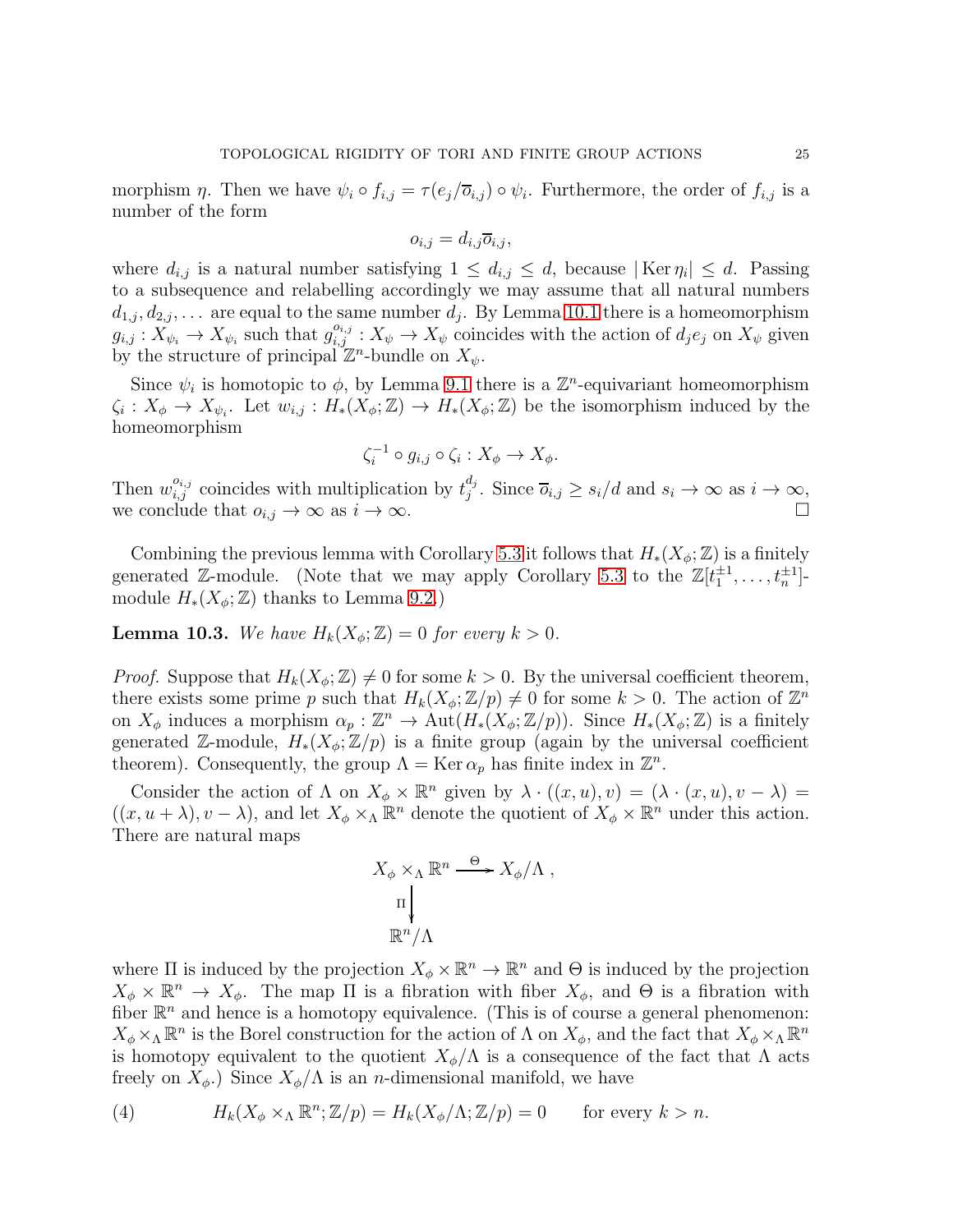The monodromy action of  $\pi_1(\mathbb{R}^n/\Lambda) \simeq \Lambda$  on the homology over  $\mathbb{Z}/p$  of any given fiber of the fibration  $\Pi$  coincides with the action of  $\Lambda$  on  $H_*(X_{\phi}; \mathbb{Z}/p)$ , and hence is trivial. Consequently, the homology Serre spectral sequence for the fibration Π takes the form

$$
H_a(\mathbb{R}^n/\Lambda; H_b(X_\phi; \mathbb{Z}/p)) \simeq H_a(\mathbb{R}^n/\Lambda; \mathbb{Z}/p) \otimes_{\mathbb{Z}/p} H_b(X_\phi; \mathbb{Z}/p) \Longrightarrow H_{a+b}(X_\phi \times_\Lambda \mathbb{R}^n; \mathbb{Z}/p).
$$

Let  $l = \max\{k \mid H_k(X_{\phi}; \mathbb{Z}/p) \neq 0\}$ . By our choice of p, we have  $l > 0$ . Then  $H_n(\mathbb{R}^n/\Lambda;\mathbb{Z}/p) \otimes_{\mathbb{Z}/p} H_l(X_\phi;\mathbb{Z}/p)$  is a nonzero entry in the second page of the spectral sequence, and for dimension reasons it is contained in the kernel of every differential and none of its elements is killed by any differential; consequently,  $H_n(\mathbb{R}^n/\Lambda;\mathbb{Z}/p) \otimes_{\mathbb{Z}/p}$  $H_l(X_\phi; \mathbb{Z}/p)$  can be identified with a subquotient of  $H_{n+l}(X_\phi \times_\Lambda \mathbb{R}^n; \mathbb{Z}/p)$ . Hence [\(4\)](#page-24-0) implies that  $l = 0$ , which is a contradiction.

**Lemma 10.4.**  $\pi_0(X_{\phi})$  is finite, and the action of  $\mathbb{Z}^n$  on  $X_{\phi}$  induces a transitive action on  $\pi_0(X_\phi)$ .

*Proof.* Recall that  $\rho_{\phi}: X_{\phi} \to X$  is the projection  $\rho_{\phi}(x, p) = x$ , and that  $X_{\phi}$  has a structure of principal  $\mathbb{Z}^n$ -bundle over X with projection  $\rho_{\phi}$ . Fix some base point  $x_0 \in$ X. Since X is arcconnected, each arconnected component of  $X_{\phi}$  intersects  $\rho^{-1}(x_0)$ nontrivially. This implies that the action of  $\mathbb{Z}^n$  on  $\pi_0(X_\phi)$  is transitive.

Again because X is arcconnected,  $\pi_0(X_{\phi})$  can be identified with the set O of orbits of the monodromy action of  $\pi_1(X, x_0)$  on  $\rho_\phi^{-1}$  $_{\phi}^{-1}(x_0)$ . Since the bundle  $\rho_{\phi}: X_{\phi} \to X$  is the pullback of  $\pi : \mathbb{R}^n \to T^n$  by  $\phi$ , the set O can be identified with the set O' of orbits of the action of  $\phi_*\pi_1(X, x_0) \leq \pi_1(T^n, \phi(x_0))$  on  $\pi^{-1}(\phi(x_0))$ . Since  $\pi^{-1}(\phi(x_0))$  is a torsor over  $\pi_1(T^n, \phi(x_0))$  (via the monodromy action), the choice of any element  $y \in \pi^{-1}(\phi(x_0))$  gives a bijection between  $\mathcal{O}'$  and  $\pi_1(T^n, \phi(x_0))/\phi_*\pi_1(X, x_0)$ . Summarizing, we have proved that  $\pi_0(X_\phi)$  can be put in bijection with  $\pi_1(T^n, \phi(x_0))/\phi_*\pi_1(X, x_0)$ .

We thus need to prove that  $\pi_1(T^n, \phi(x_0))/\phi_*\pi_1(X, x_0)$  is finite. Since  $\pi_1(T^n, \phi(x_0))$  is abelian, the previous quotient is isomorphic to  $H_1(T^n; \mathbb{Z})/\phi_* H_1(X; \mathbb{Z})$ . Now suppose that the index of  $\phi_* H_1(X;\mathbb{Z})$  in  $H_1(T^n;\mathbb{Z})$  is infinite. Then  $\phi_* H_1(X;\mathbb{Z}) \otimes_{\mathbb{Z}} \mathbb{Q} = \phi_* H_1(X;\mathbb{Q})$ is a proper subspace of  $H_1(T^n; \mathbb{Z}) \otimes_{\mathbb{Z}} \mathbb{Q} = H_1(T^n; \mathbb{Q})$ . Hence there exists some nonzero  $\beta \in H^1(T^n; \mathbb{Q})$  inducing a morphism  $H_1(T^n; \mathbb{Q}) \to \mathbb{Q}$  whose kernel contains  $\phi_* H_1(X; \mathbb{Q})$ . This implies that  $\phi^* \beta = 0$ .

Since  $\beta \neq 0$  there exist classe  $\beta_1 = \beta, \beta_2, \ldots, \beta_n \in H^1(T^n; \mathbb{Q})$  such that  $\Omega = \beta_1 \cup \cdots \cup \beta_n$ is a generator of  $H^n(T^n;\mathbb{Q})$ . Then  $\phi^*\beta = 0$  implies  $\phi^*\Omega = 0$ , so  $\phi^*: H^n(T^n;\mathbb{Q}) \to$  $H<sup>n</sup>(X; \mathbb{Q})$  is the zero map. This contradicts the assumption that deg  $\phi \neq 0$ .

Consequently, the index of  $\phi_* H_1(X;\mathbb{Z})$  in  $H_1(T^n;\mathbb{Z})$  is finite, so  $\pi_0(X_{\phi})$  is finite.  $\Box$ 

Fix an arcconnected component  $X^0_\phi \subseteq X_\phi$ . Since  $H_k(X_\phi;\mathbb{Z}) = 0$  for every  $> 0, X^0_\phi$  has the same integral homology as the point:

<span id="page-25-0"></span>(5) 
$$
H_0(X^0_{\phi}; \mathbb{Z}) \simeq \mathbb{Z}
$$
 and  $H_k(X^0_{\phi}; \mathbb{Z}) = 0$  for  $k > 0$ .

Let  $V \leq \mathbb{Z}^n$  be the subgroup consisting of those elements of  $\mathbb{Z}^n$  whose action of  $X_{\phi}$  maps  $X^0_\phi$  to itself. By the previous lemma, V has finite index in  $\mathbb{Z}^n$  and we have  $X = X_\phi/\mathbb{Z}^n =$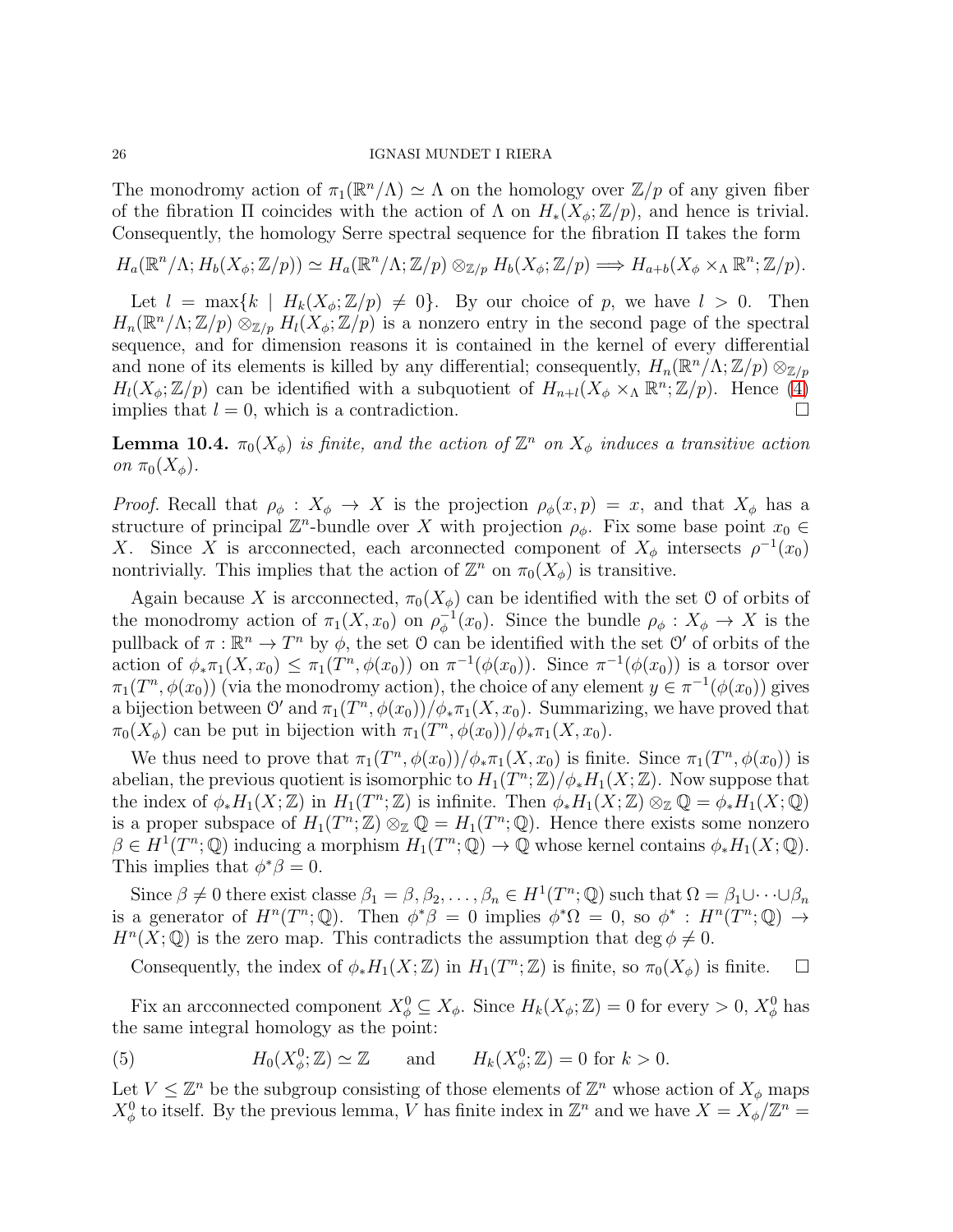$X^0_{\phi}/V$ . Since V has finite index in  $\mathbb{Z}^n$ , the quotient  $\mathbb{R}^n/V$  is homeomorphic to  $T^n$ . Arguing as in the definition of  $X_{\phi} \times_{\Lambda} \mathbb{R}^n$  we prove that  $X = X_{\phi}^0/V$  is homotopy equivalent to  $X^0_\phi \times_V \mathbb{R}^n$ , where the latter is defined exactly as  $X_\phi \times_\Lambda \mathbb{R}^n$  but replacing  $X_\phi$  resp. A with  $X^0_\phi$  resp. V. The fibers of the projection  $Q: X^0_\phi \times_V \mathbb{R}^n \to \mathbb{R}^n/V$  can be identified with  $X^0_{\phi}$ , and hence are acyclic by [\(5\)](#page-25-0); it follows that Q induces an isomorphism in integral homology. It follows that  $H_*(X;\mathbb{Z}) = H_*(X^0_{\phi}/V;\mathbb{Z})$  is isomorphic to  $H_*(\mathbb{R}^n/V;\mathbb{Z}) \simeq$  $H_*(T^n; \mathbb{Z})$ , which proves statement (1) of Theorem [1.1.](#page-1-1)

To prove statement (2) of Theorem [1.1](#page-1-1) we momentarily assume that  $\pi_1(X)$  is solvable. Since the projection  $X^0_{\phi} \to X$  is a covering space, it identifies  $\pi_1(X^0_{\phi})$  with a subgroup of  $\pi_1(X)$ , so  $\pi_1(X^0_\phi)$  is solvable. The abelianization of  $\pi_1(X^0_\phi)$  can be identified with  $H_1(X^0_\phi)$ , which we know is 0. A solvable group with trivial abelianization is the trivial group, so  $X^0_\phi$  is simply connected. By the Hurewicz theorem,  $X^0_\phi$  is contractible (see e.g. [\[27,](#page-38-19) Corollary 4.33]).

<span id="page-26-0"></span>**Remark 10.5.** This is the only point where we use that  $\pi_1(X)$  is (virtually) solvable. Note that an acyclic manifold can perfectly be noncontractible. Indeed, there are plenty of examples of finitely generated acyclic groups (see e.g. [\[5\]](#page-37-11)) and by a result of Kervaire [\[32,](#page-38-22) Theorem 1] any such group is the fundamental group of an integral smooth homology sphere of dimension  $n > 4$ . Removing a point from such manifold we obtain an acyclic manifold with the same fundamental group. It is not clear, however, whether a non simply connected acyclic n-dimensional manifold can support a free action of  $\mathbb{Z}^n$  with compact quotient (let alone that its quotient by  $\mathbb{Z}^n$  supports free actions of  $(\mathbb{Z}/r)^n$  for arbitrarily large r). So it could be the case that our assumption that  $\pi_1(X)$  is virtually solvable is unnecessary.

It follows that  $Q: X^0_{\phi} \times_V \mathbb{R}^n \to \mathbb{R}^n/V$  is a homotopy equivalence. Precomposing it with a homotopy inverse of the projection  $X^0_\phi \times_V \mathbb{R}^n \to X^0_\phi/V = X$  we obtain a homotopy equivalence  $X \to \mathbb{R}^n / V$ . It then follows from the topological rigidity of tori (see the Introduction for references) that X is homeomorphic to  $T^n$ .

To conclude, let us prove statement (2) of Theorem [1.1](#page-1-1) in the general case. Suppose that X is a rationally hypertoral manifold satisfying disc-sym $(X) \geq n$  and that  $\pi_1(X)$ is virtually solvable. Then there is a finite covering  $r : X' \to X$  such that  $\pi_1(X')$  is solvable. Let  $\phi: X \to T^n$  be a map of nonzero degree and let  $\phi' = \phi \circ r$ . Then  $\deg \phi' = \deg \phi \cdot \deg r \neq 0$  and we have a Cartesian diagram

$$
X'_{\phi'} \xrightarrow{r_{\phi}} X_{\phi}
$$
  
\n
$$
\rho_{\phi'} \downarrow \qquad \downarrow \rho_{\phi}
$$
  
\n
$$
X' \xrightarrow{r} X.
$$

In particular,  $r_{\phi}$  is a finite (unramified) covering space. By Theorem [1.11](#page-5-0) we have disc-sym $(X') \geq n$ . Applying the previous discussion to X' we conclude that the connected components of  $X'_{\phi'}$  are contractible. Let  $X^0_{\phi}$  be any connected component of  $X_{\phi}$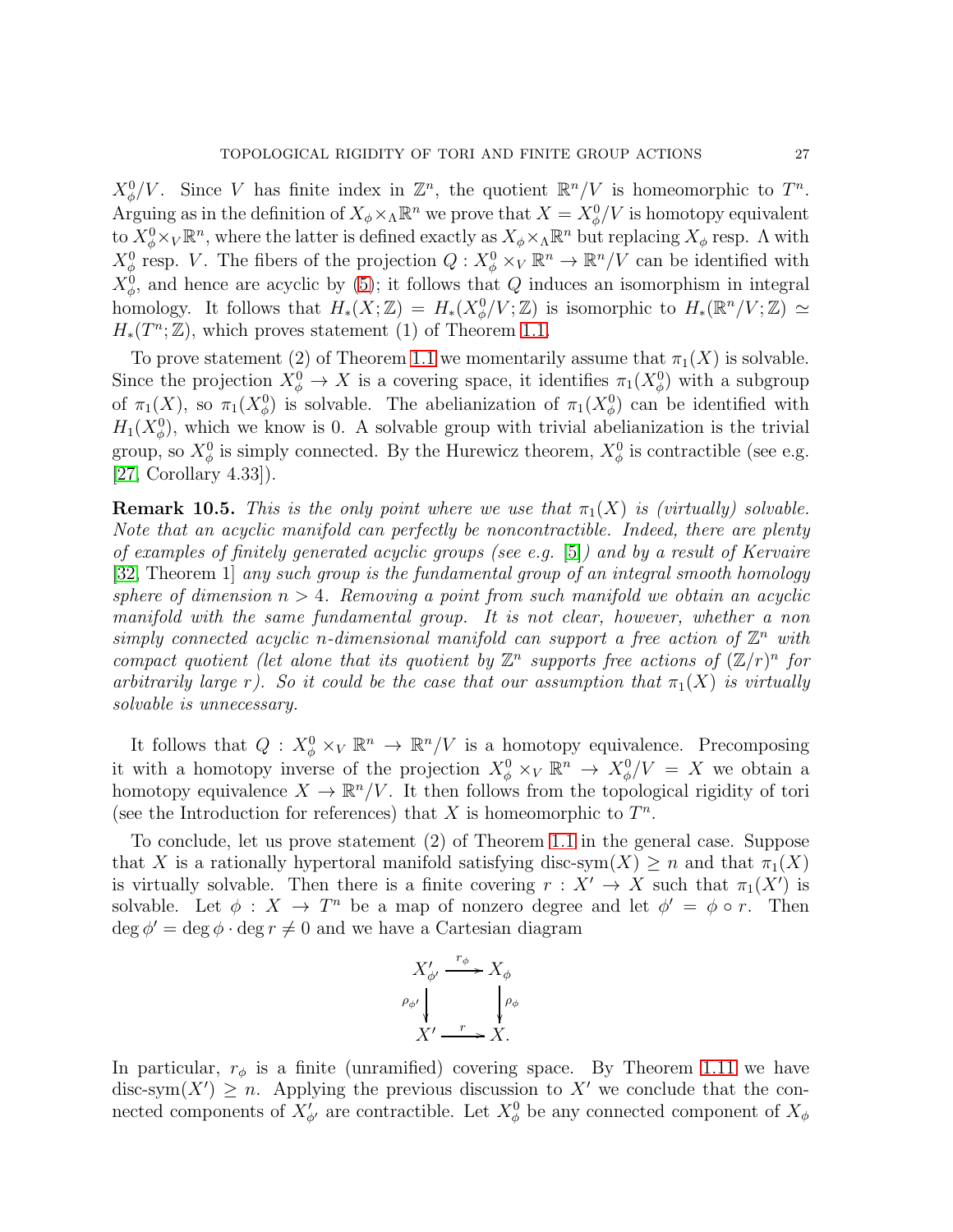and denote by  $(X'_{\phi'})^0$  its preimage under  $r_{\phi}$ . Let  $\pi = \pi_1(X^0_{\phi})$ , so that  $X^0_{\phi} = (X'_{\phi'})^0/\pi$ , where  $\pi$  acts freely on  $(X'_{\phi})^0$ . Note that  $\pi$  is finite, because  $r_{\phi}$  is a finite covering. The freeness of the action implies that  $\pi$  acts freely on the set of connected components of  $(X'_{\phi'})^0$  because by Smith's theory a homeomorphism of primer order of a contractible manifold has necessarily some fixed point (see e.g. [\[9,](#page-37-8) Chap III, Corollary 4.6]). This implies that  $X^0_\phi$  is also contractible, so the same argument as in the case of solvable fundamental group allows to finish the proof of statement (2) of Theorem [1.1](#page-1-1) in the general case.

### 11. Proof of Theorem [1.2](#page-1-2)

<span id="page-27-0"></span>In dimensions up to three any topological manifold has a unique smooth structure, so we will assume from now on in this section that  $n > 5$ . According to [\[52,](#page-39-10) §15A], for any smooth *n*-manifold X and any simple homotopy equivalence  $h: X \to T^n$  one can define a "characteristic class"

$$
c(h: X \to T^n) \in A_n := H^3(T^n; \mathbb{Z}/2) \oplus \bigoplus_{i \le n} H^i(T^n; \pi_i(PL/O))
$$

with the property that if  $h' : X' \to T^n$  is another simple homotopy equivalence and  $c(h: X \to T^n) = c(h' : X' \to T^n)$  then X and X' are diffeomorphic. The piece of the characteristic class in  $H^3(T^n; \mathbb{Z}/2)$  accounts for the PL structure of X, whereas that in  $H^{i}(T^{n}; \pi_{i}(PL/O))$  accounts for the different choices of smooth structure compatible with the given PL structure. The identity map  $Id : T<sup>n</sup> \to T<sup>n</sup>$  has trivial characteristic class, so if  $c(h: X \to T^n) = 0$  then X is diffeomorphic to the standard torus. In addition, if  $\pi: T^n \to T^n$  is a covering and  $\pi^*h: \pi^*X \to T^n$  is the pullback of h, then

$$
c(\pi^*h : \pi^*X \to T^n) = \pi^*c(h : X \to T^n)
$$

(note that  $\pi^*h : \pi^*X \to T^n$  is also a simple homotopy equivalence). The homotopy groups  $\pi_i(PL/O)$  are finite and hence so is the group  $A_n$ .

Let X be a smooth *n*-manifold and suppose that  $h: X \to T^n$  is a homeomorphism. Then  $h$  is a simple homotopy equivalence by Chapman's theorem (see e.g. the Appendix in [\[16\]](#page-37-12)), so we have a well defined characteristic class  $c(h: X \to T^n) \in A_n$ . Let k be any natural number and let  $r = k|A_n| + 1$ . Multiplication by r is the identity map on  $A_n$ , so if  $\pi_r : T^n \to T^n$  is the covering space defined by  $\pi_r(x_1, \ldots, x_n) = (rx_1, \ldots, rx_n)$ (where  $x_i \in \mathbb{R}/\mathbb{Z}$ ) then  $\pi_r^*(h: X \to T^n) = c(\pi_r^*h: \pi_r^*X \to T^n) = c(h: X \to T^n)$ . Hence there exists a diffeomorphism  $\phi_r : X \to \pi_r^* X$ . The manifold  $\pi_r^* X$  has a free and smooth action of  $(\mathbb{Z}/r)^n$  given by deck transformations of the covering  $\pi_r^*X \to X$ . This action can be transported via  $\phi_r$  to a free action of  $(\mathbb{Z}/r)^n$  on X. This proves statement (1) of Theorem [1.2.](#page-1-2)

Let us now prove (2). Let X be a smooth manifold homeomorphic to  $T^n$ , and fix a homotopy equivalence  $h: X \to T^n$ . By Lemma [3.2](#page-12-1) and Theorem [2.1](#page-9-0) there exists a constant C such that for any finite group  $\Gamma$  acting continuously on  $T^n$  there is a subgroup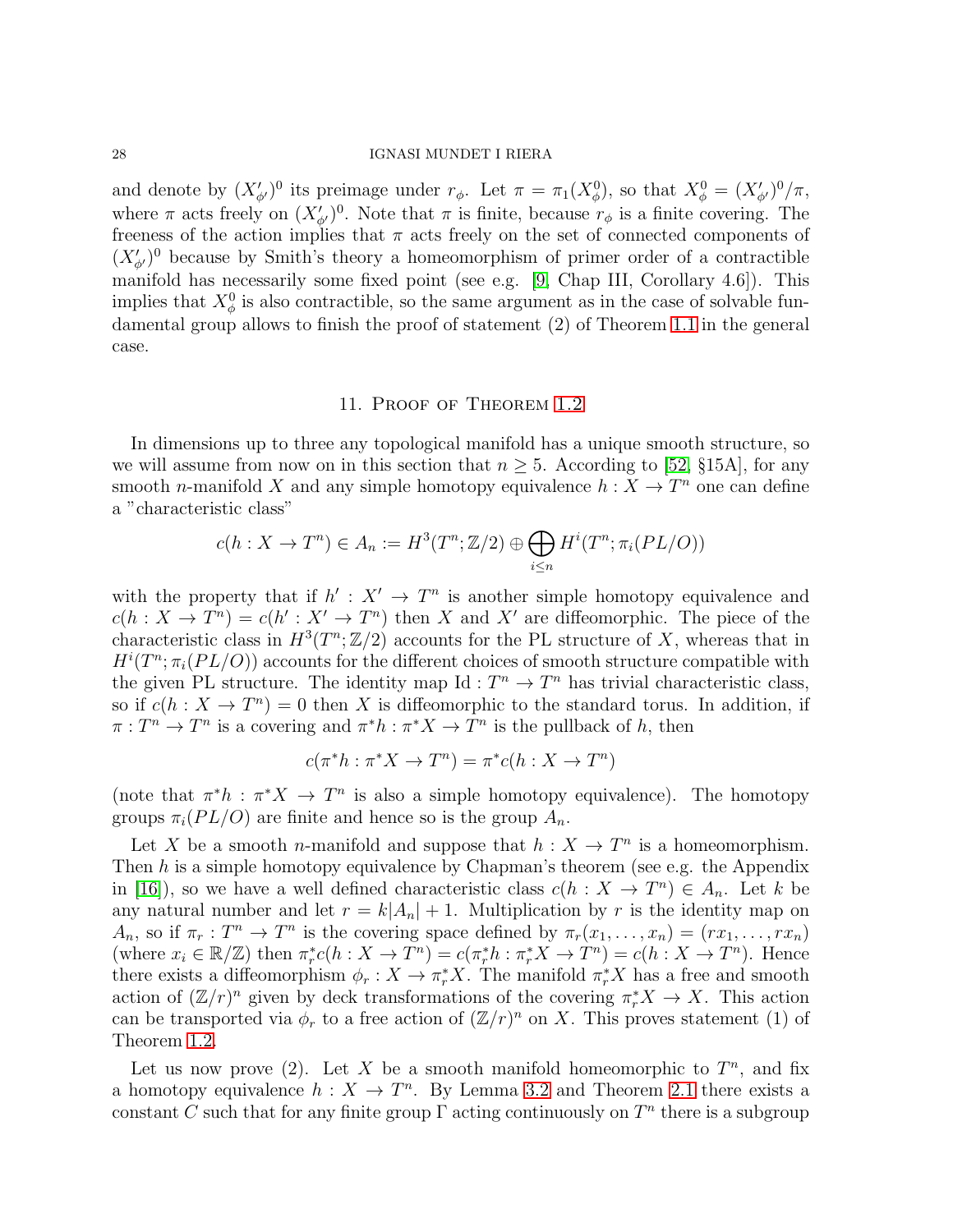$\Gamma_0 \leq \Gamma$  satisfying  $[\Gamma : \Gamma_0] \leq C$ , a map  $\psi : X \to T^n$  homotopic to h, and a monomorphism  $\eta : \Gamma_0 \to T^n$  such that  $\psi$  is  $\eta$ -equivariant. In particular, the action of  $\Gamma_0$  on  $T^n$  is free.

We next define  $\delta(n)$ . By Lemma [6.1](#page-16-0) there exists a constant C' such that, if  $\Gamma'$  is any subgroup of  $\Gamma_{r,n}$  satisfying  $[\Gamma_{r,n} : \Gamma'] \leq C$ , then  $\Gamma'$  contains a subgroup isomorphic to  $\Gamma_{s,n}$ , where  $C's \geq r$ . Suppose that  $|A_n| = p_1^{e_1}$  $i_1^{e_1} \ldots p_k^{e_k}$  $k_k^{e_k}$ , where  $p_1, \ldots, p_k$  are pairwise distinct prime numbers and the exponents  $e_i$  are natural numbers. For each i let  $f_i$  be the smallest natural number such that  $p_i^{f_i} \geq C'$ . Define  $\delta(n) = p_1^{e_1+f_1}$  $x_1^{e_1+f_1} \dots p_k^{e_k+f_k}$  $\frac{e_k + f_k}{k}$ .

If r is divisible by  $\delta(n)$  and  $\Gamma'$  is a subgroup of  $\Gamma_{r,n}$  satisfying  $[\Gamma_{r,n} : \Gamma'] \leq C$  then there exists a subgroup  $\Gamma'' \leq \Gamma'$  isomorphic to  $\Gamma_{s,n}$  for some s satisfying  $C's \geq r$ . Since  $\Gamma_{r,n}$ has a subgroup isomorphic to  $\Gamma_{s,n}$ ,  $s^n = |\Gamma_{s,n}|$  divides  $r^n = |\Gamma_{r,n}|$ , which implies that s divides r. We next prove that s is divisible by  $p_i^{e_i}$  for every i. Let  $p_i^{g_i}$  $i \text{ (resp. } p_i^{h_i} \text{) be}$ the biggest power of  $p_i$  dividing s (resp. r). We have  $h_i \ge e_i + f_i$  because r is divisible by  $\delta(n)$ , and  $h_i \geq g_i$  because s divides r. The quotient  $r/s$  is divisible by  $p_i^{h_i-g_i}$  $i^{n_i-g_i}$ . Since  $r/s \leq C'$ , we have  $h_i - g_i \leq f_i$ , so  $g_i \geq h_i - f_i \geq e_i$ . Hence s is divisible by  $|A_n|$ .

If the group  $\Gamma_{r,n}$  acts smoothly and effectively on X then there is a monomorphism  $\eta : \Gamma_{s,n} \to T^n$  and an  $\eta$ -equivariant map  $\psi : X \to T^n$  homotopic to h. The quotient  $T^n \to T^n/\eta(\Gamma_{s,n})$  is a covering map and  $T^n/\eta(\Gamma_{s,n})$  is homeomorphic to  $T^n$ . So the map  $\psi$  descends to a continuous map  $\zeta : X/\Gamma_{s,n} \to T^n/\eta(\Gamma_{s,n}) \cong T^n$ . The projection map identifies  $\pi_1(X)$  (resp.  $\pi_1(T^n)$ ) with a subgroup of  $\pi_1(X/\Gamma_{s,n})$  (resp.  $\pi_1(T^n/\eta(\Gamma_{s,n}))$ , and via these identifications  $\zeta_*$ :  $\pi_1(X/\Gamma_{s,n}) \to \pi_1(T^n/\eta(\Gamma_{s,n}))$  can be seen as an extension of  $\psi_* : \pi_1(X) \to \pi_1(T^n)$ . Since  $\psi_*$  is an isomorphism,  $[\pi_1(X/\Gamma_{s,n}) : \pi_1(X)] =$  $[\pi_1(T^n/\eta(\Gamma_{s,n})) : \pi_1(T^n)]$  (both are equal to  $|\Gamma_{s,n}|$ ), and  $\pi_1(X/\Gamma_{s,n}) \simeq \pi_1(T^n/\eta(\Gamma_{s,n})) \simeq$  $\mathbb{Z}^n$ , it follows that  $\zeta_*$  is an isomorphism. Both  $X/\Gamma_{s,n}$  and  $T^n/\eta(\Gamma_{s,n})$  are aspherical spaces, so  $\zeta$  is a homotopy equivalence. By the topological rigidity of tori,  $\zeta$  is homotopic to a homeomorphism  $\xi: X/\Gamma_{s,n} \to T^n$ . Since  $\xi$  is homotopic to  $\zeta$ , it can be lifted to a homeomorphism  $\theta: X \to T^n$  that makes the following diagram commutative:

$$
X \xrightarrow{\theta} T^n
$$
  
\n
$$
\downarrow^{q}
$$
  
\n
$$
X/\Gamma_{s,n} \xrightarrow{\xi} T^n.
$$

<span id="page-28-0"></span>Since s is divisible by  $|A_n|$  and q can be written as  $q(x_1, \ldots, x_n) = (sx_1, \ldots, sx_n)$ , it follows that  $c(\theta : X \to T^n) = 0$ , so X is diffeomorphic to  $T^n$ .

### 12. Proof of Theorem [1.13](#page-5-1)

Statement (1) of Theorem [1.13](#page-5-1) follows from combining Lemma [3.2,](#page-12-1) Theorem [2.1](#page-9-0) and Lemma [6.4.](#page-18-0) For the proof of statement (2) we will need the following two lemmas.

<span id="page-28-1"></span>**Lemma 12.1.** Let X, Y be two closed connected topological manifolds. Then  $X \times Y$  is rationally hypertoral if and only if both X and Y are rationally hypertoral.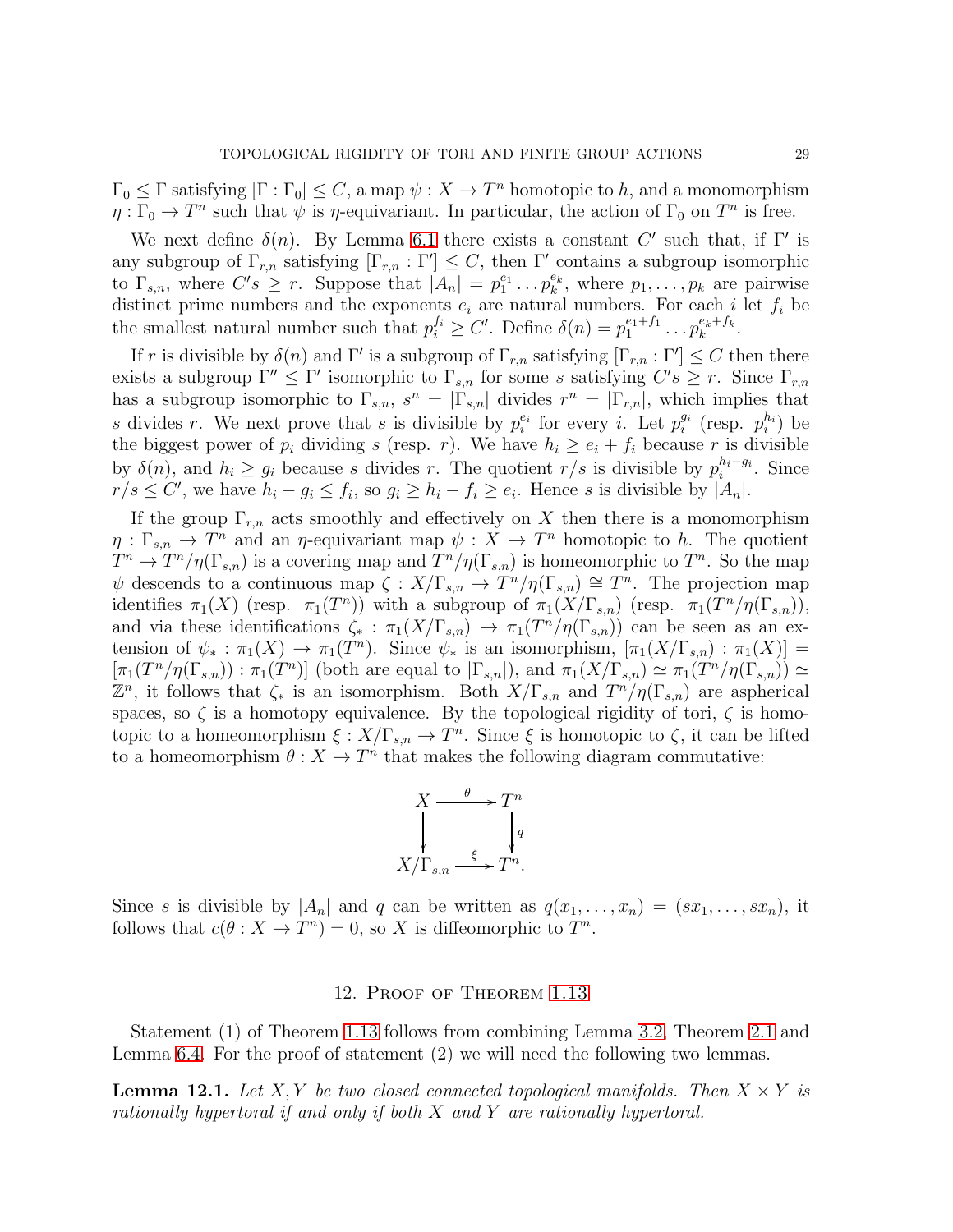*Proof.* Denote by  $\pi_X, \pi_Y$  the projections from  $X \times Y$  to X, Y respectively. Let  $m =$  $\dim X$  and  $n = \dim Y$ . If X and Y are rationally hypertoral then there exist classes  $\alpha_1,\ldots,\alpha_m \in H^1(X;\mathbb{Z})$  and  $\beta_1,\ldots,\beta_n \in H^1(Y;\mathbb{Z})$  such that  $\alpha_1 \cup \cdots \cup \alpha_m \neq 0$  and  $\beta_1\cup\cdots\cup\beta_n\neq 0$ . Then  $\pi_X^*\alpha_1\cup\cdots\cup\pi_X^*\alpha_m\cup\pi_Y^*\beta_1\cup\cdots\cup\pi_Y^*\beta_n\neq 0$ , because the map  $H^m(X;\mathbb{Z}) \otimes H^n(Y;\mathbb{Z}) \to H^{m+n}(X \times Y;\mathbb{Z})$  given by pullback and cup-product is an isomorphism, so  $X \times Y$  is rationally hypertoral. Conversely, suppose that there exist classes  $\gamma_1, \ldots, \gamma_{m+n} \in H^1(X \times Y; \mathbb{Z})$  such that  $\gamma_1 \cup \cdots \cup \gamma_{m+n} \neq 0$ . By Künneth we may write  $\gamma_i = \delta_i + \epsilon_i$  where  $\delta_i \in \pi_X^* H^1(X; \mathbb{Z})$  and  $\epsilon_i \in \pi_Y^* H^1(Y; \mathbb{Z})$ . Expanding the product  $\gamma_1\cup\cdots\cup\gamma_{m+n}=(\delta_1+\epsilon_1)\cup\cdots\cup(\delta_{m+n}+\epsilon_{m+n})$  the only terms that are not automatically zero are equal (after reordering terms) to terms of the form  $\delta_{i_1} \cup \cdots \cup \delta_{i_m} \cup \epsilon_{j_1} \cup \cdots \cup \epsilon_{j_n}$ where  $\{i_1, \ldots, i_m\} \cup \{j_1, \ldots, j_n\} = \{1, \ldots, m+n\}$ . Some of these monomials is different from zero, and hence both X and Y are rationally hypertoral.

<span id="page-29-0"></span>**Lemma 12.2.** Let  $X, Y$  be closed connected topological manifolds of the same dimension. Suppose that  $X\sharp Y$  is rationally hypertoral. Then at least one of the manifolds  $X, Y$  is also rationally hypertoral.

*Proof.* If  $n = 1$  the statement is obvious, and if  $n = 2$  it follows from the classification of closed connected surfaces. Let us suppose from now on that  $n \geq 3$  and that  $Z :=$  $X \sharp Y$  is rationally hypertoral. Let  $X_0, Y_0$  be the complementaries of open balls in  $X, Y$ respectively, so that  $\partial X_0 \cong S^{n-1} \cong \partial Y_0$ . We identify Z with  $X_0 \cup_{\partial X_0 \cong \partial Y_0} Y_0$ . Denote by  $i_X : X_0 \hookrightarrow Z$  and  $i_Y : Y_0 \hookrightarrow Z$  the natural inclusions.

Let  $W := i_X(X_0) \cap i_Y(Y_0)$ , choose a homeomorphism  $\xi : W \to S^{n-1}$ , and let E be the result of attaching to Z an n-disk  $D^n$  along its boundary  $\partial D^n = S^{n-1}$ , using  $\xi$ . Let  $\phi: Z \to T^n$  be a map of nonzero degree. Since  $\pi_{n-1}(T^n) = 0$ , the restriction of  $\phi$  to W is homotopically trivial, so  $\phi$  extends to a continuous map  $\psi : E \to T^n$ . By contracting  $D^n \subset E$  we obtain a map  $c : E \to X \vee Y$  that is a homotopy equivalence. Composing  $\psi$ with a homotopy inverse of c we obtain a map  $\zeta : X \vee Y \to T^n$ . The map  $\phi$  coincides up to homotopy with the composition

$$
Z \xrightarrow{c|Z} X \vee Y \xrightarrow{\zeta} T^n.
$$

Since the degree of  $\phi$  is nonzero, it follows that the restriction of  $\zeta$  to one of the two summands  $X \subset X \vee Y$  or  $Y \subset X \vee Y$  has to be nonzero, so the corresponding manifold is rationally hypertoral.  $\Box$ 

We now prove statement (2) in Theorem [1.13.](#page-5-1) Let  $X = Y \times (Z \sharp Z')$  be a rationally hypertoral manifold, where dim  $Y = k$  and dim  $Z = \dim Z' = n - k$  for some integer  $0 \leq k \leq n$ . Since X is orientable, the three manifolds Y, Z, Z' are orientable. By Lemma [12.1](#page-28-1) both Y and  $Z\sharp Z'$  are hypertoral, and by Lemma [12.2](#page-29-0) at least one of the manifolds Z, Z' (say, Z) is rationally hypertoral. Assume that  $H^*(Z';\mathbb{Z})$  is not isomorphic to  $H^*(S^{n-k};\mathbb{Z})$ . Choose maps of nonzero degree  $\phi_Y: Y \to T^k$ ,  $\phi_Z: Z \to T^{n-k}$  and let  $\phi = (\phi_Y, \phi'_Z) : X = Y \times (Z \sharp Z') \to T^k \times T^{n-k} = T^n$ , where  $\phi'_Z = \phi_Z \circ c_{Z'} : Z \sharp Z' \to T^{n-k}$ and  $c_{Z'} : Z \sharp Z' \to Z$  is the map collapsing  $Z'$ . Then  $d := \deg \phi$  is nonzero.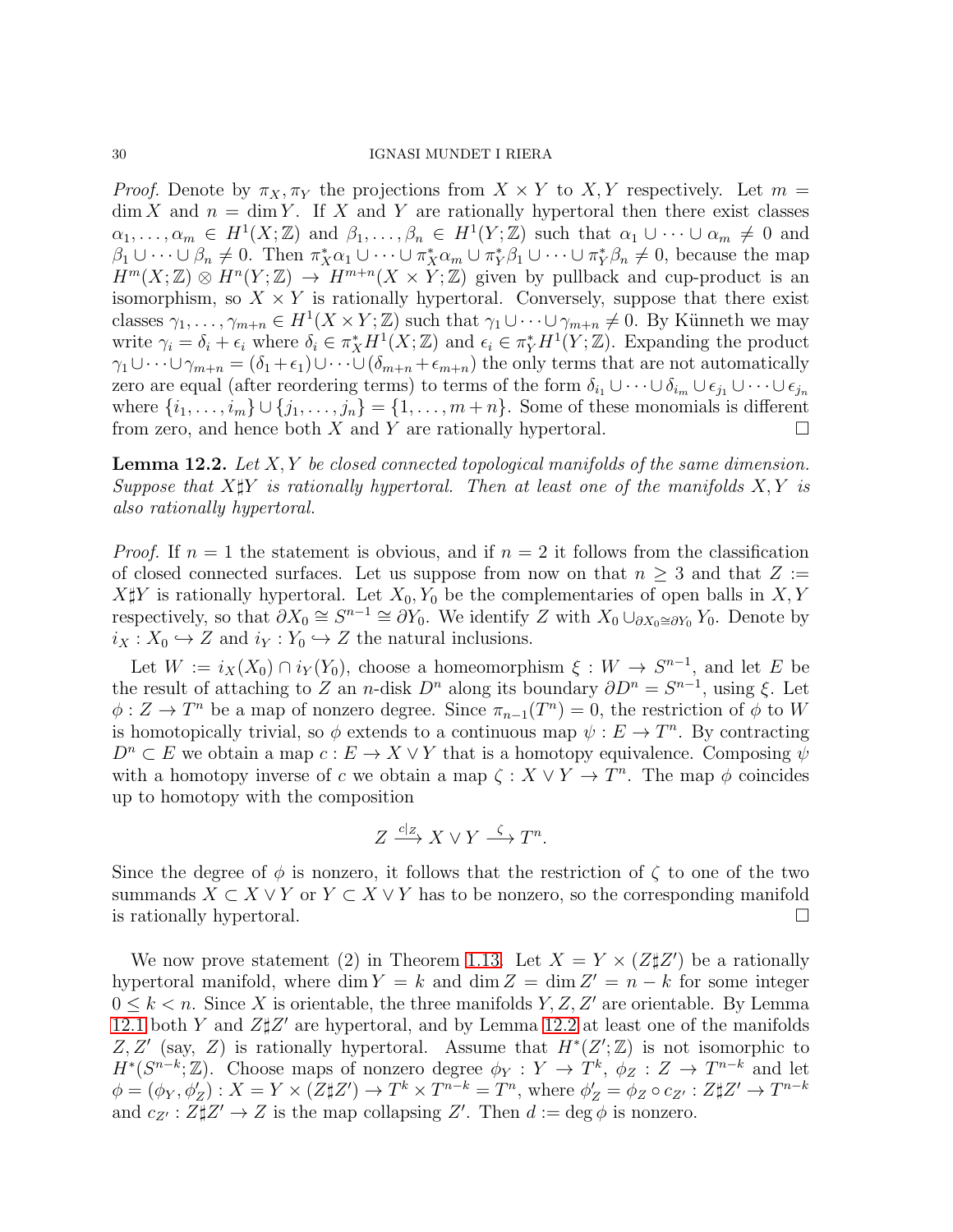We prove that disc-sym $(X) \leq k$  by contradiction. Assume that there exists a sequence of natural numbers  $r_i \to \infty$  such that  $\Gamma_i := \Gamma_{r_i,k+1}$  acts effectively on X. By Lemma [3.2,](#page-12-1) Theorem [2.1](#page-9-0) and Lemma [6.1,](#page-16-0) there exists a constant  $C$  and, for every  $i$ , a subgroup  $\Gamma'_i \leq \Gamma_i$  isomorphic to  $\Gamma_{s_i,k+1}$ , with  $s_i$  satisfying  $Cs_i \geq r_i$ , a morphism  $\eta_i : \Gamma'_i \to T^n$ satisfying  $|\text{Ker } \eta_i| \leq d$ , and an  $\eta_i$ -equivariant map

$$
\phi_i:X\to T^n
$$

homotopic to  $\phi$ .

Let  $\lambda: T^n \to T^k$  be the projection that forgets the last  $n-k$  coordinates. By Lemma [6.4](#page-18-0) we have  $|\lambda(\eta_i(\Gamma'_i))| \leq s_i^k$ . Consequently

$$
\Gamma'_{i,0} := \eta_i(\Gamma'_i) \cap \text{Ker }\lambda
$$

satisfies

(6) 
$$
|\Gamma'_{i,0}| = \frac{|\eta_i(\Gamma'_i)|}{|\lambda(\eta_i(\Gamma'_i))|} \ge \frac{s_i^{k+1}/d}{|\lambda(\eta(\Gamma'_i))|} \ge s_i/d.
$$

Let  $\mu : T^n \to T^{n-k}$  be the projection that forgets the first k coordinates, and consider the sequence of projections

$$
T^n \xrightarrow{\mu} T^{n-k} \xrightarrow{\mu_1} T^{n-k-1} \to \dots \xrightarrow{\mu_{n-k-1}} T^1 \xrightarrow{\mu_{n-k}} \{1\},
$$

where each  $\mu_j$  forgets the first coordinate. Denote the compositions  $\nu_j = \mu_j \circ \cdots \circ \mu_1$ . Define  $G_{i,0} := \mu(\Gamma'_{i,0})$  and, for every  $1 \leq j \leq n-k$ ,  $G_{i,j} = \nu_j(G_{i,0})$ . Consider the set

 $B = \{j \in \{0, 1, \ldots, n - k - 1\} \mid |G_{i,j} \cap \text{Ker } \mu_{j+1}| \text{ is not bounded as } i \to \infty\}.$ 

For every  $j$  there is a short exact sequence

$$
0 \to G_{i,j} \cap \text{Ker } \mu_{j+1} \to G_{i,j} \to G_{i,j+1} \to 0,
$$

and since  $|G_{i,n-k}| = 1$ , we have

$$
|G_{i,0}| = \prod_{j=0}^{n-k-1} |G_{i,j} \cap \text{Ker } \mu_{j+1}|.
$$

Since  $|G_{i,0}| \to \infty$  as  $i \to \infty$ , it follows that the set B is nonempty. Let  $j_0 := \min B$ . Replacing the sequence  $(\Gamma_i)$  by a subsequence, we may assume that  $|G_{i,j_0} \cap \text{Ker } \mu_{j_0+1}| \rightarrow$  $\infty$  as  $i \to \infty$ . By the choice of  $j_0$ , there is a constant C such that  $|G_{i,0} \cap \text{Ker } \nu_{j_0}| \leq C$ for every i. Define

$$
\Gamma''_i=\eta_i^{-1}(\Gamma'_{i,0})
$$

and let

$$
\widetilde{\eta}_i := \nu_{j_0} \circ \eta_i|_{\Gamma_i''} : \Gamma_i'' \to T^{n-k-j_0}.
$$

Then the fibers of  $\widetilde{\eta}_i|_{\Gamma''_i}$  have at most  $\delta C$  elements.

Let  $S = \text{Ker } \nu_{j_0+1} \leq T^{n-k-j_0}$ . This can be identified with the elements of  $T^{n-k-j_0}$ whose coordinates are all zero except possibly the first one. Let  $\Gamma_i''' = \tilde{\eta}_i^{-1}(S)$ . By the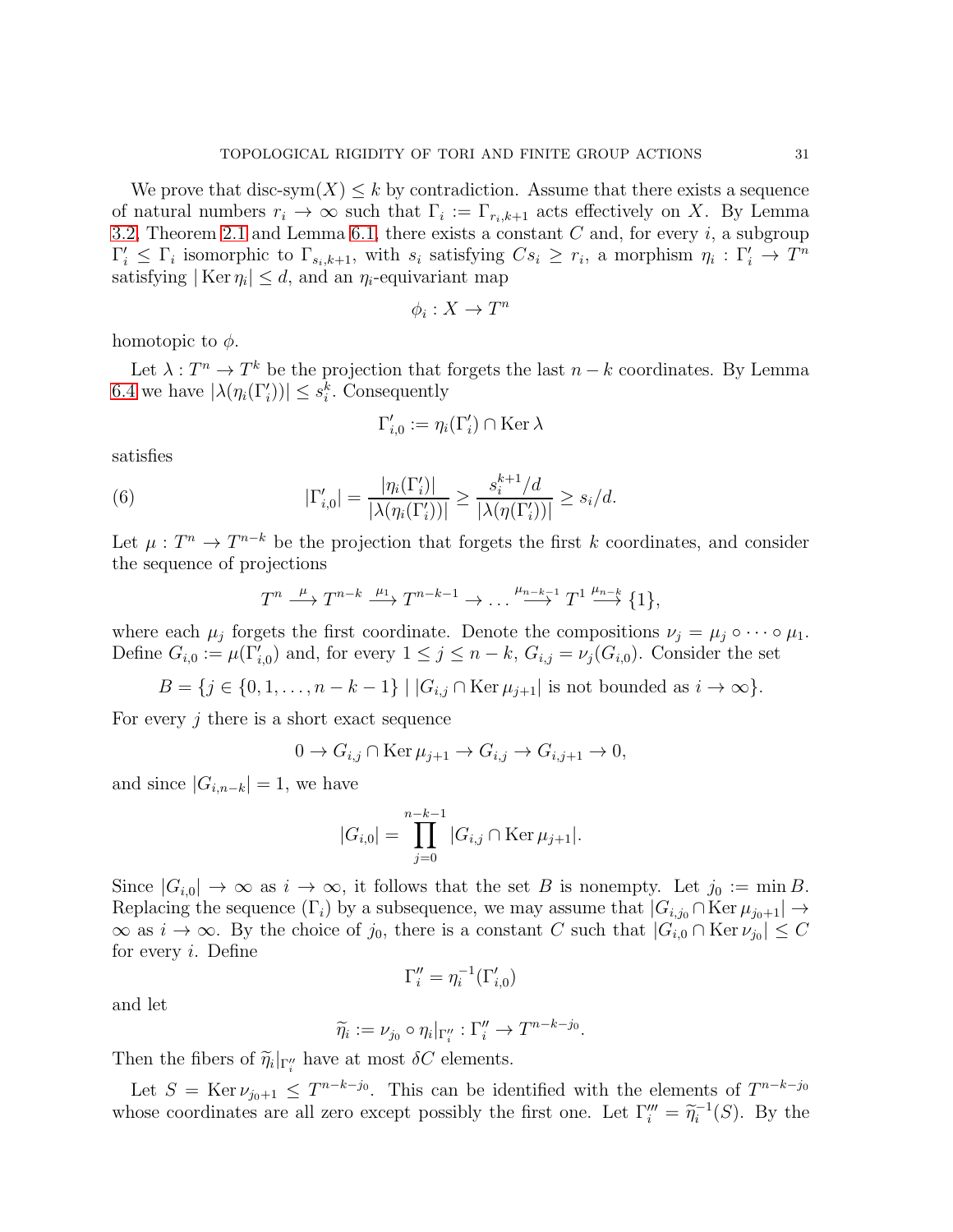definition of  $j_0$ , we have  $|\widetilde{\eta}_i(\Gamma_i''')| \to \infty$  as  $i \to \infty$ . Let  $\xi : T^{n-k-j_0} \to S$  be the projection that forgets all coordinates except the first one, and let

$$
\psi_i = \xi \circ \nu_{j_0} \circ \mu \circ \phi_i : X \to S.
$$

Then  $X_{\psi_i} \to X$  is a Z-principal bundle and  $H_*(X_{\psi_i}; \mathbb{Z})$  is a finitely generated  $\mathbb{Z}[\mathbb{Z}] =$  $\mathbb{Z}[t^{\pm 1}]$  module by Theorem [5.1.](#page-13-2) The map  $\psi_i$  is homotopic to the map

$$
\zeta = \xi \circ \nu_{j_0} \circ \mu \circ \phi : X \to S,
$$

so there exists a Z-equivariant homeomorphism  $X_{\zeta} \cong X_{\psi_i}$ . We are next going to prove that  $H_*(X_\zeta;\mathbb{Z})$  is finitely generated as a Z-module, using an argument similar to the proof of Lemma [10.2.](#page-23-2)

Then for any  $\gamma \in \Gamma'''_i$  and  $x \in X$  we have

$$
\psi_i(\gamma \cdot x) = \widetilde{\eta}_i(\gamma) + \psi_i(x).
$$

Let  $o_i$  be the order of  $\widetilde{\eta}_i(\Gamma''_i)$ . We can identify S with  $\mathbb{R}/\mathbb{Z}$ , and we denote by  $\pi : \mathbb{R} \to S$ the projection. There exists an element  $\gamma_i \in \Gamma''_i$  satisfying  $\widetilde{\eta}_i(\gamma_i) = \pi(1/\rho_i)$ . Then the order of  $\gamma_i$  is equal to  $C_i$ , where  $C_i$  is a natural number satisfying  $1 \le C_i \le \delta C$ . Passing to a subsequence of  $(\Gamma_i)$  we may assume that all numbers  $C_i$  are equal to a natural number C'. Then the homeomorphism  $f_i: X \to X$  given by the action of  $\gamma_i$  has order  $C'_{i}$ . By Lemma [10.1](#page-23-1) the map  $f_i$  admits a lift  $g_i: X_{\psi_i} \to X_{\psi_i}$  such that the action of  $g_i^{C'o_i}$  on  $H_*(X_{\psi_i}; \mathbb{Z})$  coincides with multiplication by  $t^{C'}$ . Since  $o_i \to \infty$ , Corollary [5.3](#page-16-1) implies that  $H_*(X_\zeta;\mathbb{Z})$  is a finitely generated  $\mathbb{Z}$ -module, as we wanted to see.

The map  $\zeta: X \to S$  factors through the composition

$$
X = Y \times (Z \sharp Z') \to Z \sharp Z' \xrightarrow{c_{Z'}} Z,
$$

where the first map is the projection to the second factor. Let  $\kappa : X \to Z$  be this composition. Define  $\psi_Z = \xi \circ \nu_{j_0} \circ \phi_Z$ . Then  $\zeta = \psi_Z \circ \kappa$ , so  $X_\zeta$  can be identified with  $Y \times (Z_{\psi_2} \sharp (Z' \times \mathbb{Z}))$ , the product of Y with the connected sum of  $Z_{\psi_Z}$  with countably many copies of Z'. Since  $H_*(Z';\mathbb{Z}) \ncong H^*(S^n;\mathbb{Z})$ , making connected sum with Z' increases the size of the homology, so  $H_*(X_\zeta;\mathbb{Z})$  is not finitely generated over  $\mathbb{Z}$ , contradicting our previous conclusion. This finishes the proof that disc-sym $(X) \leq k$ .

### 13. Holomorphic finite group actions on Kaehler manifolds

<span id="page-31-0"></span>13.1. **Proof of Theorem [1.16.](#page-7-1)** The implication  $(1) \Rightarrow (2)$  is immediate, as the *r*-torsion of  $T^n$  is isomorphic to  $(\mathbb{Z}/r)^n$ . To prove the converse implication  $(2) \Rightarrow (1)$  it is enough to consider the case in which  $G$  is compact. Indeed, if  $G$  is an arbitrary Lie group with finitely many connected components then the existence and uniqueness up to conjugation of maximal compact subgroups (see e.g. [\[28,](#page-38-23) Theorem 14.13]) implies the existence of a compact subgroup  $K \leq G$  with the property that any compact (in particular, any finite) subgroup of G is conjugate to a subgroup of K. Hence, replacing G by K we assume from now on that  $G$  is a compact Lie group.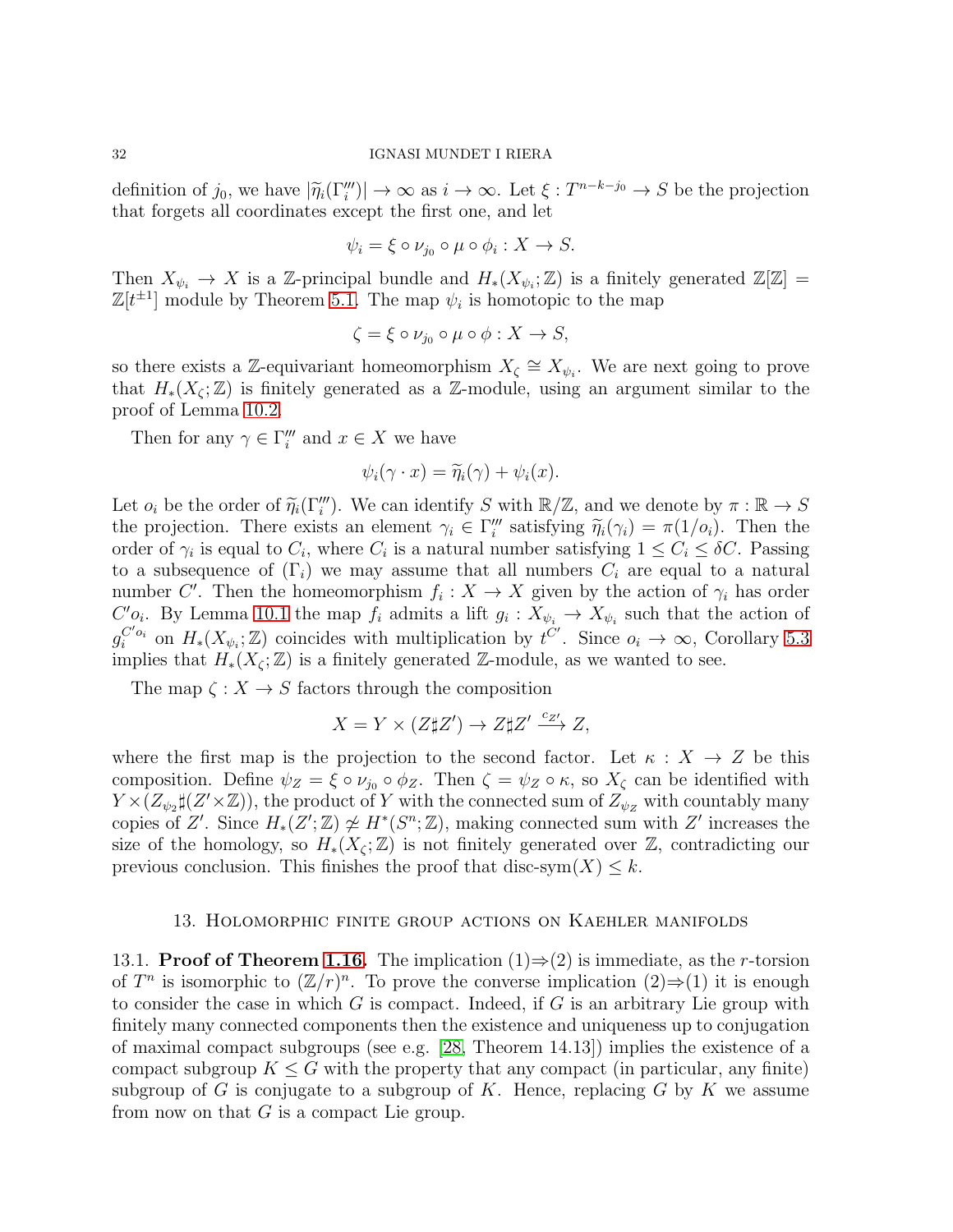Let **g** denote the Lie algebra of G. For every  $\alpha \in \mathfrak{g}$  we denote by  $e^{\alpha}$  the image of  $\alpha$  under the exponential map  $\mathfrak{g} \to G$ . We claim that there exists a neighborhood of zero  $U \subset \mathfrak{g}$  with the property that for any  $\alpha, \beta \in U$  such that the elements  $e^{\alpha}, e^{\beta} \in G$ commute we have  $[\alpha, \beta] = 0$ . To prove the claim, pick an Ad-invariant norm on g and choose  $\epsilon > 0$  small enough so that the exponential map sends the ball  $U := B_{\epsilon}(0) \subset \mathfrak{g}$ diffeomorphically to a neighborhood of the identity in G. Choose elements  $\alpha, \beta \in U$  such that  $e^{\alpha}$  and  $e^{\beta}$  commute. Then

$$
e^{\beta} = e^{\alpha} e^{\beta} (e^{\alpha})^{-1} = e^{\text{Ad}(e^{\alpha})(\beta)},
$$

so by the injectivity of  $\exp|_U$  we have  $\beta = \text{Ad}(e^{\alpha})(\beta)$ . Since  $\text{Ad}(e^{\alpha})$  is a linear automorphism of **g**, it follows that  $t\beta = \text{Ad}(e^{\alpha})(t\beta)$  for every  $t \in \mathbb{R}$  and consequently  $e^{\alpha}$ commutes with  $e^{t\beta}$  for every  $t \in [-1, 1]$ . Repeating the same argument with  $t\beta$  resp.  $\alpha$ instead of  $\alpha$  resp.  $\beta$  we conclude that for every  $s, t \in [-1, 1]$  we have  $e^{s\alpha}e^{t\beta} = e^{t\beta}e^{s\alpha}$ . This implies  $[\alpha, \beta] = 0$ .

Choose a neighborhood of the identity  $V \subset G$  such that  $V^{-1}V \subseteq e^U$ . Since G is compact, we can cover G with finitely many translates of V, say  $G = g_1 V \cup \cdots \cup g_m V$  for some elements  $g_1, \ldots, g_m \in G$ . Suppose that  $\Gamma$  is a finite group of G. Since  $\Gamma = (g_1 V \cap$  $\Gamma$ )∪ $\cdots$   $(g_m V \cap \Gamma)$ , there exists some  $1 \leq i \leq m$  such that  $|g_i V \cap \Gamma| \geq |\Gamma|/m$ . Take any element  $\gamma_0 \in g_i V \cap \Gamma$  and let  $S_U = \{ \gamma_0^{-1} \gamma \mid \gamma \in g_i V \cap \Gamma \}$ . Then  $S_U \subseteq V^{-1} V \cap \Gamma \subseteq e^U \cap \Gamma$ and  $|S_U| \geq |\Gamma|/m$ , so the subgroup  $\Gamma_U \leq \Gamma$  generated by  $S_U$  satisfies  $[\Gamma : \Gamma_U] \leq m$ . Let  $\mathfrak{s}_U = \{ \alpha \in U \mid e^{\alpha} \in S_U \}.$  By the construction of U,  $\mathfrak{s}_U$  spans an abelian subalgebra  $\mathfrak{t} \subseteq \mathfrak{g}$ . Let T be the closure of  $e^{\mathfrak{t}}$ . Then T is a torus and  $S_U \subset T$ , so  $\Gamma_U \subset T$ . We have thus proved that for any finite subgroup  $\Gamma$  of G there is a torus  $T \subseteq G$  such that  $[\Gamma : T \cap \Gamma] \leq m$ , where m is independent of  $\Gamma$ .

Suppose that  $n$  is a natural number such that  $G$  contains subgroups isomorphic to  $\Gamma_{r,n} = (\mathbb{Z}/r)^n$  for arbitrary large numbers r. By Lemma [6.1](#page-16-0) there is a constant C such that any subgroup  $\Gamma' \leq \Gamma_{r,n}$  satisfying  $[\Gamma_{r,n} : \Gamma'] \leq m$  contains a subgroup  $\Gamma'' \leq \Gamma'$ such that  $\Gamma'' \simeq \Gamma_{s,n}$  with  $Cs \geq r$ . By assumption, there exists some  $r \geq 2C$  and some subgroup  $\Gamma$  of G isomorphic to  $\Gamma_{r,n}$ . By our previous result, there exists a torus  $T \leq G$ such that  $[\Gamma : T \cap \Gamma] \leq m$ . Then there is a subgroup  $\Gamma'' \leq \Gamma' := T \cap \Gamma$  such that  $\Gamma'' \leq \Gamma_{s,n}$ for some s satisfying  $Cs \ge r \ge 2C$ , so  $s \ge 2$ . Then Lemma [6.4](#page-18-0) implies that dim  $T \ge n$ , so the proof of Theorem [1.16](#page-7-1) is complete.

<span id="page-32-0"></span>13.2. **Proof of Theorem [1.15.](#page-7-0)** Let X be a compact connected Kaehler manifold of real dimension n. Let Aut X denote the group of biholomorphisms of X. A theorem of Bochner and Montgomery  $[8, \S9]$  states that Aut X has a natural structure of Lie group. Let  $\omega$  denote the Kaehler form of X and let  $\overline{\omega}$  denote the cohomology class in  $H^2(X;\mathbb{R})$ represented by  $\omega$  through the de Rham isomorphism. Let  ${\rm Aut}_{\overline{\omega}}X$  denote the subgroup of Aut X consisting of those biholomorphisms fixing the class  $\overline{\omega}$ . According to a theorem of Fujiki [\[25,](#page-38-14) Theorem 4.8],  $Aut_{\overline{\omega}} X$  has finitely many connected components.

By Lemma [3.1](#page-12-2) there exists a constant  $C$  such that any finite subgroup acting effectively and by group automorphisms on  $H^2(X;\mathbb{Z})/\text{Tor } H^2(X;\mathbb{Z}) \simeq \mathbb{Z}^{b_2(X)}$  has at most C elements. This implies that if  $\Gamma$  is a finite group acting on X then there is a subgroup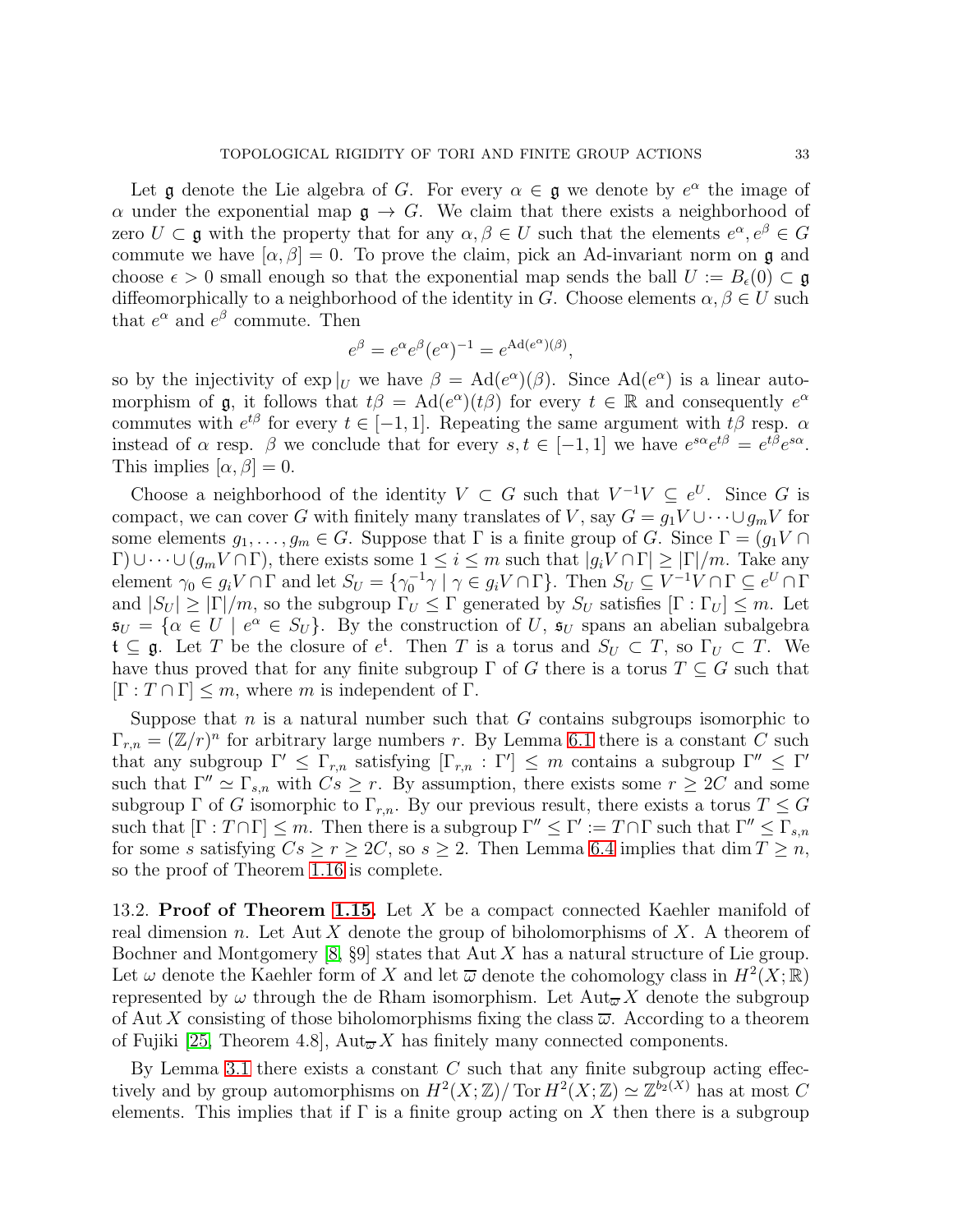$\Gamma' \leq \Gamma$  satisfying  $[\Gamma : \Gamma'] \leq C$  and whose action on  $H^2(X; \mathbb{Z})/\text{Tor } H^2(X; \mathbb{Z})$  is trivial. Equivalently, the action of  $\Gamma'$  on  $H^2(X;\mathbb{R})$  is trivial. In particular, if  $\Gamma$  acts effectively on X by biholomorhic transformations, so that we can identify  $\Gamma$  with a subgroup of Aut X, then  $[\Gamma : \text{Aut}_{\overline{\omega}} X \cap \Gamma] \leq C$ .

Now assume that for some natural number  $m$  the group Aut  $X$  contains subgroups isomorphic to  $\Gamma_{r,m}$  for arbitrary large values of r. Arguing as in the preceding subsection (applying the existence of the constant  $C$  and using Lemma [6.1\)](#page-16-0) we may conclude that Aut<sub> $\overline{\omega} X$ </sub> contains subgroups isomorphic to  $\Gamma_{s,m}$  for arbitrary large values of s. This implies, by Theorem [1.16,](#page-7-1) that  $\text{Aut}_{\overline{\omega}} X$  contains a torus T of satisfying dim  $T \geq m$ .

Now, if an m-dimensional torus  $T$  acts effectively on an  $n$  dimensional connected topological manifold X then  $m \leq n$ , and if  $m = n$  then X is homeomorphic to a torus. This is probably well known, but since we did not find a reference with a proof, we sketch it here. For any nontrivial closed subgroup  $K \leq T$  the fixed point set  $X^K$  is closed and has empty interior (see [\[10,](#page-37-14) Chap III, Theorem 9.5]). The set of closed subgroups of  $T$  is countable and topological manifolds are Baire spaces, so  $\bigcap_{\{e\}\neq K\leq T} X \setminus X^{\tilde{K}} \neq \emptyset$ . Hence, there exists a point  $x \in X$  whose stabilizer is trivial, so the map  $f : T \ni t \mapsto t \cdot x \to X$ is continuous and injective. By the theorem of invariance of domain it follows that  $\dim T \leq \dim X$  and that, if  $\dim T = \dim X$ , then f is an open map. In that case,  $f(T)$ is closed (because  $T$  is compact) and open in  $X$  and since  $X$  is connected it follows that  $f(T) = X$ . Since f is open and injective, it gives a homeomorphism  $T \cong f(T)$ , so we conclude that  $T \cong X$ .

Finally, a Kaehler manifold homeomorphic to a torus is biholomorphic to a complex torus (see e.g. [\[3,](#page-37-15) Theorem B] for a very nice exposition of a more general result), so the proof of Theorem [1.15](#page-7-0) is now finished.

# <span id="page-33-0"></span>14. The manifold in Example [1.4](#page-2-0) is rationally hypertoral but not hypertoral

Recall that X is the mapping torus of  $\sigma: Y \to Y$ , the involution of a degree 2 covering  $\pi: Y \to T^2$  ramified at two points. So  $X = ([0,1] \times Y)/\sim$ , where  $\sim$  identifies  $(0, y)$ with  $(1, \sigma(y))$  for every  $y \in Y$ . The projection  $[0, 1] \times Y \to [0, 1]$  induces a fibration  $\rho: X \to S^1$ . The map Id  $\times \pi: [0,1] \times Y \to [0,1] \times T^2$  descends to a map  $X \to T^3$ , where we view  $T^3$  as the mapping torus of the identity on  $T^2$ . So X is rationally hypertoral.

We prove that  $X$  is not hypertoral using the following fact, whose proof is left to the reader: if Z is a closed connected n-manifold such that  $H^1(Z; \mathbb{Z}) \simeq \mathbb{Z}^n$ , then Z is hypertoral if and only if for any primitive class  $\alpha \in H^1(Z; \mathbb{Z})$  there exist classes  $\alpha_2, \ldots, \alpha_n$ such that  $\alpha \cup \alpha_2 \cup \cdots \cup \alpha_n$  is a generator of  $H^n(Z; \mathbb{Z})$ . (The class  $\alpha$  is primitive if it is not of the form  $\lambda\beta$  for  $\beta \in H^1(Z;\mathbb{Z})$  and  $\lambda \in \mathbb{Z} \setminus \{-1,0,1\}$ .)

Let  $p \in \Sigma$  be one of the two fixed points of  $\sigma$ . Let  $\theta$  be a generator of  $H^1(S^1;\mathbb{Z})$ , and let  $\iota : S^1 = \mathbb{R}/\mathbb{Z} \to X$  be the map sending  $[t] \in \mathbb{R}/\mathbb{Z}$  with  $t \in [0,1]$  to the class of  $(t, p)$ in  $([0,1] \times Y)/ \sim$ . Then  $\rho \circ \iota : S^1 \to S^1$  is a homeomorphism, so  $\rho^* \theta \in H^1(X;\mathbb{Z})$  is primitive. The Poincaré dual of  $\rho^*\theta$  is equal to the fundamental class of any fiber F of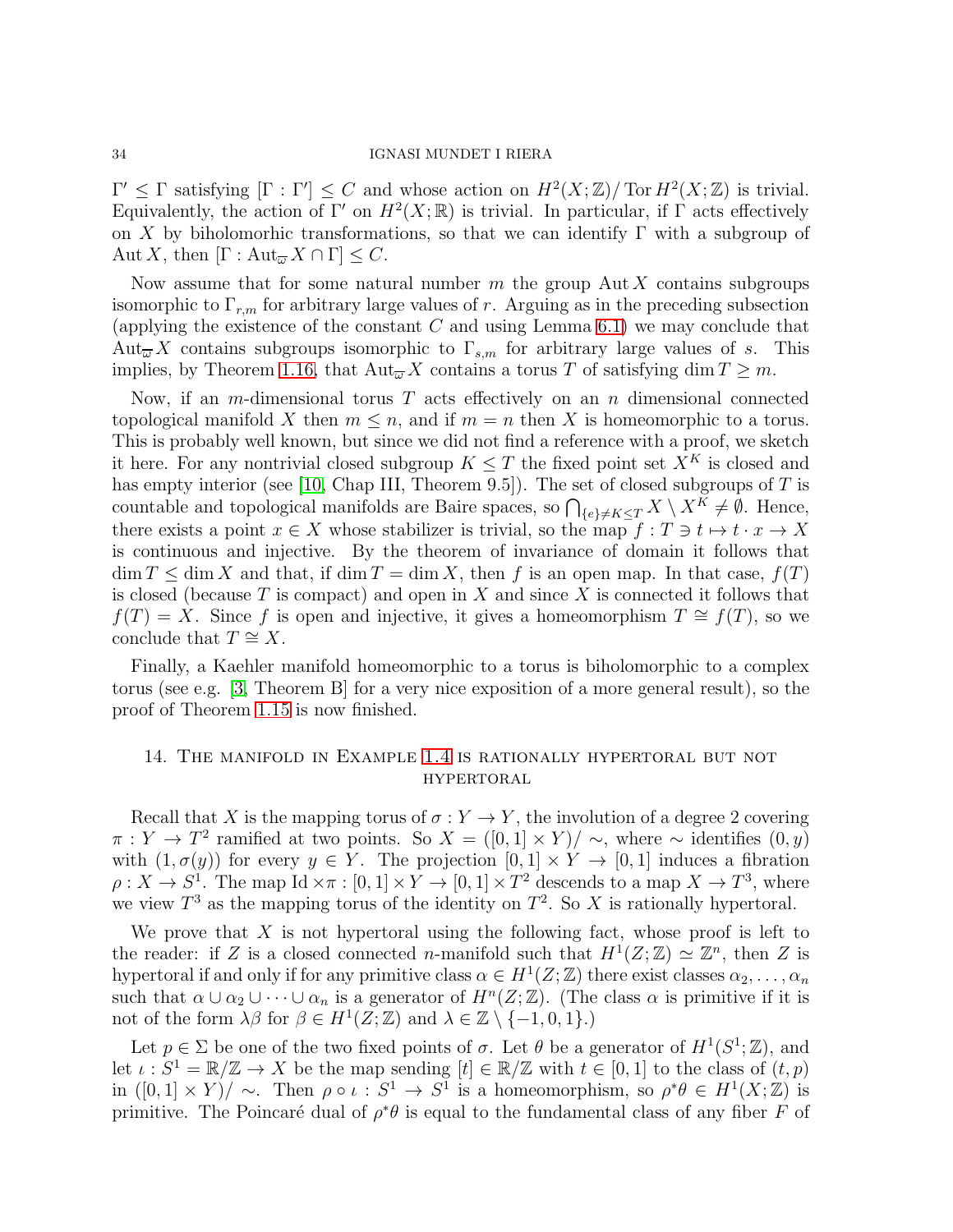$ρ$ . Let  $j: F \to X$  be the inclusion. Given  $α_2, α_3 ∈ H<sup>1</sup>(X; ℤ)$ , the product  $ι^*θ ∪ α_2 ∪ α_3$ is a generator of  $H^3(X;\mathbb{Z})$  if and only if  $j^*\alpha_2 \cup j^*\alpha_3$  is a generator of  $H^2(F;\mathbb{Z})$ .

Now, the image of  $j^*: H^1(X;\mathbb{Z}) \to H^1(F;\mathbb{Z}) \simeq H^1(Y;\mathbb{Z})$  is contained in the group of  $\sigma$ -invariant classes  $H^1(Y;\mathbb{Z})^{\sigma}$ . We claim that  $H^1(Y;\mathbb{Z})^{\sigma}$  is contained in the image of  $\pi^*: H^1(T^2; \mathbb{Z}) \to H^1(Y; \mathbb{Z})$ . This follows from applying Lemma [2.2](#page-9-1) to the action of  $G = \{Id, \sigma\}$  on Y, taking into account that the action of  $\sigma$  on Y has fixed points (and hence the morphism  $\eta: G \to T^2$  given by the lemma is necessarily trivial). Hence, for any classes  $\alpha_2, \alpha_3 \in H^1(X;\mathbb{Z})$  there exist classes  $\beta_2, \beta_3 \in H^1(T^2;\mathbb{Z})$  such that  $j^*\alpha_2 \cup j^*\alpha_3 =$  $\pi^*\beta_2 \cup \pi^*\beta_3 = \pi^*(\beta_2 \cup \beta_3)$ . But  $\pi^*(\beta_2 \cup \beta_3)$  will never be a generator of  $H^2(Y;\mathbb{Z})$ , because  $\pi: Y \to T^2$  has degree 2. This concludes the proof that X is not hypertoral.

### <span id="page-34-0"></span>15. Regular self coverings of the manifolds in Theorem [1.14](#page-6-0)

Let d be an odd natural number. The manifolds constructed in  $[14]$  are products  $T(h) \times H$ , where  $T(h)$  is the mapping torus of a self homeomorphism h of a closed topological manifold  $V$  and  $H$  is a closed hyperbolic manifold. So it suffices to prove that  $T(h)$  supports a regular self covering of degree d. The structure of mapping torus on  $T(h)$  gives a map  $T(h) \to S^1$ , and the regular self covering we claim to exist is the pullback, via this map, of the covering  $S^1 \to S^1$  sending  $\theta$  to  $d\theta$ . This pullback can be identified with the mapping torus  $T(h^d)$ , so all we need to prove is that  $T(h)$  and  $T(h^d)$ are homeomorphic.

The manifold V is  $W \cup_T (T^n \times [0, 1]) \cup_{T'} W'$ , where W and W' are  $(n + 1)$ -dimensional manifolds with boundaries T and T' respectively, where  $n \geq 5$ . Here both T and T' denote the torus  $T^n$  with involutions  $h_T : T \to T$  and  $h_{T'} : T' \to T'$ . The involution  $h_T$  is a linear involution, whereas  $h_{T'}$  is exotic, i.e., not conjugate to a linear action. Both  $h_T$  and  $h_{T'}$  have nonempty fixed point set (see [\[7,](#page-37-16) §2.1] for a concrete description of the involutions  $h_T$  and  $h_{T'}$  used in [\[14\]](#page-37-6)). The maps  $h_T$  and  $h_{T'}$  are homotopic. In the definition of V we glue  $T \subset W$  with  $T^n \times \{0\}$  and  $T' \subset W'$  with  $T^n \times \{1\}$ .

The involutions  $h_T$  and  $h_{T'}$  extend to involutions  $h_W : W \to W$  and  $h_{W'} : W' \to W'$ respectively, and there is a self homeomorphism  $h<sub>C</sub>$  of  $C := T<sup>n</sup> \times [0, 1]$  whose restriction to  $C_0 := T^n \times \{0\}$  resp.  $C_1 := T^n \times \{1\}$  coincides with  $h_T$  resp.  $h_{T'}$ . We now briefly justify the existence of  $h_C$ . It suffices to prove the existence of a homeomorphism  $\phi : C \to C$ such that  $\phi|_{C_0} = \text{Id}_{T^n}$  and  $\phi|_{C_1} = \psi := h_T^{-1}$  $T^1 \circ h_{T'}$ , for then  $h_C := (h_T \times \mathrm{Id}_{[0,1]}) \circ \phi$ has the desired property. Now,  $\psi$  is homotopic to Id<sub>T</sub><sup>n</sup> so the mapping tori  $T(\psi)$  and  $T(\mathrm{Id}_{T^n})$  are homotopy equivalent. Since  $T(\mathrm{Id}_{T^n}) = T^{n+1}$ , the topological rigidity of tori implies that  $T(\psi)$  and  $T(\mathrm{Id}_{T^n})$  are homeomorphic. The existence of  $\phi$  now follows from combining:  $[35,$  Theorem 1, the observation that invertible cobordism are h-cobordisms, the s-cobordism theorem, and the vanishing of the Whitehead group of  $\pi_1(T^n)$ .

Unlike  $h_T$  and  $h_{T'}$ ,  $h_C$  is not an involution. However, we have the following:

<span id="page-34-1"></span>**Proposition 15.1.** If we chose  $h_C$  suitably, then  $h_C^2$  and  $Id_C$  are homotopic rel. ∂C.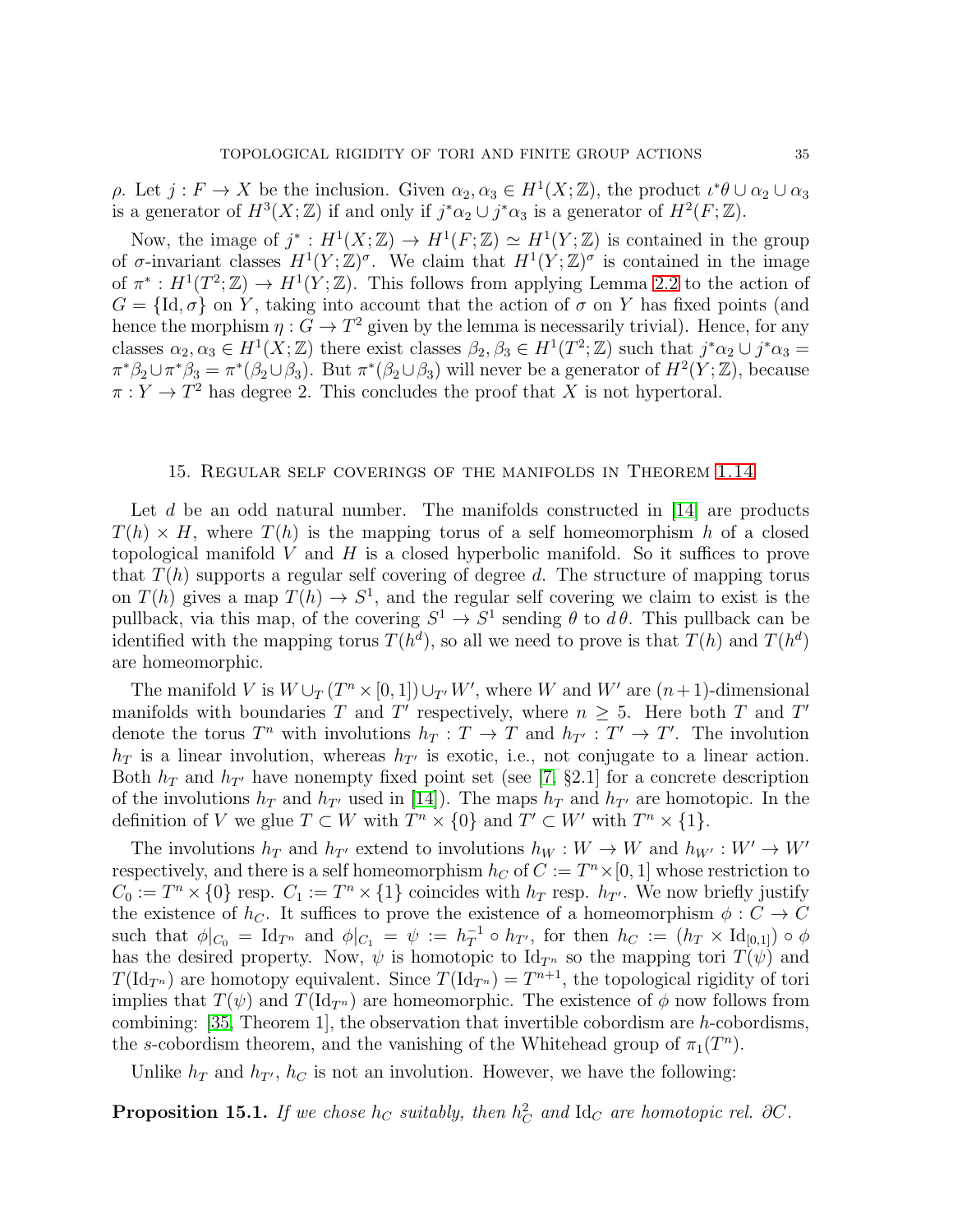*Proof.* We identify  $T^n$  with  $\mathbb{R}^n/\mathbb{Z}^n$ , so the universal covering space  $C^{\sharp}$  of C can be identified with  $\mathbb{R}^n \times [0,1]$ . Let  $C_i^{\sharp} = \mathbb{R}^n \times \{i\}$  for  $i = 0,1$ . Let  $f, g : C \to C$  be continuous maps such that  $f|_{\partial C} = g|_{\partial C}$ . Choose lifts  $f^{\sharp}, g^{\sharp} : C^{\sharp} \to C^{\sharp}$ . Then  $g^{\sharp}|_{C_i^{\sharp}} - f^{\sharp}|_{C_i^{\sharp}}$ is equal to some constant  $\lambda_i \in \mathbb{Z}^n$ , because  $g|_{C_i} - f|_{C_i}$  is identically zero. Let

$$
\lambda(g, f) := \lambda_1 - \lambda_0.
$$

The vector  $\lambda(g, f) \in \mathbb{Z}^n$  is independent of the chosen lifts of f, g.

**Lemma 15.2.** f and g are homotopic rel. ∂C if and only if  $\lambda(g, f) = 0$ .

Proof. The "only if" part of the lemma is an easy exercise. For the "if" part, note that there is a linear map  $\rho : \mathbb{Z}^n \to \mathbb{Z}^n$  such that  $f^{\sharp}(p+\mu,s) = f^{\sharp}(p,s) + (\rho(\mu),0)$  and  $g^{\sharp}(p+\mu,s) = g^{\sharp}(p,s) + (\rho(\mu),0)$  for every  $p \in \mathbb{R}^n$ ,  $\mu \in \mathbb{Z}^n$ ,  $s \in [0,1]$ . Actually  $\rho$  can be identified with the morphism  $H_1(T^n) \to H_1(T^n)$  induced by f or g. Then the map  $C^{\sharp}\times[0,1]\to C^{\sharp}$  sending  $((p,s),t)$  to  $(1-t)f^{\sharp}(p,s)+tg^{\sharp}(p,s)$  is a homotopy between  $f^{\sharp}$ and  $g^{\sharp}$  that descends to a homotopy rel  $\partial C$  between f and g.

Now suppose that  $\zeta : C \to C$  is a homeomorphism satisfying  $\zeta|_{C_0} = h_T$  and  $\zeta|_{C_1} = h_{T'}$ . Since both  $h_T$  and  $h_{T'}$  have fixed points, there exist  $x \in C_0$  and  $y \in C_1$  such that  $\zeta(x) = x$  and  $\zeta(y) = y$ . Choose lifts  $x^{\sharp}, y^{\sharp} \in C^{\sharp}$  of  $x, y$  respectively. There is a unique lift  $\zeta^{\sharp}: C^{\sharp} \to C^{\sharp}$  satisfying  $\zeta^{\sharp}(x^{\sharp}) = x^{\sharp}$ . As before, there is a morphism of groups  $\rho: \mathbb{Z}^n \to \mathbb{Z}^n$ such that  $\zeta^{\sharp}(p+\mu,s) = \zeta^{\sharp}(p,s) + (\rho(\mu),0)$  for all  $p,\mu,s$ . Let  $o: C^{\sharp} = \mathbb{R}^{n} \times [0,1] \to \mathbb{R}^{n}$ denote the projection and let  $\lambda := o(\zeta^{\sharp} (y^{\sharp}) - y^{\sharp}) \in \mathbb{Z}^n$ , so that  $\zeta^{\sharp} (y^{\sharp}) = y^{\sharp} + (\lambda, 0)$ . Then:

$$
\lambda(\zeta^2, \mathrm{Id}) = o(\zeta^{\sharp} \zeta^{\sharp} (y^{\sharp}) - y^{\sharp}) = o(\zeta^{\sharp} \zeta^{\sharp} (y^{\sharp}) - \zeta^{\sharp} (y^{\sharp}) + \zeta^{\sharp} (y^{\sharp}) - y^{\sharp})
$$
  
=  $o(\zeta^{\sharp} (y^{\sharp} + (\lambda, 0)) - \zeta^{\sharp} (y^{\sharp}) + (\lambda, 0)) = \rho(\lambda) + \lambda.$ 

By the previous lemma, in order for  $\zeta^2$  to be homotopic to Id<sub>C</sub> rel. ∂C we need  $\rho(\lambda) + \lambda$ to vanish. This need not be the case, but if we define  $\xi^{\sharp}: C^{\sharp} \to C^{\sharp}$  as  $\xi^{\sharp}(p,s) =$  $\zeta^{\sharp}(p) - s\lambda$  then we have  $\xi^{\sharp}(p + \mu, s) = \xi^{\sharp}(p, s) + (\rho(\mu), 0)$  for all  $p, \mu, s$ , so  $\xi^{\sharp}$  descends to a homeomorphism  $\xi: C \to C$  satisfying  $\xi|_{\partial C} = \zeta|_{\partial C}$ . Furthermore,  $\xi^{\sharp}(y^{\sharp}) = y^{\sharp}$ , so  $\lambda(\xi^2, Id) = 0$ . Consequently,  $h_C := \xi$  has the desired property.

Assume from now on that  $h_C$  has been chosen in such a way that  $h_C^2$  is homotopic to  $\mathrm{Id}_C$ rel. ∂C, which implies that  $h_C^d$  and  $h_C$  are homotopic rel. ∂C. The involution  $h: V \to V$ is defined by the condition that its restriction to the subspaces  $W, T^n \times [0, 1], W'$  is given by  $h_W$ ,  $h_C$ ,  $h_{W'}$  respectively.

Since  $h_W$  and  $h_{W'}$  are involutions, the restrictions of the maps h and  $h^d$  to W and W' are equal. Hence, to prove that  $T(h)$  and  $T(h^d)$  are homeomorphic it suffices to prove the existence of a homeomorphism of mapping tori  $\phi: T(h_C) \to T(h_C^d)$  whose restriction to  $\partial T(h_C)$  is the natural homeomorphism  $\partial T(h_C) \to \partial T(h_C^d)$  resulting from the equalities  $h_T = h_T^d$  and  $h_{T'} = h_{T'}^d$ . We are going to prove the existence of  $\phi$  using the topological rigidity of non-positively curved Riemannian manifolds proved in [\[22,](#page-38-5) [23\]](#page-38-6).

By definition  $T(h_C)$  is the quotient of  $C \times [0,1]$  by the relation that identifies  $(x, 1)$ with  $(h_C(x), 0)$  for every  $x \in C$ . For  $i = 0, 1$ , let  $T_i(h_C) \subset T(h_C)$  be the image of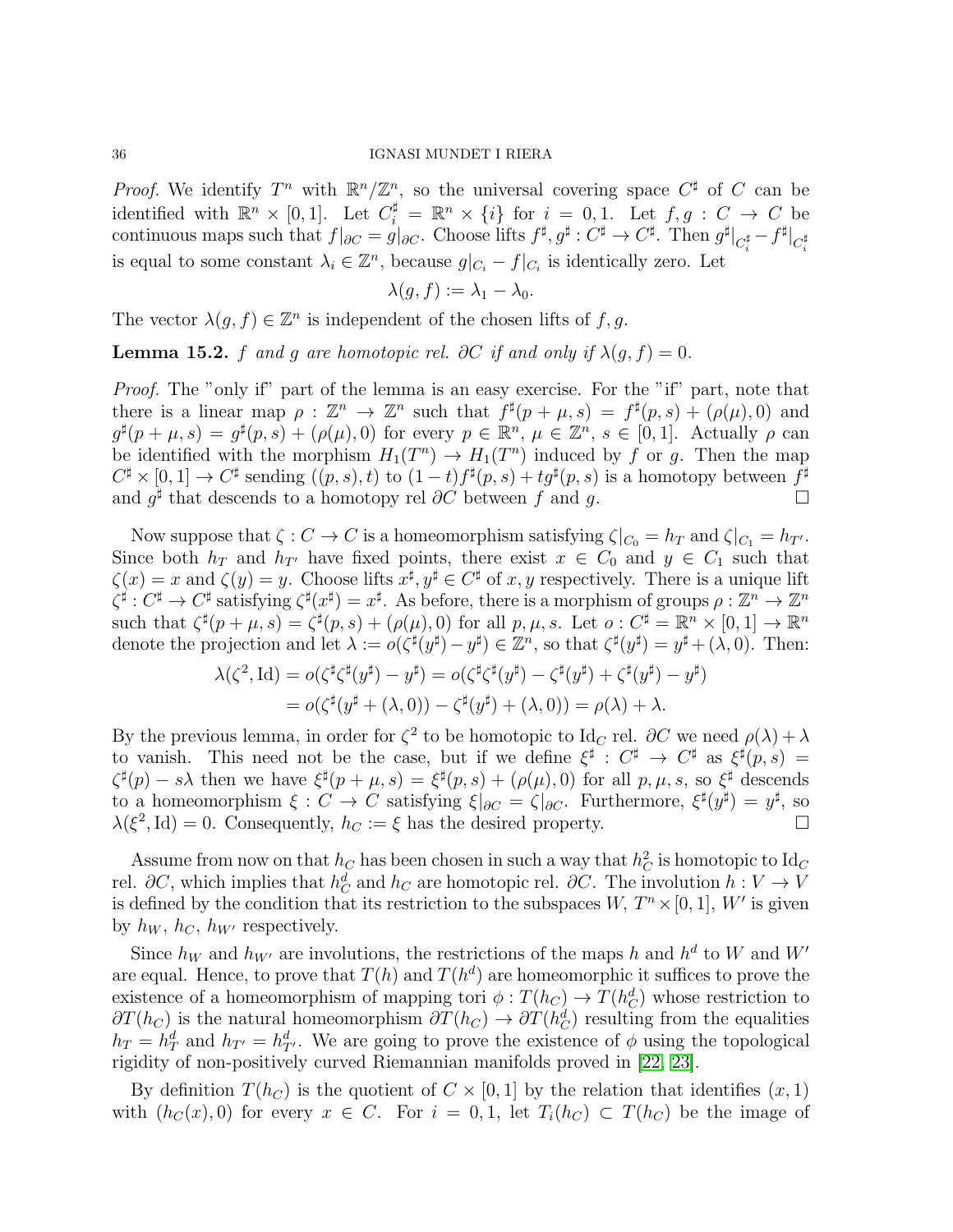$C_i \times [0,1]$  under the projection map  $C \times [0,1] \rightarrow T(h_C)$ . Then  $T_0(h_C)$  resp.  $T_1(h_C)$  can be identified with  $T(h_T)$  resp.  $T(h_{T'})$ . Since  $h_T$  is a linear involution,  $T(h_T)$  supports a non-positively curved Riemannian metric. Now,  $T(h_{T'})$  is homotopy equivalent to  $T(h_T)$ , because  $h_T$  and  $h_{T'}$  are homotopic. Hence, by topological rigidity [\[22,](#page-38-5) Theorem 14.1], there is a homeomorphism  $\psi: T(h_{T'}) \to T(h_T)$ . Choosing  $\psi$  appropriately, we may and do assume that the compositions of maps  $T(h_T) \stackrel{\psi^{-1}}{\longrightarrow} T(h_{T'}) = T_1(h_C) \hookrightarrow T(h_C)$  and  $T(h_T) = T_0(h_C) \hookrightarrow T(h_C)$  are homotopic.

We claim the existence of a homeomorphism

$$
\xi: T(h_C) \to T(h_T \times \text{Id}_{[0,1]}) = T(h_T) \times [0,1]
$$

whose restriction to  $T_0(h_C)$  resp.  $T_1(h_C)$  coincides with  $\mathrm{Id}_{T(h_T)}$  resp.  $\psi$ . Once we prove the claim the existence of  $\phi$  will follow immediately, since by [\[22,](#page-38-5) Theorem 14.1] topological rigidity applies to  $T(h_T) \times [0,1]$  (again because  $T(h_T)$  supports a metric of non-positive curvature) and the existence of a homotopy  $h_C^d \sim h_C$  rel. ∂C gives a homotopy equivalence  $T(h_C) \to T(h_C^d)$  whose restriction to  $\partial T(h_C)$  is a homeomorphism.

To prove the existence of the homeomorphism  $\xi : T(h_C) \to T(h_T) \times [0,1]$  we rely once again on the topological rigidity of  $T(h_T) \times [0, 1]$ , so we only need to prove the existence of a continuous map  $\chi: T(h_C) \to T(h_T) \times [0, 1]$  whose restriction to  $T_0(h_C)$  resp.  $T_1(h_C)$ coincides with  $\mathrm{Id}_{T(h_T)}$  resp.  $\psi$  (these properties imply that  $\chi$  is a homotopy equivalence).

If  $Y \subseteq X$  is an inclusion of topological spaces and  $f, g: X \to X$  are maps preserving Y, satisfying  $f|_Y = g|_Y$ , and  $f, g$  are homotopic rel. Y, then there is a continuous map  $\epsilon : T(f) \to T(g)$  whose restriction to  $T(f|_Y)$  is the natural identification between  $T(f|_Y)$  and  $T(g|_Y)$ . Indeed, suppose that  $H: X \times I \to X$  satisfies  $H(x, 0) = g(x)$ ,  $H(x, 1) = f(x)$  and  $H(y, t) = f(y) = g(y)$  for every  $x \in X, y \in Y, t \in [0, 1]$ . Then  $\epsilon$  is defined by the map  $\tilde{\epsilon}: X \times [0,1] \to X \times [0,1]$  given by

$$
\tilde{\epsilon}(x,t) = \begin{cases}\n(x,2t) & \text{if } t \in [0,1/2], \\
(H(x,2t-1),0) & \text{if } t \in [1/2,1].\n\end{cases}
$$

Using the previous principle, and the facts that  $h_C$  and  $h_T \times \mathrm{Id}_{[0,1]}$  are homotopic rel.  $C_0$  and  $h_C$  and  $h_{T'} \times \mathrm{Id}_{[0,1]}$  are homotopic rel.  $C_1$  (which can be proved by lifting the maps to  $C^{\sharp}$  as in the proof of Proposition [15.1](#page-34-1) and interpolating linearly), we deduce the existence of maps  $\chi_0 : T(h_C) \to T(h_T) \times [0, 1]$  and  $\chi_1 : T(h_C) \to T(h_{T'}) \times [0, 1]$  such that  $\chi_i$  restricted to  $T_i(h_C)$  is the identity for  $i = 0, 1$ . Furthermore,  $\chi_0$  and  $(\psi \times Id_{[0,1]}) \circ \chi_1$ are homotopic.

The universal cover of  $T(h_C)$  can be identified with  $\mathbb{R}^n \times [0,1] \times \mathbb{R}$ , and that of  $T(h_T) \times [0,1]$  with  $\mathbb{R}^n \times \mathbb{R} \times [0,1]$ . Fix a lift  $h_1^{\sharp}$  $T^{\sharp}$ :  $\mathbb{R}^n \to \mathbb{R}^n$  of  $h_T: T^n \to T^n$ . Crucially,  $h^\sharp_7$  $T^{\sharp}_{T}$  is an affine isomorphism. The group  $\Gamma = \pi_1(T(h_T) \times [0, 1]) \simeq \pi_1(T(h_T)) \simeq \mathbb{Z}^n \rtimes \mathbb{Z}$  acts on  $\mathbb{R}^n \times \mathbb{R} \times [0, 1]$  preserving the affine structure induced by the inclusion  $\mathbb{R}^n \times \mathbb{R} \times [0, 1] \subset$  $\mathbb{R}^{n+2}$ : the factor  $\mathbb{Z}^n$  adds by addition on the first factor of  $\mathbb{R}^n \times \mathbb{R} \times [0,1]$ , and the action of the second factor is generated by the transformation  $(z, t, s) \mapsto (h^{\sharp}_{\mathcal{A}})$  $T^{\sharp}(z), t-1, s).$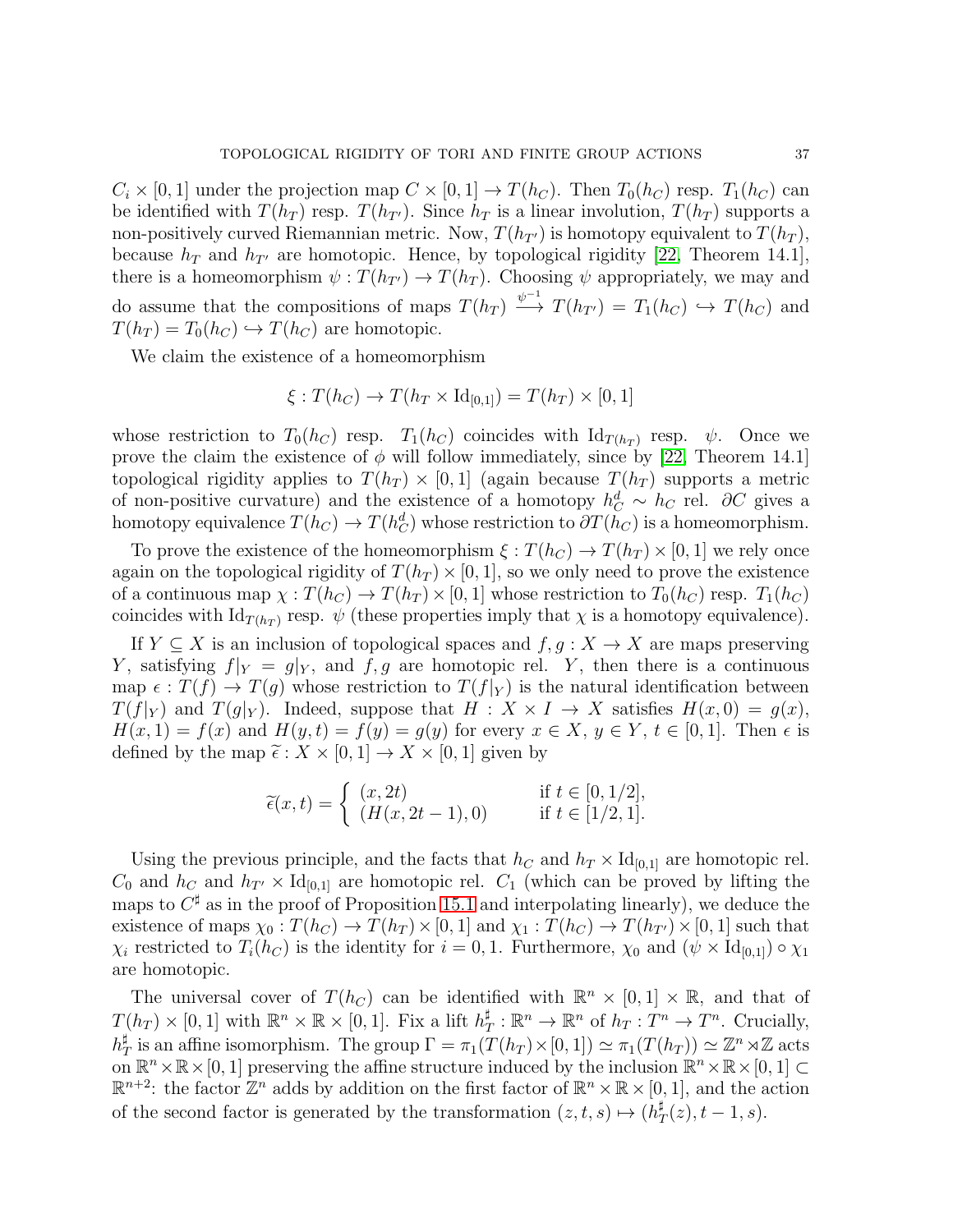Choose lifts of  $\chi_0$  and  $(\psi \times Id_{[0,1]}) \circ \chi_1$  to the universal coverings, and call them  $\theta_0$ and  $\theta_1$  respectively, so that  $\theta_i : \mathbb{R}^n \times [0,1] \times \mathbb{R} \to \mathbb{R}^n \times \mathbb{R} \times [0,1]$ . Since  $\theta_0$  and  $\theta_1$  are homotopic there exists a morphism of groups  $\rho : \pi_1(T(h_C)) \to \pi_1(T(h_T) \times [0,1])$  such that both  $\theta_0$  and  $\theta_1$  are  $\rho$ -equivariant, meaning that  $\theta_i(\gamma \cdot w) = \rho(\gamma) \cdot \theta_i(w)$  for every  $\gamma \in \pi_1(T(h_C))$  and  $w \in \mathbb{R}^n \times [0,1] \times \mathbb{R}$ . Define  $\theta : \mathbb{R}^n \times [0,1] \times \mathbb{R} \to \mathbb{R}^n \times \mathbb{R} \times [0,1]$ as  $\theta(p, s, t) = (1 - s)\theta_0(p, s, t) + s\theta_1(p, s, t)$ . Then  $\theta$  satisfies the same  $\rho$ -equivariance property as  $\theta_i$ , because the action of  $\pi_1(T(h_T) \times [0,1])$  on  $\mathbb{R}^n \times \mathbb{R} \times [0,1]$  is affine. This implies that  $\theta$  descends to a map  $\chi: T(h_C) \to T(h_T) \times [0,1]$ , and by construction the restriction of  $\chi$  to  $T_0(h_C)$  resp.  $T_1(h_C)$  coincides with  $\mathrm{Id}_{T(h_T)}$  resp.  $\psi$ . This finishes the proof of the theorem.

### **REFERENCES**

- <span id="page-37-9"></span><span id="page-37-7"></span>[1] A. Assadi, D. Burghelea, Examples of asymmetric differentiable manifolds. Math. Ann. 255 (1981), no. 3, 423–430.
- <span id="page-37-15"></span>[2] M.F. Atiyah, I.G. Macdonald, Introduction to commutative algebra, Addison–Wesley, 1969.
- [3] O. Baues, V. Cortés, Aspherical Kähler manifolds with solvable fundamental group, Geom. Dedicata 122 (2006), 215–229.
- <span id="page-37-11"></span><span id="page-37-1"></span>[4] S. Behrens, B. Kalmar, M. H. Kim, M. Powell, A. Ray (editors), The Disc Embedding Theorem, Oxford Univ. Press, Oxford, 2021.
- <span id="page-37-2"></span>[5] A.J. Berrick, A topologist's view of perfect and acyclic groups. Invitations to geometry and topology, 1–28, Oxf. Grad. Texts Math., 7, Oxford Univ. Press, Oxford, 2002.
- [6] L. Bessi`eres, G. Besson, S. Maillot, M. Boileau, J. Porti, Geometrisation of 3-manifolds. EMS Tracts in Mathematics, 13. European Mathematical Society (EMS), Zürich, 2010.
- <span id="page-37-16"></span>[7] J. Block, S. Weinberger, On the generalized Nielsen realization problem, Comment. Math. Helv. 83 (2008), no. 1, 21–33.
- <span id="page-37-13"></span>[8] S. Bochner, D. Montgomery, Locally compact groups of differentiable transformations, Ann. of Math. (2) 47 (1946), 639–653.
- <span id="page-37-8"></span>[9] A. Borel, Seminar on transformation groups, Ann. of Math. Studies 46, Princeton University Press, N.J., 1960.
- <span id="page-37-14"></span>[10] G.E. Bredon, Introduction to compact transformation groups, Pure and Applied Mathematics, Vol. 46, Academic Press, New York-London (1972).
- <span id="page-37-10"></span>[11] T. Bröcker, T. tom Dieck, Representations of compact Lie groups. Translated from the German manuscript. Corrected reprint of the 1985 translation. Graduate Texts in Mathematics 98. Springer-Verlag, New York, 1995. x+313 pp.
- <span id="page-37-5"></span>[12] D. Burghelea, R. Schultz, On the semisimple degree of symmetry, Bull. Soc. Math. France 103 (1975), no. 4, 433–440.
- <span id="page-37-6"></span><span id="page-37-4"></span>[13] M. Bustamante, B. Tshishiku, Symmetries of exotic smoothings of aspherical space forms, preprint [arXiv:2109.0919](http://arxiv.org/abs/2109.0919).
- [14] S. Cappell, S. Weinberger, M. Yan, Closed aspherical manifolds with center, J. Topol. 6 (2013), no. 4, 1009–1018.
- <span id="page-37-3"></span>[15] S. Chang, S. Weinberger, A course on surgery theory. Annals of Mathematics Studies, 211. Princeton University Press, Princeton, NJ, 2021.
- <span id="page-37-12"></span>[16] M.M. Cohen, A course in simple-homotopy theory. Graduate Texts in Mathematics, Vol. 10. Springer-Verlag, New York-Berlin, 1973.
- <span id="page-37-0"></span>[17] P.E. Conner, F. Raymond, P.J. Weinberger, Manifolds with no periodic maps. Proceedings of the Second Conference on Compact Transformation Groups (Univ. Massachusetts, Amherst, Mass., 1971), Part II, pp. 81–108. Lecture Notes in Math., Vol. 299, Springer, Berlin, 1972.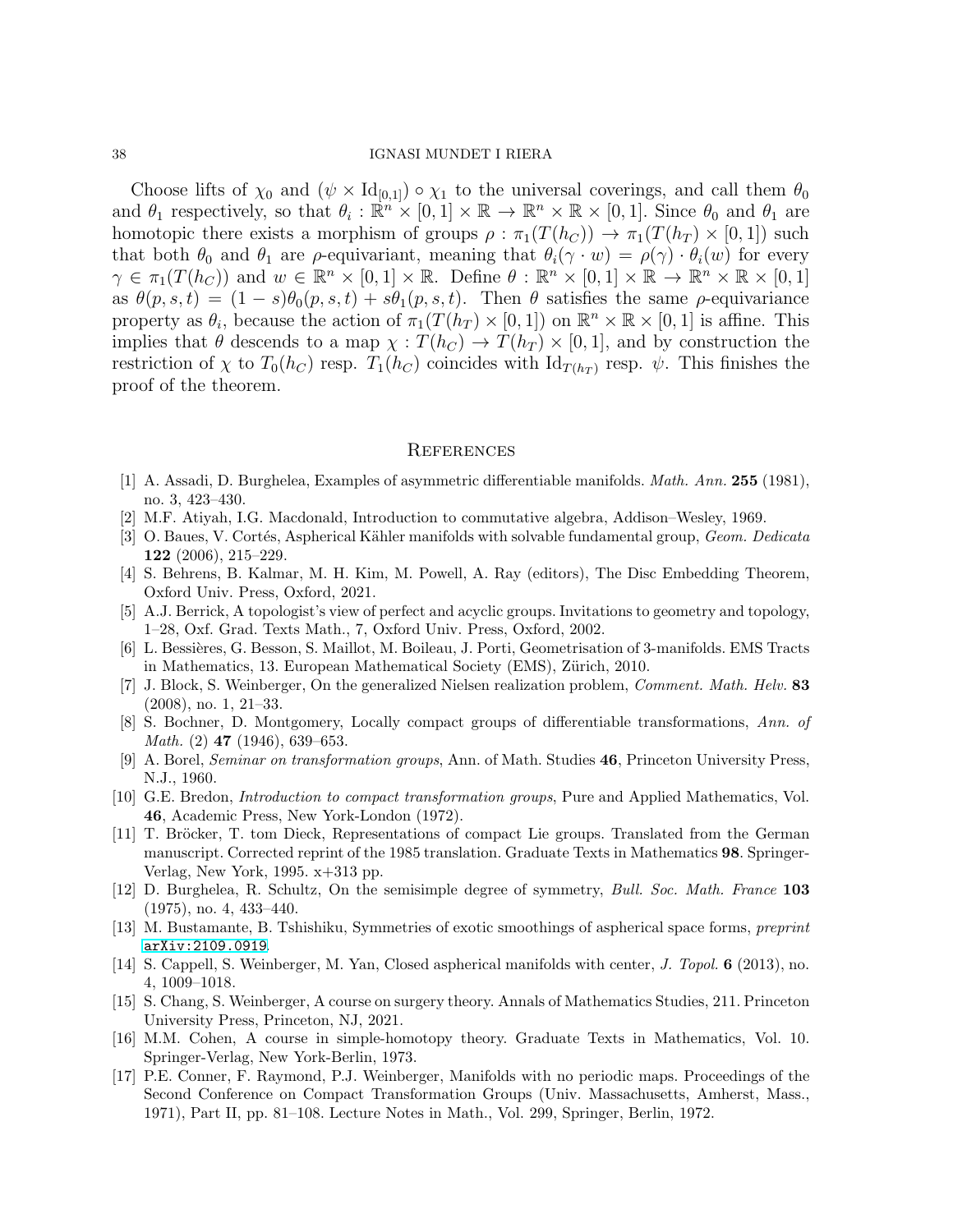- <span id="page-38-15"></span><span id="page-38-10"></span>[18] B. Csikós, I. Mundet i Riera, L. Pyber, E. Szabó, Number of stabilizer subgroups in a finite group acting on a manifold, preprint [arXiv:2111.14450](http://arxiv.org/abs/2111.14450).
- <span id="page-38-16"></span>[19] G. D'Ambra, Isometry groups of Lorentz manifolds, Invent. Math. 92 (1988), 555–565.
- [20] H. Donnelly, R. Schultz, Compact group actions and maps into aspherical manifolds, Topology 21 (1982), no. 4, 443–455.
- <span id="page-38-12"></span><span id="page-38-5"></span>[21] A.L. Edmonds, Construction of group actions on four-manifolds, Trans. Amer. Math. Soc. 299 (1987), no. 1, 155–170.
- <span id="page-38-6"></span>[22] F.T. Farrell, Lectures on surgical methods in rigidity. Published for the Tata Institute of Fundamental Research, Bombay; by Springer-Verlag, Berlin, 1996.
- [23] F.T. Farrell, L.E. Jones, Topological rigidity for compact non-positively curved manifolds. Differential geometry: Riemannian geometry (Los Angeles, CA, 1990), 229–274, Proc. Sympos. Pure Math., 54, Part 3, Amer. Math. Soc., Providence, RI, 1993.
- <span id="page-38-14"></span><span id="page-38-1"></span>[24] M.H. Freedman, F. Quinn, Topology of 4-manifolds. Princeton Mathematical Series, 39. Princeton University Press, Princeton, NJ, 1990.
- <span id="page-38-18"></span>[25] A. Fujiki, On automorphism groups of compact Kaehler manifolds, Invent. Math. 44 (1978) 225– 258.
- [26] D.H. Gottlieb, K.B. Lee, M. Ozaydin, Compact group actions and maps into  $K(\pi, 1)$ -spaces. Trans. Amer. Math. Soc. 287 (1985), no. 1, 419-429.
- <span id="page-38-23"></span><span id="page-38-19"></span>[27] A. Hatcher, Algebraic topology. Cambridge University Press, Cambridge, 2002.
- <span id="page-38-0"></span>[28] J. Hilgert, K.-H. Neeb, Structure and geometry of Lie groups. Springer Monographs in Mathematics. Springer, New York, 2012.
- <span id="page-38-7"></span>[29] W.-c. Hsiang, C.T.C. Wall, On homotopy tori. II, Bull. London Math. Soc. 1 (1969), 341–342.
- [30] W.-c. Hsiang, W.-y- Hsiang, The degree of symmetry of homotopy spheres, Ann. of Math. (2) 89 (1969), 52–67.
- <span id="page-38-22"></span><span id="page-38-13"></span>[31] W. Huck, Circle actions on 4-manifolds. I, Manuscripta Math. 87 (1995), no. 1, 51-70.
- [32] M.A. Kervaire, Smooth homology spheres and their fundamental groups, Trans. Amer. Math. Soc. 144 (1969), 67–72.
- <span id="page-38-3"></span>[33] M. Kreck, W. Lück, Topological rigidity for non-aspherical manifolds, *Pure Appl. Math. Q.* 5 (2009), no. 3, Special Issue: In honor of Friedrich Hirzebruch. Part 2, 873–914.
- [34] S. Kwasik, R. Schultz, Isolated fixed points of circle actions on 4-manifolds, Forum Math. 9 (1997), no. 4, 517–546.
- <span id="page-38-24"></span><span id="page-38-21"></span>[35] T.C. Lawson, Splitting isomorphisms of mapping tori, Trans. Amer. Math. Soc. 205 (1975), 285– 294.
- [36] K.B. Lee, F. Raymond, Topological, affine and isometric actions on flat Riemannian manifolds, J. *Differential Geometry* **16** (1981), no. 2, 255–269.
- <span id="page-38-4"></span>[37] W. Lück, Some open problems about aspherical closed manifolds. Trends in contemporary mathematics, 33–46, Springer INdAM Ser., 8, Springer, Cham, 2014.
- <span id="page-38-11"></span>[38] L. N. Mann, J. C. Su, Actions of elementary p-groups on manifolds, Trans. Amer. Math. Soc. 106 (1963), 115–126.
- <span id="page-38-20"></span>[39] H. Matsumura, Commutative ring theory. Translated from the Japanese by M. Reid. Second edition. Cambridge Studies in Advanced Mathematics, 8. Cambridge University Press, Cambridge, 1989.
- <span id="page-38-17"></span>[40] H. Minkowski, Zur Theorie der positiven quadratischen Formen, Journal fur die reine und angewandte Mathematik 101 (1887), 196-202.
- <span id="page-38-2"></span>[41] J. Morgan, G. Tian, The geometrization conjecture. Clay Mathematics Monographs, 5. American Mathematical Society, Providence, RI; Clay Mathematics Institute, Cambridge, MA, 2014.
- <span id="page-38-8"></span>[42] I. Mundet i Riera, Jordan's theorem for the diffeomorphism group of some manifolds Proc. Amer. Math. Soc. **138** (2010), 2253-2262.
- <span id="page-38-9"></span>[43] I. Mundet i Riera, Non Jordan groups of diffeomorphisms and actions of compact Lie groups on manifolds, *Transformation Groups* **22** (2017), no. 2, 487–501, DOI 10.1007/s00031-016-9374-9.